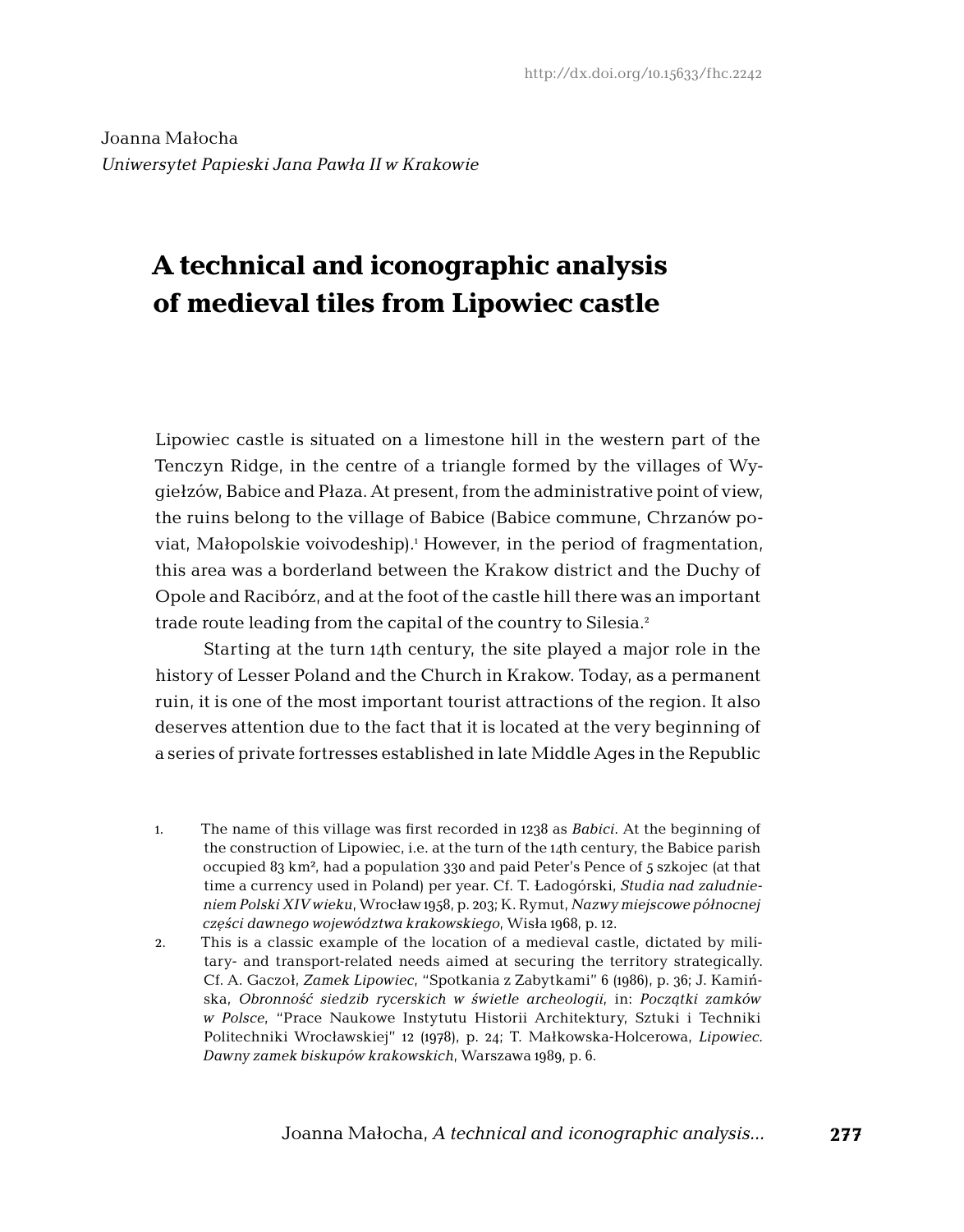of Poland. Lipowiec is one of the first examples of the Polish bishops overriding the duke's exclusive right to build and maintain castles.3

Interestingly, professional historical, architectural, and archaeological studies of this object were carried out as late as in the second half of the 20th century. To make matters worse, the historical material collected as a result of the excavation programme has not been fully analysed to this day. This article is an attempt to fill  $-$  at least to a small extent  $-$  the gap by providing a technical and iconographic analysis of medieval stove tiles, an interesting group of movable heritage items from Lipowiec castle. Special attention was given to panel tiles, whose faces were embellished with unique decorative motives with interesting connotations and play a significant symbolic role.

In the first place, however, the rich history of the castle from the 13th to the 15th century will be briefly presented, followed by a history of research on the Lipowiec site, with particular emphasis on archaeological/ architectural/conservation works in the years 1967–1974, which led to the acquisition of historical material being the focus of this study. Finally,

3. Cf.S. Kołodziejski, *Geneza obronnych rezydencji możnowładztwa w Polsce Piastowskiej*, in: *Castrum, urbis et bellum*, ed. G. Semânčuk, A. Mâcel'skì, Baranavičy 2002, pp. 233–234; S. Kołodziejski, *Średniowieczne rezydencje obronne możnowładztwa na terenie województwa krakowskiego*, Kraków 1994, pp. 58–60; K. Modzelewski, *Między prawem książęcym a władztwem gruntowym*, t. 2: *Instytucje kasztelanii majątkowych Kościoła w Polsce XII–XIII w.*, "Przegląd Historyczny" 71 (1980), nr 2, pp. 449–480; K. Modzelewski, *Organizacja gospodarcza państwa piastowskiego (X–XIII wiek),* Wrocław–Warszawa–Kraków–Gdańsk 1975, p. 68. Other examples of this phenomenon include the Lesser Poland strongholds from Sławków and Iłża, or castles in Jelcz, Milicz and Grodków located in the topographical and cultural centres of Silesia. In more distant Kuyavia we may find an example of the castle in Raciążek. Cf. M. Chorowska, *Rezydencje średniowieczne na Śląsku. Zamki, pałace, wieże mieszkalne*, Wrocław 2003, pp. 67–79; B. Guerquin, *Zamki śląskie*, Warszawa 1957, pp. 59–60; L. Kajzer, *Z badań nad chronologią i rozplanowaniem zamku w Raciążku*, "Ziemia Kujawska" 7 (1985), pp. 59–70; L. Kajzer, *Zamek w Raciążku na Kujawach w świetle nowszych badań*, "Zapiski Kujawsko-Dobrzyńskie" seria C (1980), pp. 9–24; C. Lasota, J. Rozpędowski, *Wczesnogotycki dwór książęcy w Jelczu koło Oławy*, "Prace Naukowe Instytutu Historii Architektury, Sztuki i Techniki Politechniki Wrocławskiej" 15 (1981); O. Lipińska, *Z badań nad wczesnośredniowiecznym osadnictwem północnej części Przedgórza Iłżeckiego*, in: *Materiały z sesji naukowej "Pradzieje w wczesne średniowiecze w dorzeczu Kamiennej" 19–20/10/1986*, Ostrowiec Świętokrzyski 1989, pp. 66–82; M. R. Pauk, *Funkcjonowanie regale fortyfikacyjnego w Europie Środkowej w średniowieczu*, "Kwartalnik Historii Kultury Materialnej" 51 (2003), p. 4; J. Pierzak, Ś*redniowieczny Sławków odsłania swoje tajemnice*, Katowice 1988; *Zabytki Sztuki w Polsce. Śląsk*, red. S. Brzezicki, Ch. Nielsen, Warszawa 2006, pp. 351, 567–568.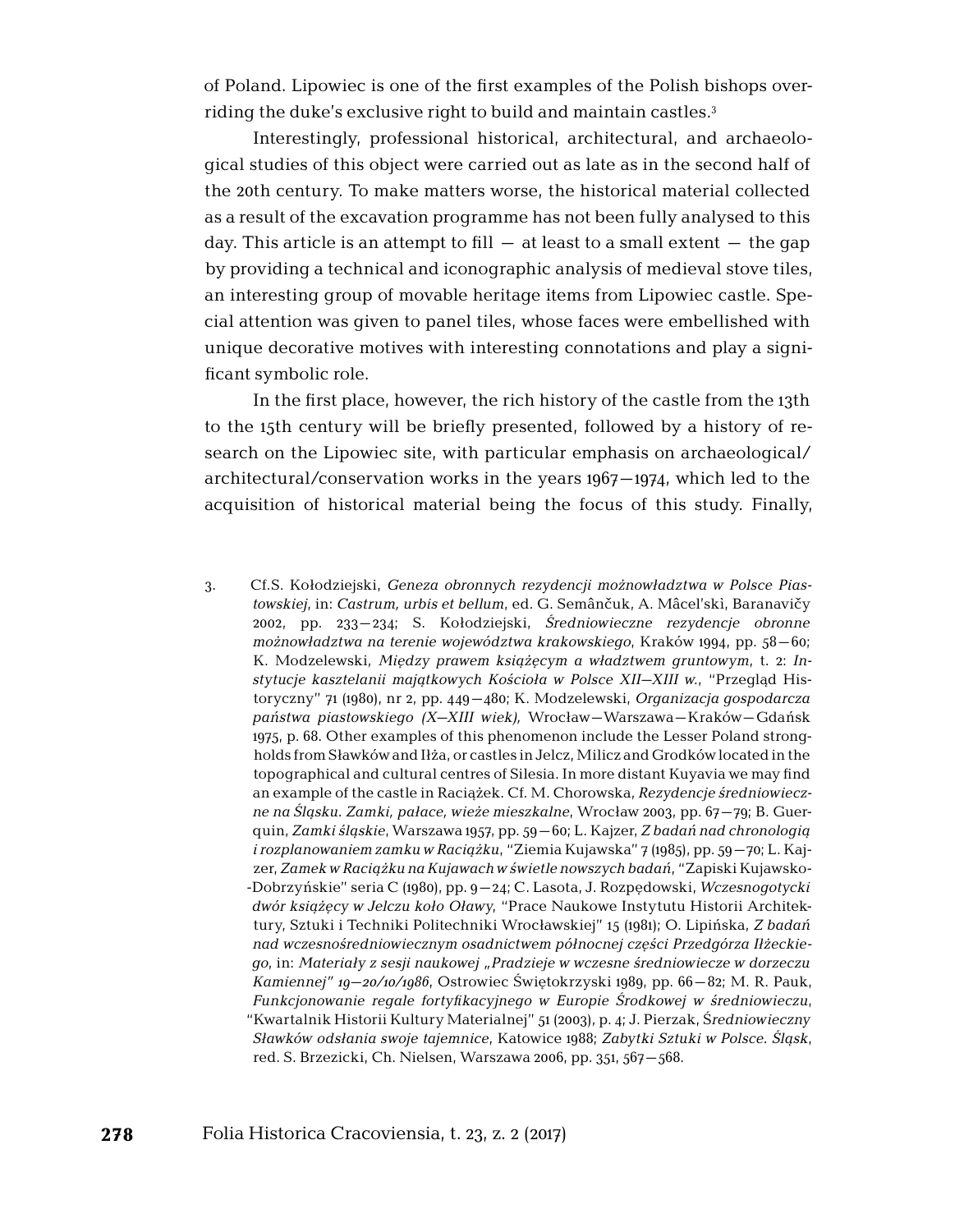a formal analysis of the medieval Lipowiec tiles will be carried out, followed by a presentation of evidence used in establishing the chronology of the items.

In accordance with the requirements applicable to archaeological studies, tables, figures and a catalogue of the analysed items, divided into panel tiles (group I), and pot and bowl tiles (group II), also form an integral part of the article. Given the bulk nature of the material and the high degree of repeatability of its diagnostic features, the catalogue has a tabular form. Such a formalized record gives a comprehensive, consistent and objectified image of a given collection of finds, and also enables easy distinction and comparison of the most salient features of the heritage objects.4

#### 1. The medieval history of Lipowiec castle

The exact period in which Lipowiec castle was erected is unknown. According to the *Liber Beneficiorum*, before mid-13th century, the area presently covered with ruins was awarded to Lesser Poland knightly House of Gryfici by Duke Casimir I of Opole.<sup>5</sup> However, already in 1238, Klemens Gryf from Ruszcza donated the village of Lipowiec (or Lipowa) along with the following settlements: Babice, Ciężkowice, Długoszowice, Jankowice, Jaworzno, Luszowice, Rozkochów and Zagórze to a Benedictine Sister's monastery in Staniątki near Krakow as the dowry of his daughter Wisenna.6

- 4. The analysed historical material was sorted by inventory numbers. For items from the years 1967–1970, inventory numbers were taken from original inventories, and in the case of material from other three years of studies they were reassigned, based on partially preserved labels, and, as such, they are provided within square brackets. Such a system was adopted due to significant gaps in research documentation, which seriously hindered arranging the material according to a different criterion (e.g. exact place or time of extraction). In addition, the lack of original inventory of items for all excavation seasons makes it impossible to label the finds referred to in the analytical part of the present article by means of primary inventory numbers. Therefore, when referring to an item, the group number and the ordinal number within the group in which the find was recorded (e.g. I.3) are provided using the archival listing method. Relevant captions below each table provide explanations of each symbol used in the description of the finds.
- 5. Cf. J. Motyka, *Kasztelania Chrzanowska*, in: *Chrzanów. Studia z dziejów miasta i regionu do roku 1939*, Chrzanów 1998, p. 49.
- 6. Cf. M. L. Wójcik, *Ród Gryfitów do końca XIII wieku. Pochodzenie genealogia rozsiedlenie*, Wrocław 1993, p. 49. Presumably, the village itself originally had the name Lipowa and changed it only after Bishop Prandota erected a castle called Lipowiec on a local hill. The origin of both terms may be traced back to the physiography of the area, or more precisely in the common occurrence of linden trees. Cf. *Codex Diplomaticus Poloniae*, vol. 3, Warszawa 1858, pp. 33–36, 38–40, 42–45;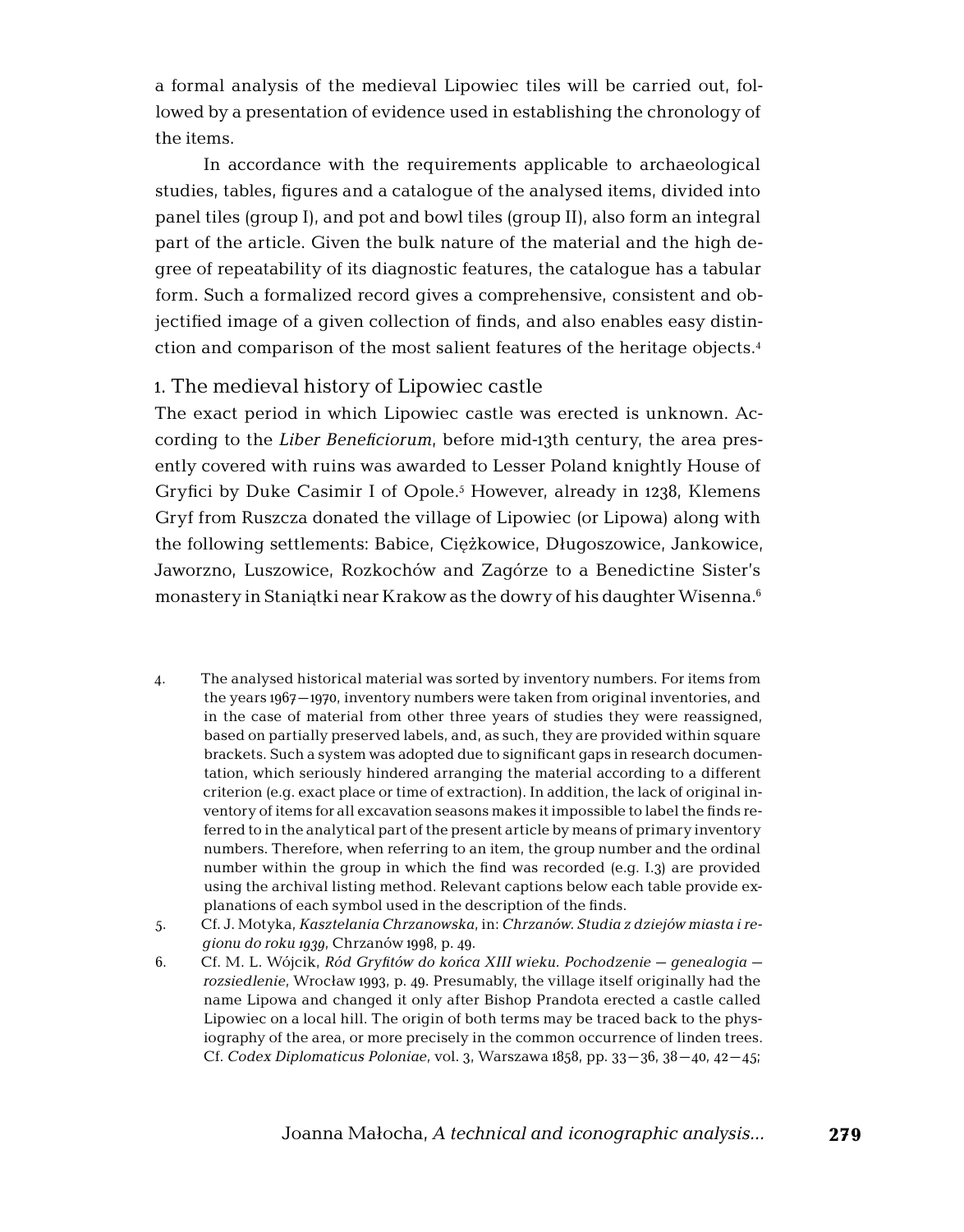Johannes Longinus also noted that soon afterwards on Lipowiec hill some robbers built a small stronghold from which they attacked the surrounding areas. In 1242 or 1243, this stronghold was captured by Polish knights, and in order to avoid a similar threat in the future, Prince Bolesław the Chaste handed it over  $-$  together with several neighbouring villages  $-$  to the care of Krakow bishops.7

The then bishop Jan Prandota (1200–1266) ordered a new castle to be built on the site of the former den of robbers. He also made a lot of donations to the monastery of Staniątki as a compensation for the acquired property, and organized the land he received in the form of demesne. From that point, Lipowiec became an example of a unique group of medieval strongholds which included episcopal castles, determining not so much the directions of military needs of the monarchy as the largest estates belonging to the Church.8

During the pontificate of Bishop Jan Muskata (1295–1320) Lipowiec castle was an important point of resistance of the pro-Bohemian faction, which opposed to the coronation of Władysław I the Elbow-high as king of Poland. The castle, staffed by the forces of Gerlach von Kulpen, brother -in-law of Krakow hierarch, was at that time the centre from which many military operations were led in support of Wenceslaus II and Wenceslaus III.9 In 1309, the duke imprisoned the bishop and forced him to take an oath

S. Arnold, *Geografia historyczna Polski*, Warszawa 1951, p. 49; S. Inglot, *Stan i rozmieszczenie uposażenia biskupstwa krakowskiego w połowie XV wieku. Próba odtworzenia zaginionej części "Liber Beneficiorum" Długosza*, t. 1, Lwów 1925, p. 59.

- 7. For such a turn of events it is probably significant that in the era of internal struggles the Bishop of Krakow Jan Prandota belonged to the loyal followers of duke Bolesław the Chaste and his wife. Cf. L. Kajzer, S. Kołodziejski, J. Salm, *Leksykon zamków w Polsce*, Warszawa 2001, p. 78; K.R. Prokop, *Poczet biskupów krakowskich*, Kraków 1999, p. 62.
- 8. Cf. J. Długosz, *Liber Beneficiorum Dioecesis Cracoviensis*, vol. 2: *Ecclesiae parochiales*, Cracoviae 1864, pp. 226–227. Cf. H. Dobrowolski, *Staropolskie czasy*, in: *Ziemia Chrzanowska i Jaworzno. Monografia*, red. B. Ferenc, Kraków 1969, p. 140; L. Kajzer, *Zamki i społeczeństwo. Przemiany architektury i budownictwa obronnego w Polsce w X–XVIII wieku,* Łódź 1993, p. 145; S. Kołodziejski, *Uwagi o średniowiecznym budownictwie obronnym biskupów krakowskich*, "Teki Krakowskie" 3 (1996), pp. 135–149.
- 9. Cf. M. Antoniewicz, *Zamki na Wyżynie Krakowsko-Częstochowskiej. Geneza Funkcje – Konteksty,* Kielce 1998, p. 47; AS/AW [A. Siemaszko, A. Włodarek], *Babice*, in: *Architektura gotycka w Polsce,* t. 2, *Katalog zabytków*, red. T. Mroczko, M. Arszyński, Warszawa 1995, p. 21; T. Małkowska-Holcerowa, *Lipowiec...,*  op. cit., p. 6.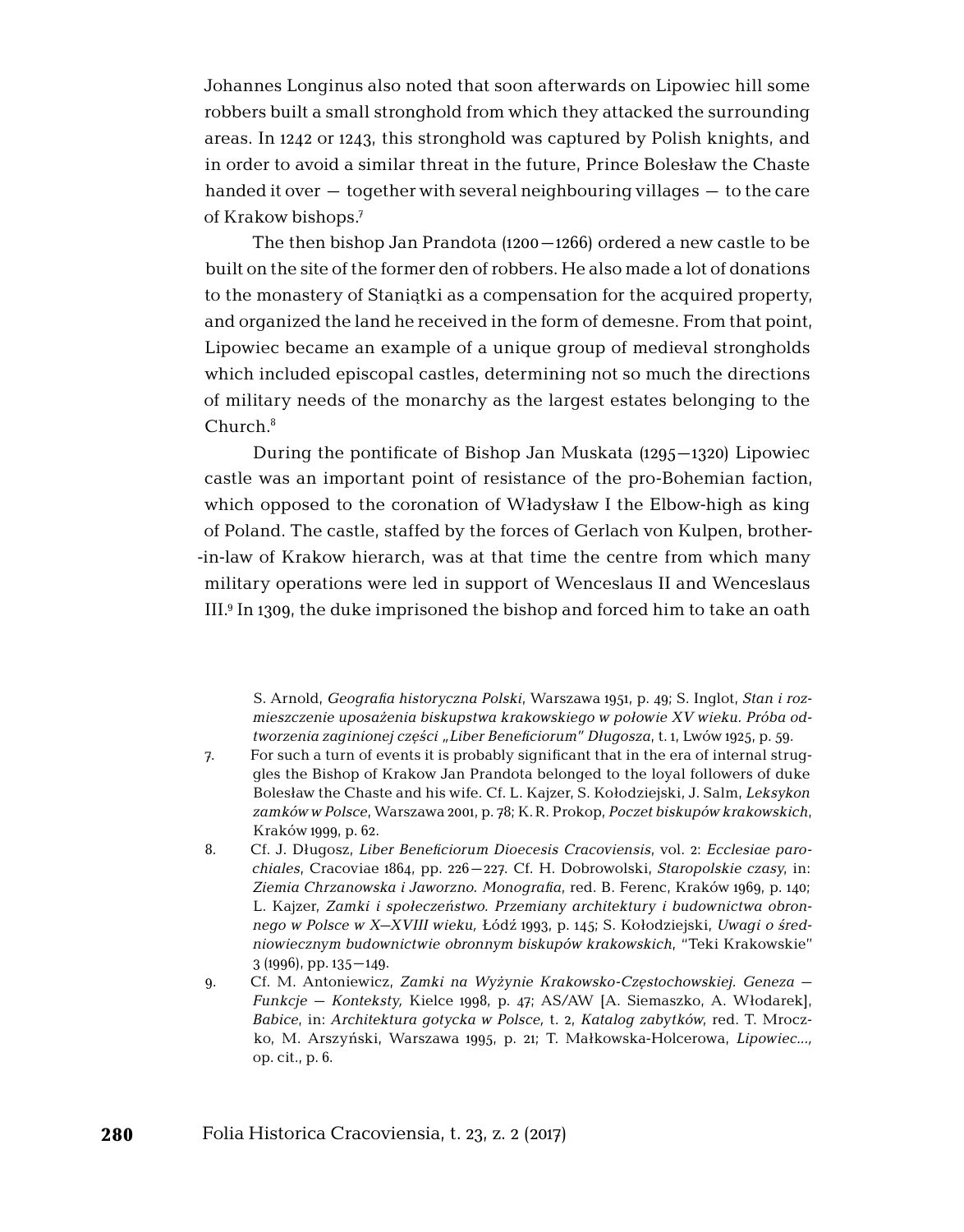of loyalty and promise to remove von Kulpen's forces from Lipowiec, which then was to be handed over into the hands of the Krakow chapter. In fact, the dispute over Lipowiec stronghold lasted three more years, and the conflict between Muskata and duke Władysław ended only after the coronation of the latter, which happened shortly before the bishop's death.<sup>10</sup>

The oldest brick parts of the castle are associated only with the times of bishop Jan Muskata. The following structures come from this initial chapter in the history of the stronghold: bottom sections of a round (then standalone) stone tower; a corner of an unidentified building (currently located in the south-western part of the site); a well carved out in solid rock (which, as a source of potable water, was an important element of defence of the castle in the event of a long-lasting siege) and fragments of the gatehouse (consisting of a passage and a pedestrian gate). In addition to these masonry structures, the castle must have contained residential and service facilities, most of them probably made of wood and now completely unidentifiable. The entire establishment was surrounded by stone walls, preceded by a deep moat carved in rock, and perhaps a line of additional earthworks. Access to the castle was provided by a wooden bridge over the moat.<sup>11</sup>

In the 15th century Lipowiec underwent several conversions, apparently initiated by Krakow bishops Wojciech Jastrzębiec (1412–1423) and Zbigniew Oleśnicki  $(1423 - 1451)$ . The century saw the emergence of parts of the southern, eastern and northern wings of the compound, which somehow absorbed the older structures (i.e. the tower and the well). At the same time, the southern part of the western wing was also erected. Back then, some rooms in upper storeys were already of a higher standard and performed representative functions. They served as accommodation (a bedroom with a corridor and two large apartments), were heated with stoves, topped with vaults and their windows featured stained-glass depictions of episcopal coats of arms.12 The original chapel was located in the south-east corner;

<sup>10.</sup> Cf. W. Abraham, *Sprawa Muskaty*, Kraków 1893, p. 51; A. Piskadło, *Grody, zamki, fortece. Budownictwo i architektura obronna do schyłku średniowiecza*, Warszawa 1977, p. 380; T. Silnicki, *Z dziejów Kościoła w Polsce. Studia i szkice historyczne*, Warszawa 1960, p. 281; W. Sobieski, *Dzieje Polski*, t. 1, *Do roku 1696*, Warszawa 1923, p. 31.

<sup>11.</sup> Cf. B. Guerquin, *Zamki w Polsce*, Warszawa 1974, p. 182; L. Kajzer, S. Kołodziejski, J. Salm, *Leksykon...,* op. cit., pp. 78–79; T. Małkowska-Holcerowa, *Lipowiec...,*  op. cit., p. 8.

<sup>12.</sup> Cf. T. Małkowska-Holcerowa, *Lipowiec...,* op. cit., p. 28.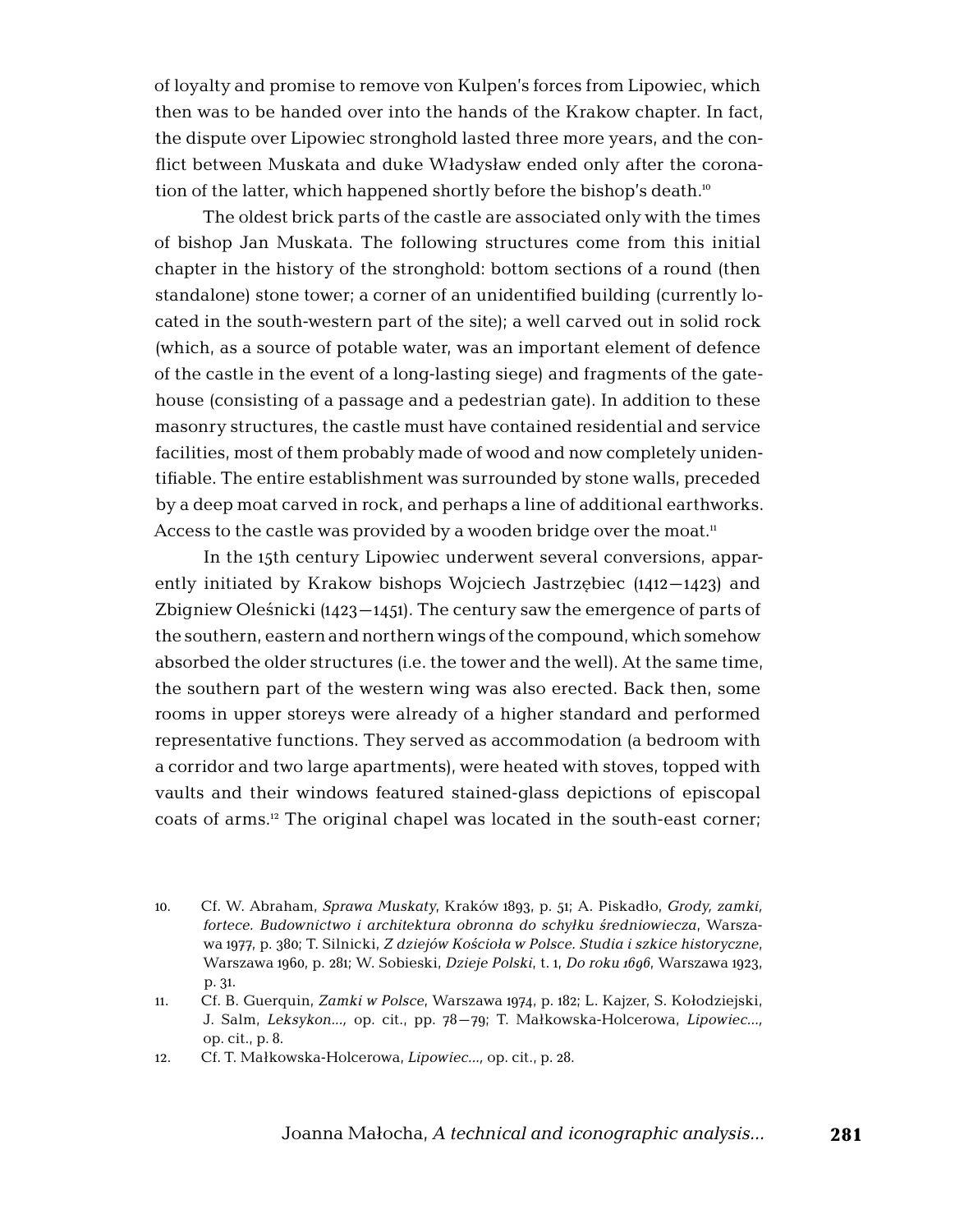later on, in the 18th century, it was removed, leaving no traces which would be clearly visible today. The whole gatehouse was connected to the main part of the stronghold with a ring of fortifications, which surrounded the castle with a continuous wall. The tower was also adapted to modern combat, i.e. it was elevated and battery emplacements for cannons (tarasnitze) on the upper two floors were created, while on its highest level a defensive terrace with arrowslits was built.13 At the same time, a settlement with wooden farm buildings and its own walls and a north-facing gate was built in the area located below the upper castle and the gatehouse (from the south-east side). Thus, at the end of the 15th century, the whole compound took a form of a three-part self-sufficient establishment.14

A significant portion of the changes described above involved upgrades of the castle's defence system. This fact clearly indicates the military function that Lipowiec continued to perform in the 15th century, most likely related to the intensification of the invasions of Silesian Hussites into the Lesser Poland region. Therefore, the border guard post of Lipowiec was meant to stop, whenever possible, the Hussite forays, inspired mainly by the Zygmunt Korybutowicz, Duke of Gliwice.15 Undoubtedly, the castle was also a representative seat of Krakow bishops. Preserved documents even contain a record of Zbigniew Oleśnicki's several stays in Lipowiec castle. The whole monumental structure, as seen by people from the Middle Ages, was to constitute a manifest of the Church's power in general, and the successors of St. Stanislaus in particular.16

- 13. Cf. AS/AW [A. Siemaszko, A. Włodarek], *Babice,* op. cit., p. 21; J. Bogdanowski, *Architektura obronna w krajobrazie Polski. Od Biskupina do Westerplatte*, Warszawa 1996, p. 73; B. Guerquin, *Zamki w Polsce…*, p. 182; L. Kajzer, S. Kołodziejski, J. Salm, *Leksykon...,* op. cit., p. 79.
- 14. Cf. T. Małkowska-Holcerowa, *Lipowiec...,* op. cit., pp. 9–10.
- 15. Cf. M. Antoniewicz, *Zamki...,* op. cit., p. 156; S. Kołodziejski, *Obronne siedziby biskupów krakowskich. Zarys problematyki badawczej,* in: *Siedziby biskupów krakowskich na terenie dawnego województwa sandomierskiego. Materiały z sesji naukowej. Kielce 20 Sep 1997,* red. L. Kajzer, Kielce 1997, p. 19; F.S. [F. Sikora], *Lipowiec*, in: *Słownik historyczno-geograficzny województwa krakowskiego w średniowieczu,* red. A Gąsiorowski, cz. 3, z. 3, Kraków 2000, p. 674.
- 16. Cf. G. Dehio, *Geschichte der deutschen Kunst*, vol. 2, Berlin–Leipzig 1921, p. 297; T. Małkowska-Holcerowa, *Lipowiec...,* op. cit., p. 8; O. Zagórowski, *Lipowiec zamek biskupi i dom poprawy dla księży*, "Nasza Przeszłość" 12 (1960), p. 196; M. Zlat, *Zamek średniowieczny jako problem historii sztuki*, in: *Początki zamków w Polsce,* "Prace Naukowe Instytutu Historii Architektury, Sztuki i Techniki Politechniki Wrocławskiej" 12 (1978); p. 101.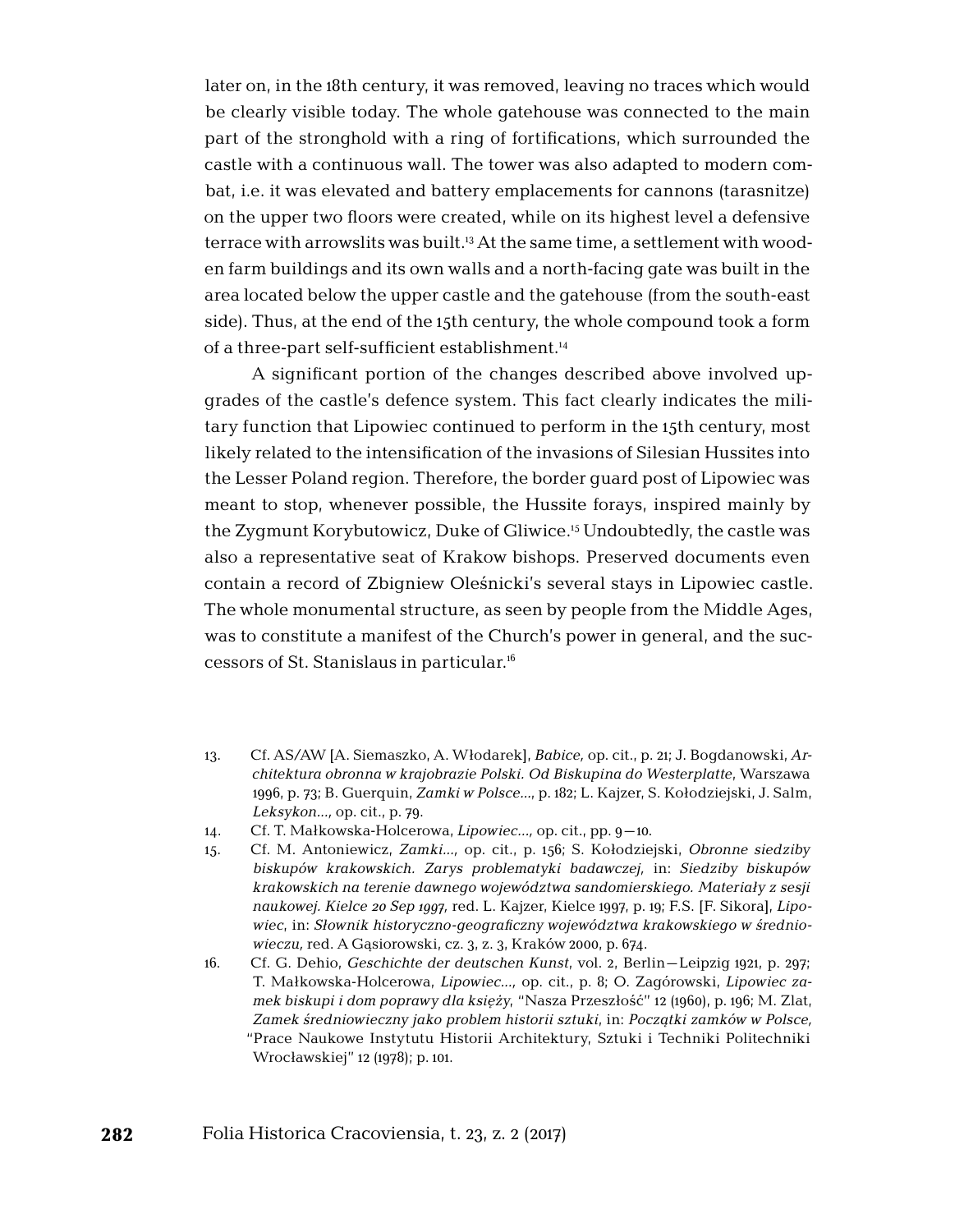Simultaneously, in the 15th century the stronghold began to serve as a prison for people subordinated to the jurisdiction of Krakow bishops. With time, this function of the castle became increasingly important, all the more so since in 1456 king Casimir IV Jagiellon granted the bishops the entire judicial power over the subjects from Lipowiec demesne.17 In the 16th century, not only clerics guilty of breaking canon law were detained here, but also – and more often – the promoters of the religious reform movement.18 In light of the above, the need for conversions of the stronghold's interior, i.e. the emergence of a series of prison cells in the northern wing, becomes understandable. The cells were effectively small rooms whose modest furnishings were preserved only in the form of brick latrines and wall niches for shelves. Prisoners received food through slits (the so-called 'sleeves'), carved in the wall just above the ground; such narrow openings are still visible today. The cells were not heated, and the remnants of the only stove in the prison wing are in the corridor.19

This prison section of the castle was separated from the east wing by strong doors, both of sides which were covered with sheet metal. The rooms on the first floor, forming the eastern wing, were intended for clergymen who came to Lipowiec voluntarily in order to spend time on retreat. In total, there are five interiors, adjacent to the corridor, on the north end of which,

17. S. Starowolski in his late 16th c. guidebook mentions Lipowiec only in the context of its penitentiary function: and that the supreme bishop of Krakow is the lord of the Duchy of Siewierz, which includes several cities, of which Lipowiec (the closest one to Krakow), where the courts are commonly held, was long ago earmarked as the prison for immoral clergy. Cf. S. Starowolski, *Polska albo opisanie położenia Królestwa Polskiego*, Kraków 1976, p. 76.

18. Cf. A. Gruszecki, *Zamki i pałace małopolskie w XVI w. Cechy reprezentacyjno -mieszkaniowe i obronne*, Warszawa 1986, p. 53; F. Machay, *Działalność duszpasterska kardynała Radziwiłła, biskupa krakowskiego (1591–1600)*, Kraków 1936, p. 25; E. Wiśniowski, *Kościół na ziemiach polskich w średniowieczu*, in: *Historia Kościoła* [original title *Geschichte der Kirche*], t. 2, *600–1500*, red. L.J. Rogier, R. Aubert, M.D. Knowles, Warszawa 1988, pp. 454–455; Z. Wojciechowski, *Państwo polskie w wiekach średnich. Dzieje ustroju*, Poznań 1948, pp. 176–178. Undoubtedly, the most famous prisoners of Lipowiec castle of this period include: Maciej of Ropczyce – a follower of Lutheranism (imprisoned in 1526), Franciszek Stankar – a promoter of Zwingli's ideas (imprisoned in 1550) and Jan of Koźmin – a follower of 'religious novelties' of K. Hegendorfer (imprisoned in 1551). Cf. H. Barycz, *Historja Uniwersytetu Jagiellońskiego w epoce humanizmu*, Kraków 1935, pp. 108–110,  $252 - 254$ ,  $296 - 298$ .

19. Cf. T. Jurasz, *Zamki i ich tajemnice*, Warszawa 1972, p. 64; L. Kajzer, S. Kołodziejski, J. Salm, *Leksykon...,* op. cit., p. 79; T. Małkowska-Holcerowa, *Lipowiec...,* op. cit., p. 27.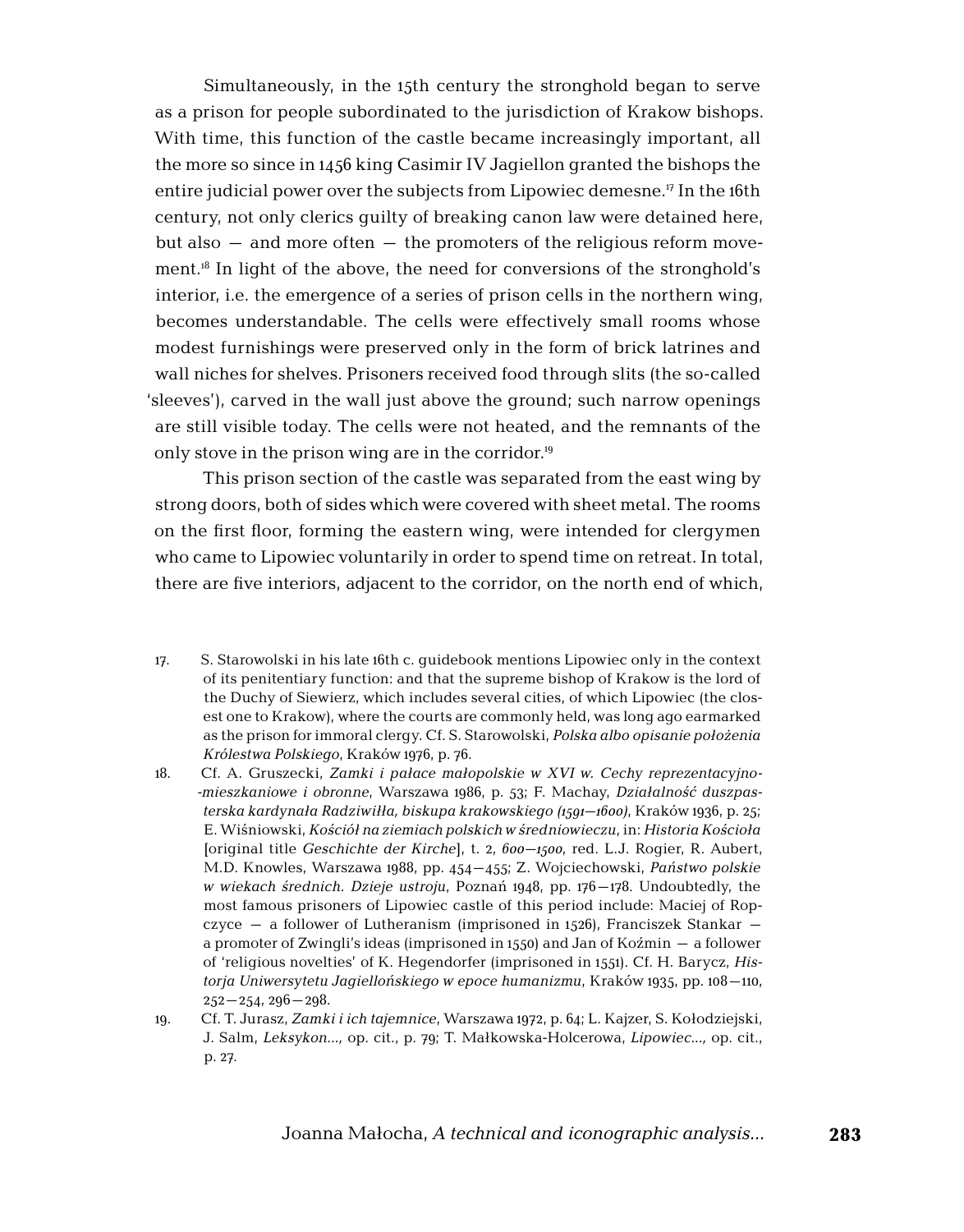as on the ground floor, there is a soil stack. These rooms contain preserved vaults, windows and remnants of furnaces.<sup>20</sup>

In 1629, a significant part of the castle was burnt down in a fire. The site of the fire was reconstructed in the 1740s, by bishop Jakub Zadzik, who, however, took care mostly of the farming part of the establishment. Another misfortune fell on the already declining stronghold in the era of the Swedish Deluge, when the castle served for two years as the headquarters of general Würtz, to be finally burnt down by retreating army of the Scandinavian invader.21 In 1732, bishop Felicjan Szaniawski decided to restore the ruined castle, intending to use it as a correctional facility and retreat for priests. However, only half a century later, the Austrian authorities confiscated the demesne of the Lipowiec estate and the castle for the benefit of the state treasury. With time, it passed into the hands of private owners, who were interested only in landed estate and did not care for the castle buildings.22 Finally, the final blow was delivered by a fire in the stronghold, which took place in 1800. From the 1840s, Lipowiec was not inhabited and served only briefly as a defence post of the insurgents during the January Uprising.<sup>23</sup>

#### 2. History of archaeological research at Lipowiec castle

Lipowiec became a subject of interest for researchers as early as at the turn of 19th century. It was then that Władysław Łuszczkiewicz performed measurements of the site, while Józef Łepkowski attempted to determine the depth of the castle well by measuring the free-fall time of a lit torch.<sup>24</sup> Then, in late 19th/early 20th century, thanks to Mr. Bernadzikiewicz, a local teacher and enthusiast of archaeology, the castle was visited by: A. Kirkor, G. Ossowski, W. Demetrykiewicz.<sup>25</sup> At that time, the group of restorers

- 20. Cf. O. Zagórowski, *Lipowiec...,* op. cit., p. 214.
- 21. Cf. B. Guerquin, *Zamki w Polsce*…, op. cit., p. 182; L. Kajzer, S. Kołodziejski, J. Salm, *Leksykon...,* op. cit., p. 78.
- 22. Cf. J. Kracik, G. Ryś, *Dziesięć wieków diecezji krakowskiej*, Kraków 1998, pp. 134– –135; B. Przybyszewski, *Zarys dziejów diecezji krakowskiej (do roku 1999)*, Kraków 2000, p. 141.
- 23. Cf. AS/AW [A. Siemaszko, A. Włodarek], *Babice,* op. cit., p. 22; B. Guerquin, *Zamki w Polsce*…, op. cit., p. 182; L. Kajzer, S. Kołodziejski, J. Salm, *Leksykon...,* op. cit., p. 78.
- 24. Cf. J. Łepkowski, *Przegląd zabytków przeszłości z okolic Krakowa,* Warszawa 1863, p. 25; W. Łuszczkiewicz, *Zamek Lipowiec i jego turma*, Kraków 1884.
- 25. Cf. M. Cabalska, *Wczesne średniowiecze,* in: *Ziemia Chrzanowska i Jaworzno. Monografia*, ed. B. Ferenc, Kraków 1969, p. 134.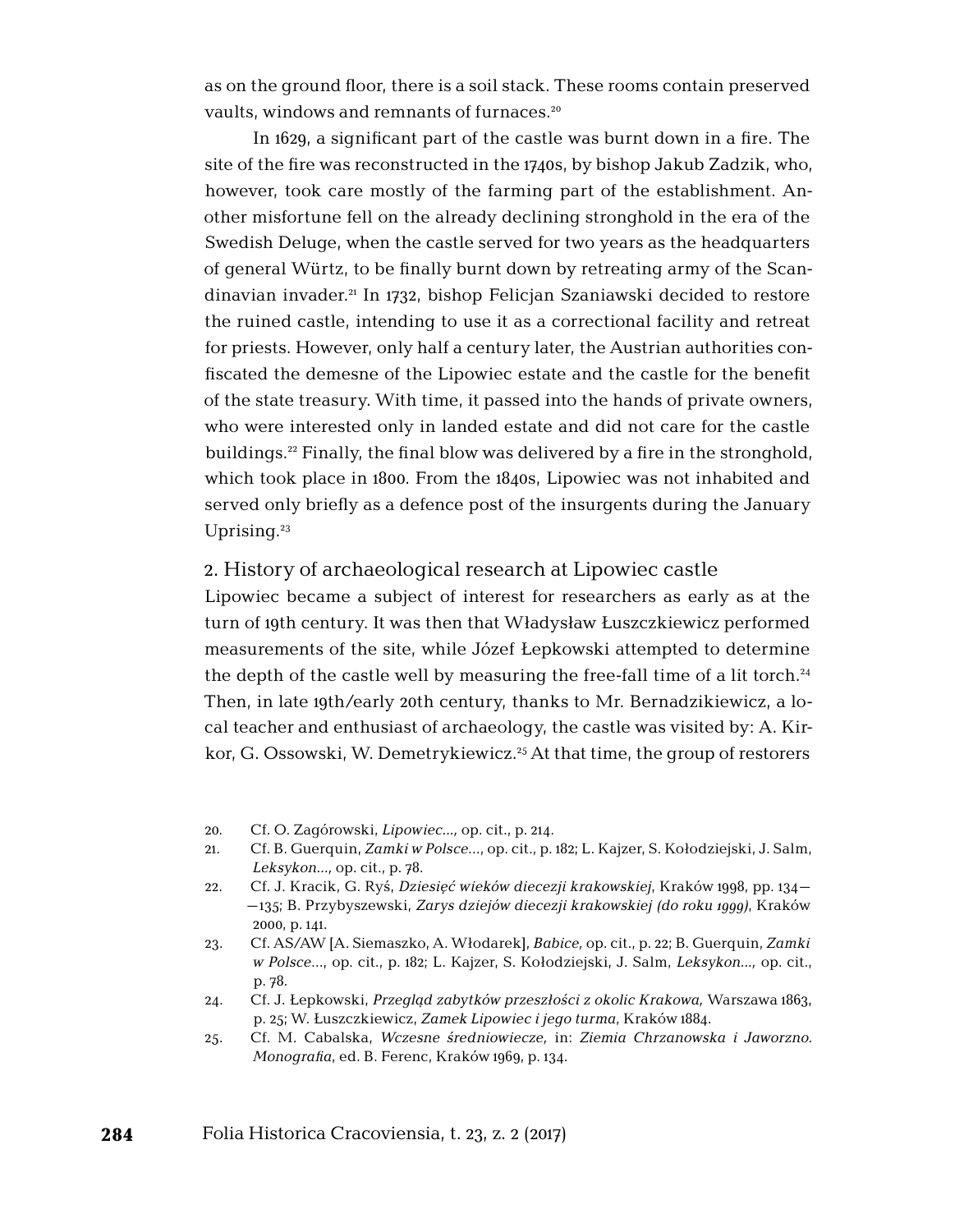from West Galicia took the initiative of saving the heritage site from total destruction, meeting with opposition of the then owners of Lipowiec, who were reluctant to look at the estimated costs of the entire project. Finally, in the 1930s, Gabriel Leńczyk suggested that the ruins were located on the site of a fortified prehistoric establishment.26

After World War II, the castle was entered into the Register of Monuments (1953). At that time, the Voivodeship Conservator of Monuments decided to give it a status of permanent ruins, adapted to visits by tourists. Relevant research and conservation work on the architectural aspect of the site was performed in 1959 and 1961–1968 by the Krakow branch of the Heritage Conservation Laboratory.27

A follow-up to these activities was an archaeological excavation campaign, which lasted for several seasons in the years 1967 to 1974. To this day, it constitutes the last stage of research on the history of Lipowiec. Also in this case, the Voivodeship Conservator of Monuments from Krakow (dr Hanna Pieńkowska) was the ordering party, while the work was carried out by specialists employed at the Archaeological and Preservation Workshop of the VCoM, led by mgr Jerzy Kozak. Initially, the Archaeological Museum in Krakow supervised the research, but in 1968 VCoMs took over this role. The works covered the gatehouse area and a small part of the upper castle. In total, 30 excavations were made with a total area exceeding 40 ares, reaching a maximum depth of over 7 m.

The long-term and uninterrupted functioning of the castle fully explains both the huge number and significant diversity in the quality and chronology of the movable material obtained during the excavation campaign. This includes stove tiles, metals (mainly weapons and tools; only

- 26. Cf. G. Leńczyk, *Drugie sprawozdanie z inwentaryzacji i planowania grodzisk w woj. Krakowskiem w r. 19*33, "Sprawozdania z Czynności i Posiedzeń Polskiej Akademii Umiejętności" 34 (1934), pp. 28–33; G. Leńczyk, *Grodziska i zamczyska w województwie krakowskiem*, "Z Otchłani Wieków" 9 (1934) pp. 47–50. Cf. S. Kołodziejski, *Gabriel Leńczyk – prekursor archeologii średniowiecza i okresu nowożytnego w Polsce*, "Teki Krakowskie" 16 (2009), pp. 76–81. This alleged fortified settlement was identified by J. Bogdanowski as an earthwork from the period of the Swedish Deluge. Cf. J. Bogdanowski, *Sztuka obronna*, Kraków 1993, p. 139.
- 27. Technical documentation of the studies was drawn up by L. Stachowski, while historical and architectural analysis by O. Zagórowski, J. Frazik and J. Bogdanowski. Cf. AS/AW [A. Siemaszko, A. Włodarek], *Babice,* op. cit., p. 22; B. Guerquin, Z*amki w Polsce…*, op. cit., p. 182; L. Kajzer, S. Kołodziejski, J. Salm, *Leksykon...,* op. cit., p. 78; T. Małkowska-Holcerowa, *Lipowiec...,* op. cit., p. 15.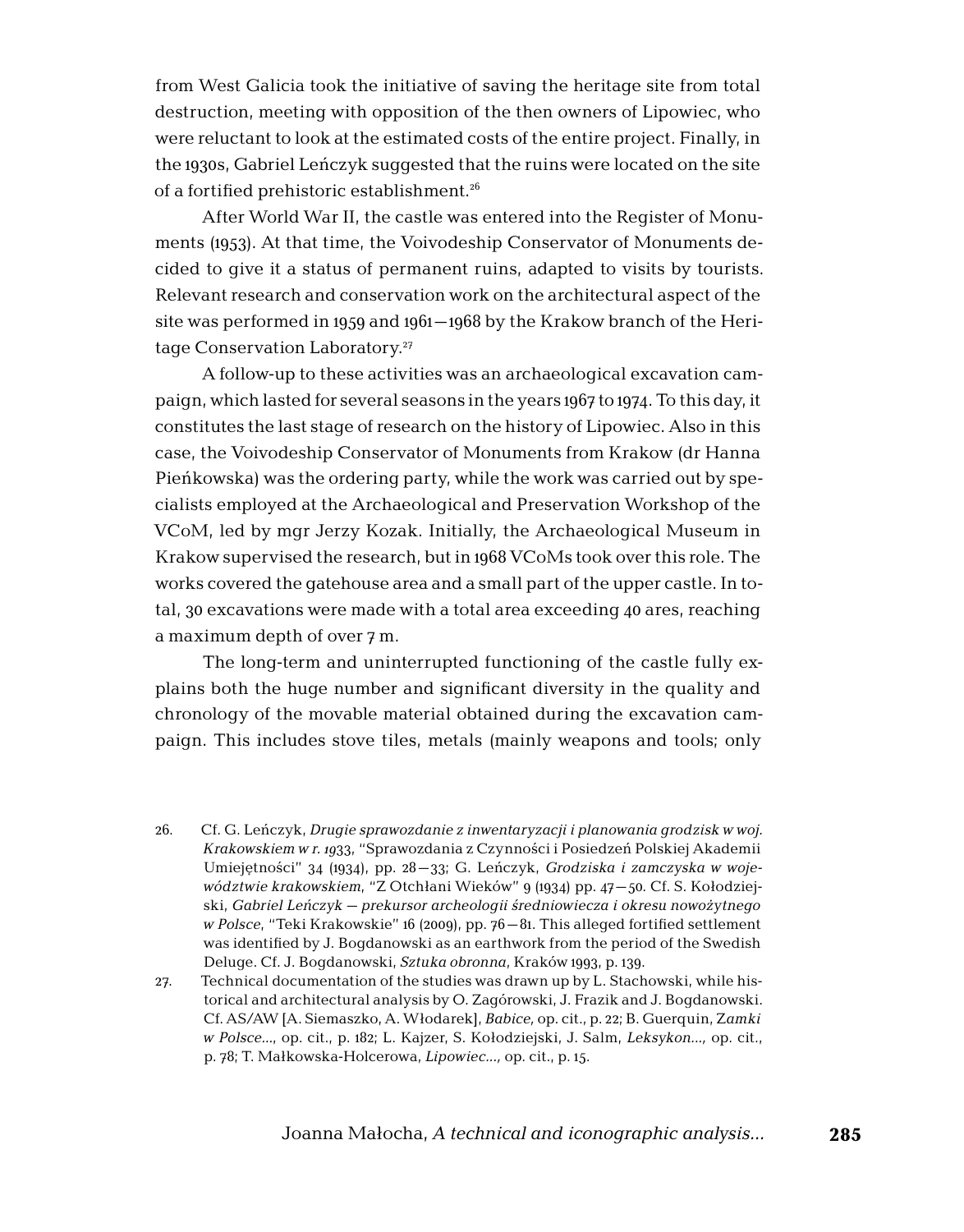two coins), fragments of ceramics and glassware, a small number of horn products, and finally, a large amount of animal osseous material. These artefacts, however, have not been properly analysed; to make matters worse, half of them are stored in conditions radically deviating from approved standards. While it is true that some of the material from the first four seasons of the research has undergone restoration and is currently stored in the warehouses of Irena and Mieczysław Mazaraki Museum in Chrzanów,<sup>28</sup> approximately 200 boxes are held in castle basement, exposed to the destructive effects of moisture, dust and rodents. Obviously, metal and organic objects kept there are undergoing degradation at an alarming rate. Labels, mostly no longer legible, are decaying, which renders the identification of a specific batch of material impossible, both in terms of time and location of discovery. Problems with assigning historical items to a specific culture layer and research season also affect 'Chrzanów' batch of finds from Lipowiec.

The issue of the documentation of excavations does not look much better. Of the eight research seasons, only three have fairly complete documentation (1967, 1968, 1970), three 'consecutive' years already lack a significant portion of documents (1969, 1971, 1972), and for the 1973 and 1974 seasons only filed inventory of labels is available. Regrettably, the inventories preserved (especially from the first years of research) provide, to put it mildly, imprecise information.<sup>29</sup> The illustrations, on the other hand, are of interest mainly to architects. However, a researcher interested in archaeology has only few and fragmentary profile drawings with conspicuously missing collective excavation plan or summary drawings that would illustrate the stratigraphy of the site.

- 28. Parts of documentation concerning the restoration of selected metal items from Lipowiec, excavated in 1968, have been preserved. Its authors include: mgr L. Luchter, mgr M. Kral-Kruszek and J. Domrazek. Cf. Irena and Mieczysław Mazaraki Museum in Chrzanów [hereinafter: IMMMCh], ref. K/246, *Lipowiec – zamek, woj. krakowskie. Zabytki archeologiczne. Dokumentacja konserwatorska wykonana na zlecenie Pracowni Archeologiczno-Konserwatorskiej PKZ o/Kraków*, Kraków 1973 [a typescript from the archival collections of the Regional Centre for Research and Documentation of Heritage in Krakow, documentation received from VCoM in Krakow].
- 29. Even the recorded location of the excavation 'to the left of the bridge' sounds dubious and the thickness of the layer (100 to 300 cm deep) is rather peculiar.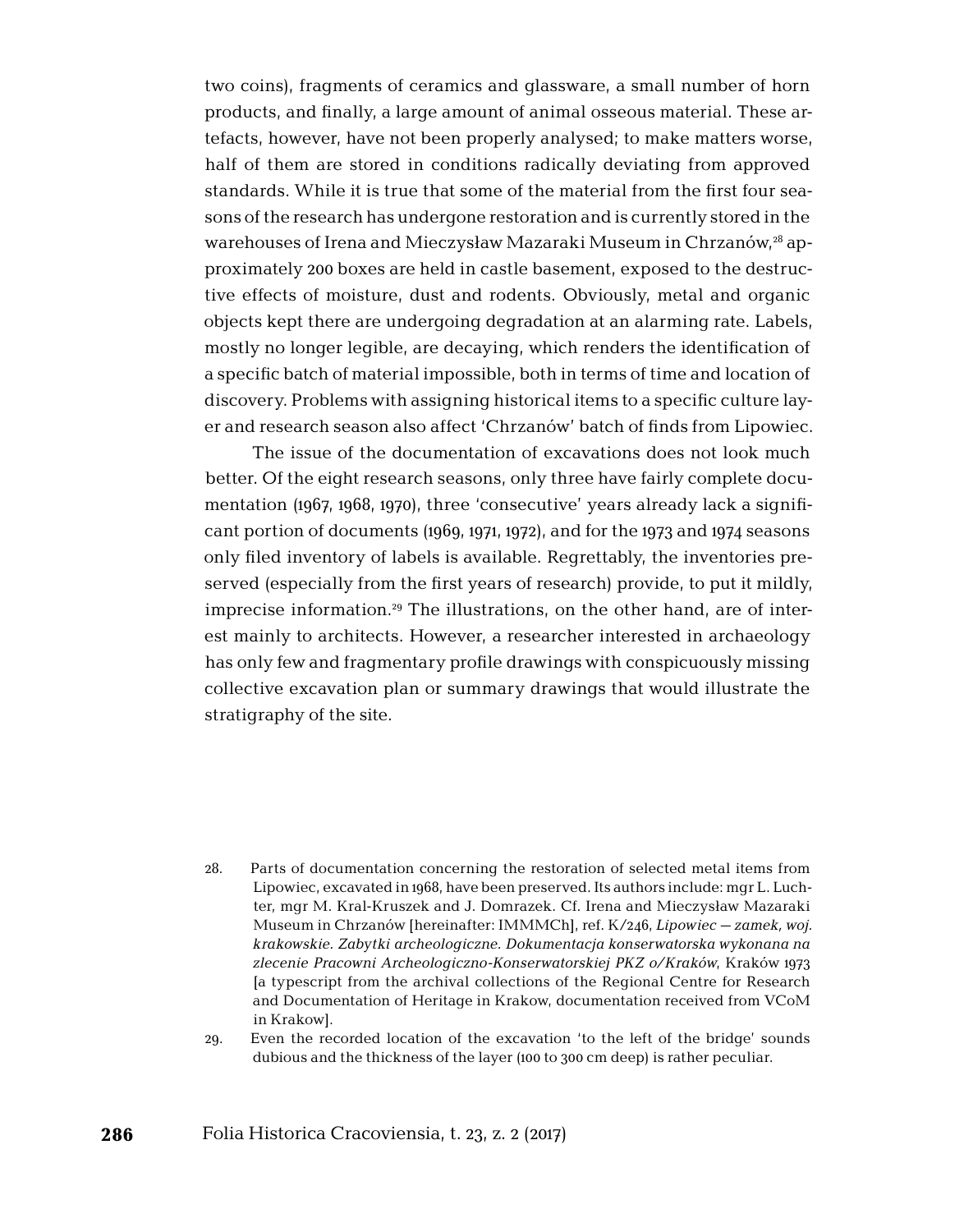

Pl. I. Medieval panel tiles from the Lipowiec hill – investigations of J. Kozak (drawn by J. Małocha) (cat. no.:  $1 - 1.2$ ;  $2 - 1.36$ ;  $3 - 1.37$ ;  $4 - 1.38$ ;  $5 - 1.39$ ;  $6 - 1.40$ ;  $7 - I.42$ ;  $8 - I.11$ ;  $9 - I.12$ ;  $10 - I.56$ ;  $11 - I.58$ )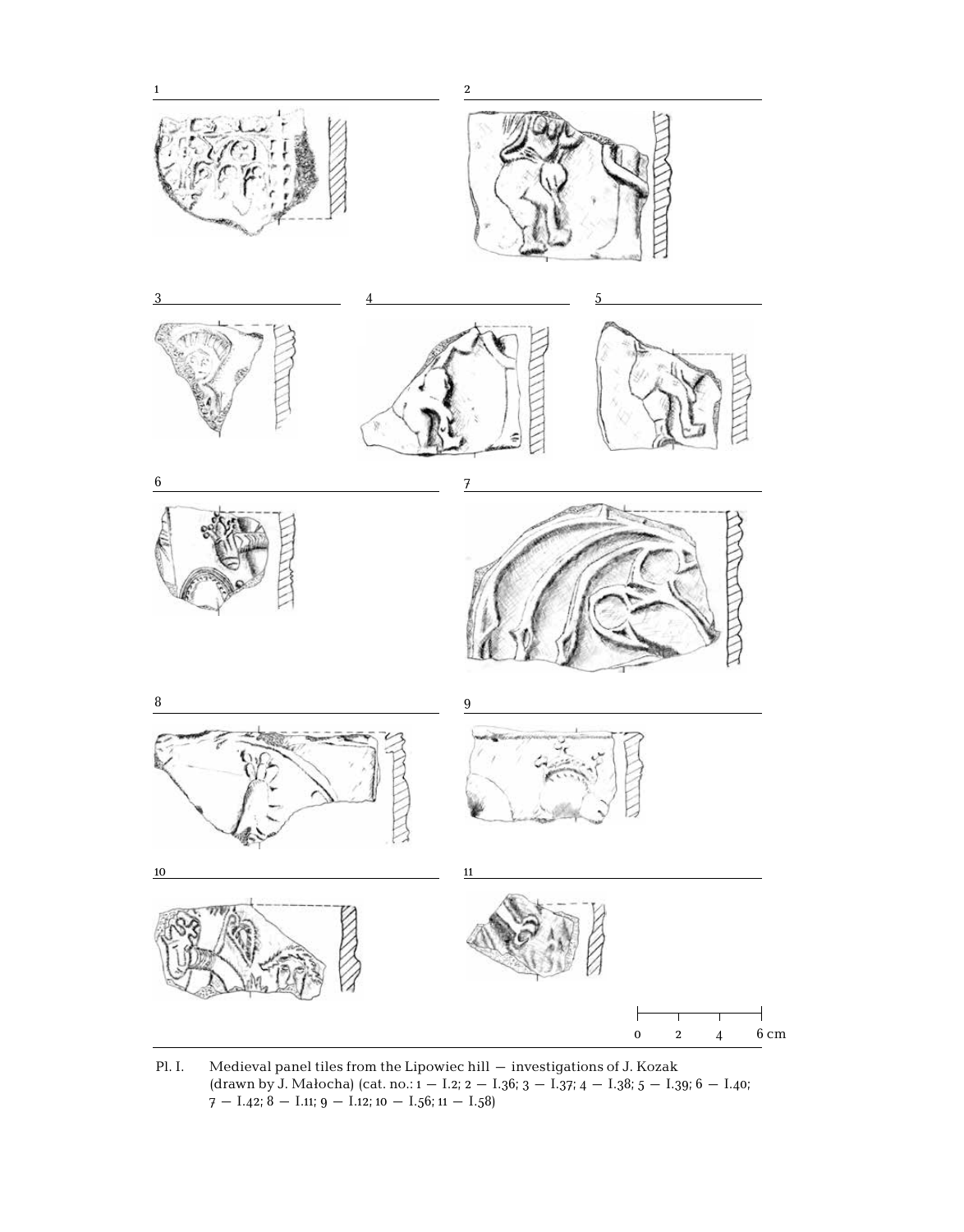5





Pl. II. Medieval panel tiles from the Lipowiec hill – investigations of J. Kozak (drawn by J. Małocha) (cat. no.: 1 – I.13; 2 – I.41; 3 – I.49; 4 – I.50; 5 – I.52; 6 – I.51; 7 – I.53)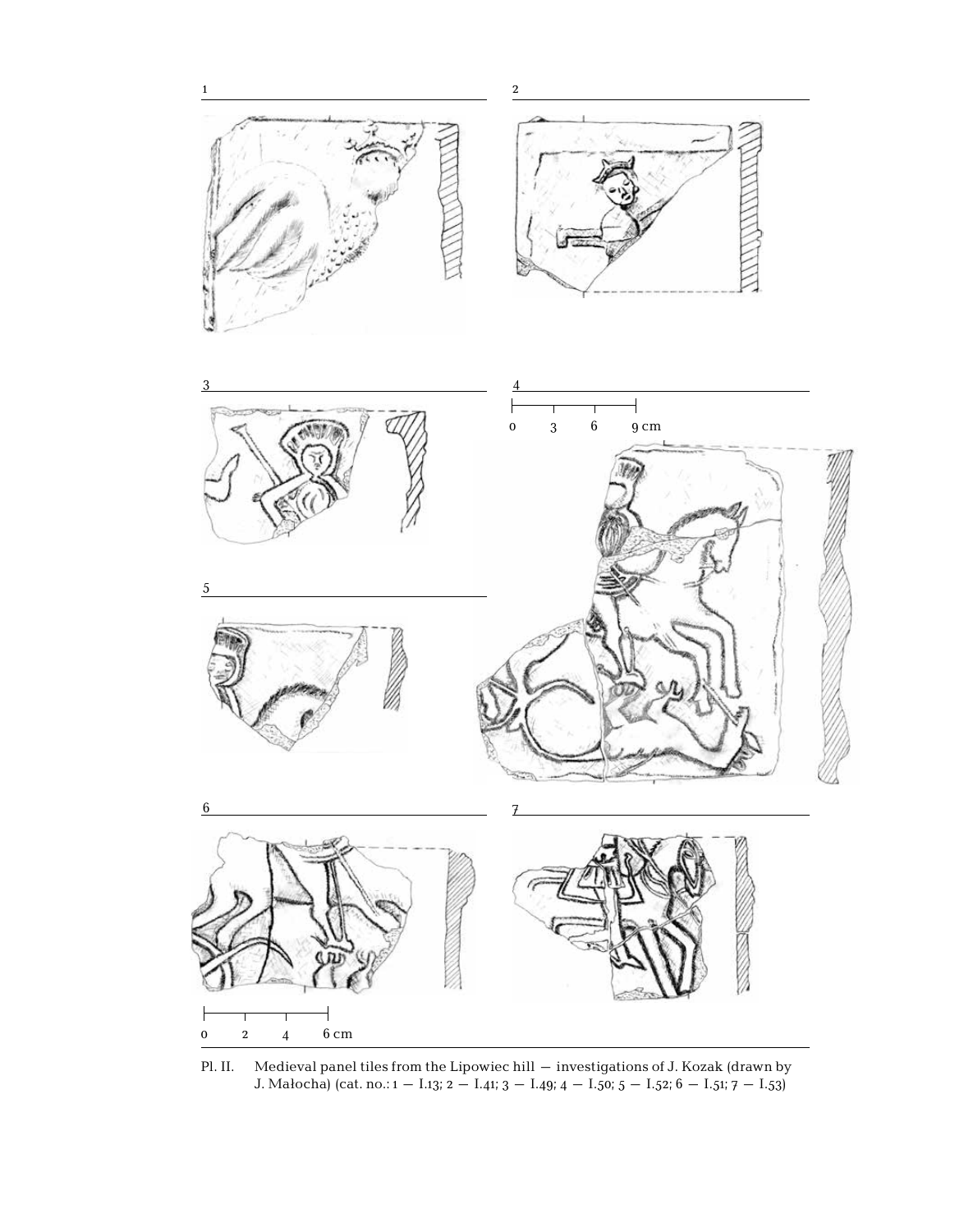





Pl. III. Medieval panel tiles from the Lipowiec hill – investigations of J. Kozak (drawn by J. Małocha) (cat. no. : 1 – 1.54; 2 – 1.55; 3 – 1.57; 4 – 1.59; 5 – 1.60; 6 – 1.61; 7 – 1.105;  $8 - 1.66$ ; 9  $- 1.67$ )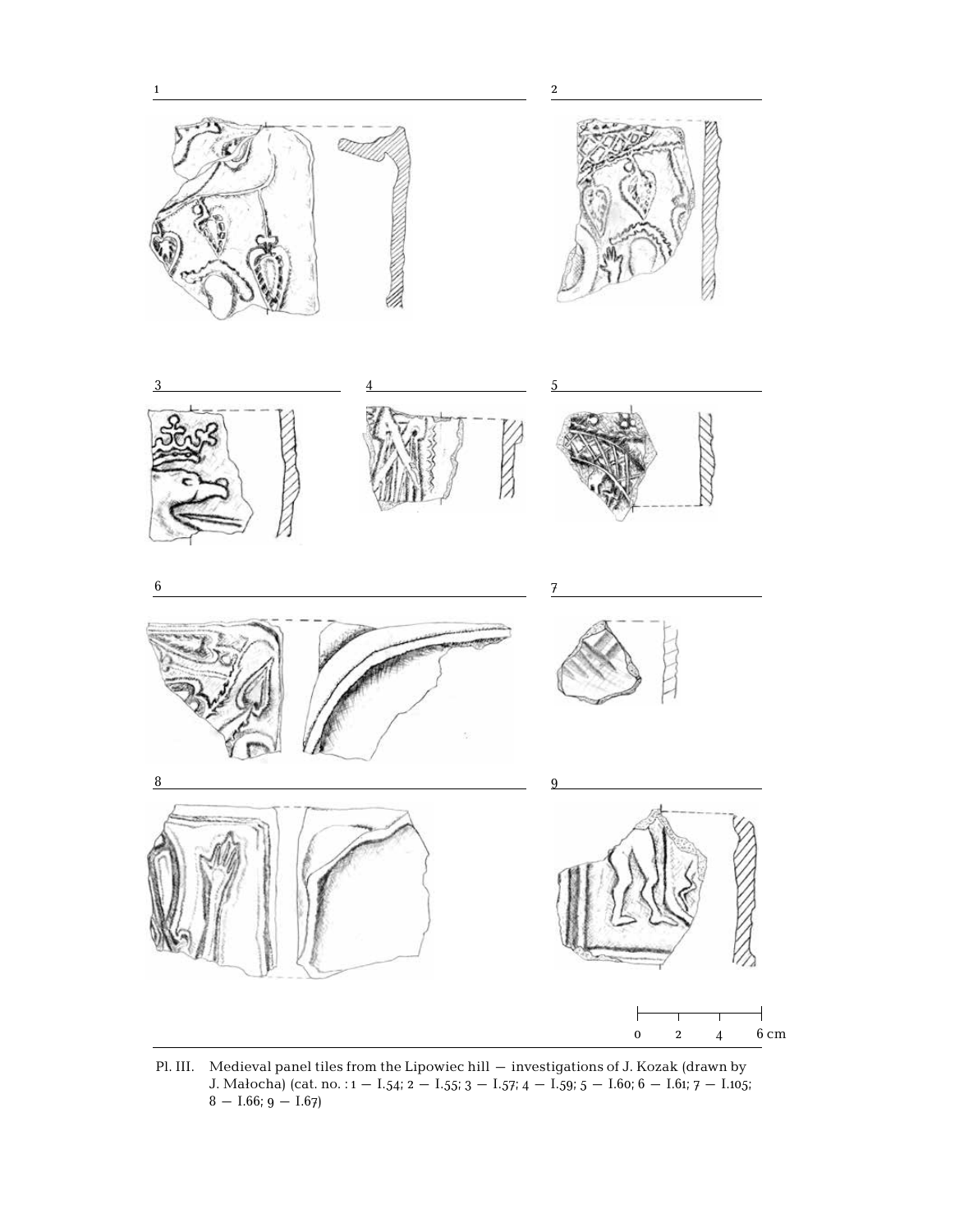

by J. Małocha) (cat. no.: 1 – I.63; 2 –  $I.64; 3 - I.62$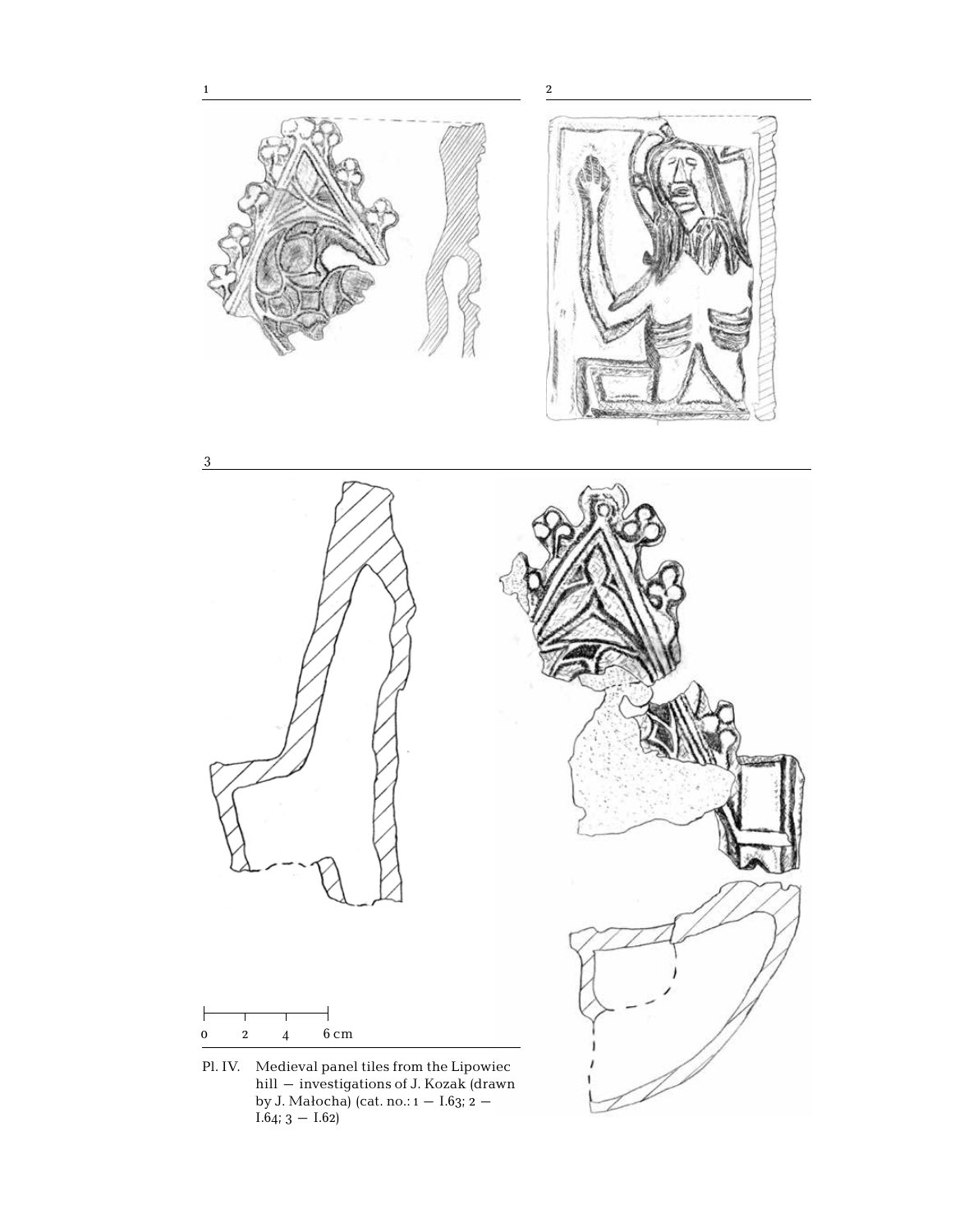3. Medieval stove tiles from Lipowiec – a technical analysis Scant knowledge about the interior furnishings of Lipowiec castle during the Middle Ages is enriched somewhat by the discovered fragments of stove tiles. Altogether, there are 120 items, 105 of which come from panel tiles, the rest are specimens formed on a pottery wheel (including 6 fragments of pot tiles and 9 of bowl tiles).

Most objects were made of common greasy ferruginous clay (type 1). Specimens made of kaolinite clay (type 2), a material of better quality but difficult to obtain, are found rarely. Or, more precisely, the ratio of the number of type 1 tiles to the number of type 2 tiles is 6:1 Therefore, for most of Lipowiec tiles, their composition had to include a thinning additive. Specimens with average amount of a medium-grain additive are found most often, followed by a coarse additive, with a fine-grain additive being the least frequent. Generally speaking, sand was also used as a thinning additive.30

As for the further process of forming tiles found in Lipowiec, specimens fired in an oxidizing atmosphere clearly prevail in number (117 out of 120 items). The monochromatic fracture in 73 percent of the items indicates good firing quality, and hence considerable skills of the Lesser Poland stove-makers. However, not all of the Lipowiec tiles were glazed: in the case of die-formed specimens, 35 unglazed items were found, while among pot and bowl tiles only 2 specimens bear traces of a greenish glaze.31 In the case of glazed items, lead glaze was used almost exclusively, which in combination with a brick-red background of ferruginous clay usually gave a brown or greenish-olive colour. It is also worth noting that some of the specimens contain traces of use in the form of blackened surfaces (cat. no. I.79, I.80, I.81, I.88, II.15).

In the collection of panel tiles from Lipowiec castle there are 35 fragments of middle tiles and 2 cornice tiles, while the condition of all other specimens prevents an accurate indication of their original location on the stove wall. Attempts to determine the shape of the face meet with similar difficulties. Half of the specimens remain unidentified in this respect, while the remaining ones are mainly flat, four-sided (square or rectangular) tiles. Equally little can be said about the chambers of die-formed Lipowiec tiles.

<sup>30.</sup> Cf. M. Dąbrowska, K*afle i piece kaflowe w Polsce do końca XVIII wieku*, Wrocław– –Warszawa–Kraków–Gdańsk–Łódź 1987, p. 175.

<sup>31.</sup> Tiles referred to in this article bearing catalogue numbers II.1 and II.2.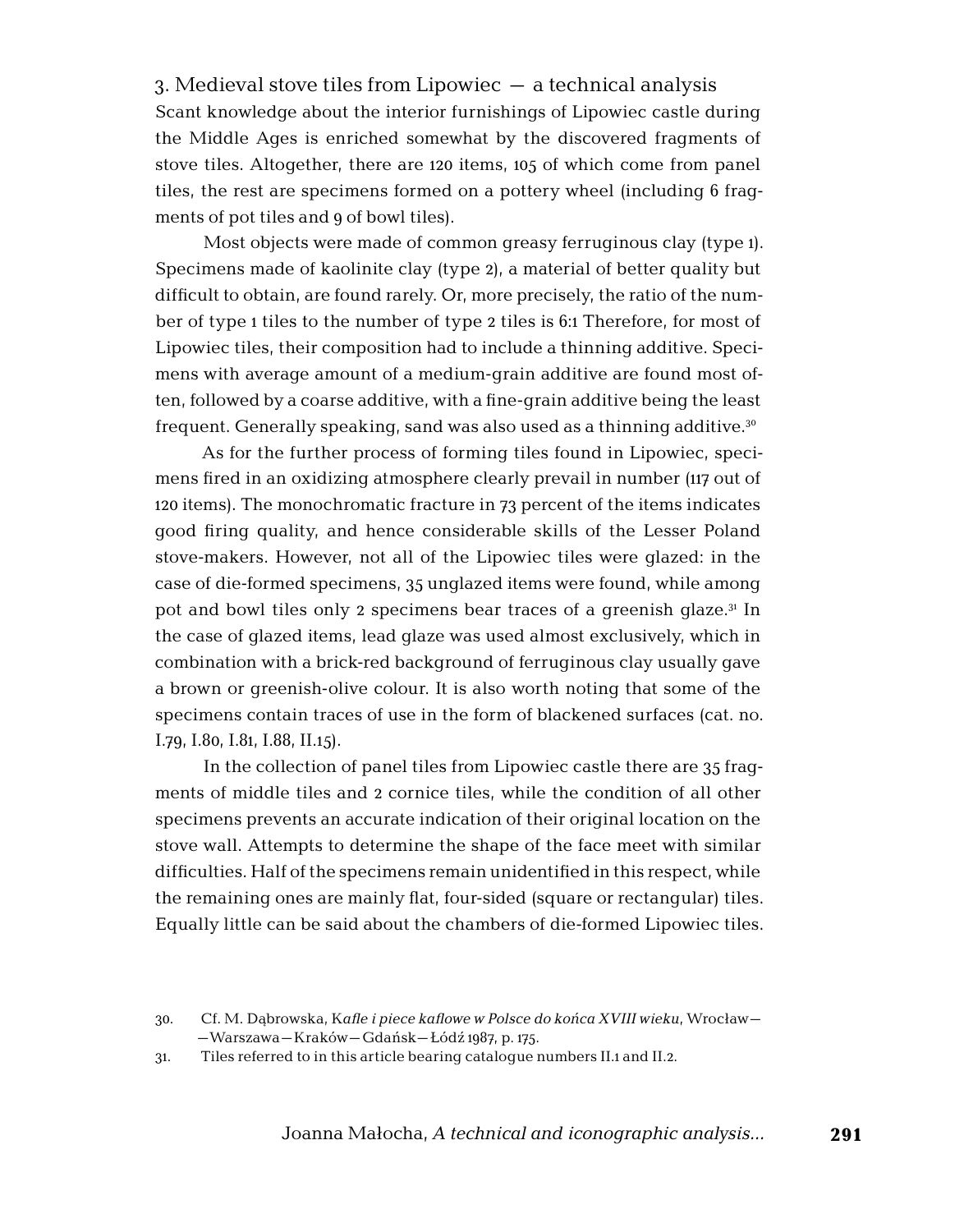On the basis of the few surviving fragments of walls and similar items from Czersk and Poznań, it can be assumed that in most cases they had an open chamber, and its walls as well as the edges of the face were in contact with each other.

As for the features unique to pot and bowl tiles, in the set of these items from Lipowiec castle, specimens made by turning (87%) prevail significantly. Out of 13 objects with an identifiable shape of the hole, 8 have a square hole (cat. no. II.3–5, II.9–12, II.15), and 5 a round hole (cat. no. II.1, II.11, II.13–14). Tile walls in 60 percent of analysed tiles are straight (cat. no. II.1, II.3–4, II.8–13), while in the remaining ones – bevelled (cat. no. II.2,  $II.5-7$ ,  $II.14-15$ ). Last but not least, none of the surviving fragments of the files made on the pottery wheel features any ornaments.

The above technical features of the analysed collection of tile fragments enable their dating by means of comparative analysis. This primarily involves finding analogies in the type of clay and the thinning additive used, as well as the chemical properties of the glaze applied. Findings parallel in this respect to panel tiles specimens from Lipowiec include primarily items from the second half of the 15th century discovered in Nowy Wiśnicz, Czersk and Poznań.32 As for fragments of pot and bowl tiles from Lipowiec castle, technical similarities are visible in 15th-century finds from urban sites (Krakow, Kazimierz, Warsaw, Gdańsk), rural sites (Siedlątków) or castles (Czersk, Stare Drawsko, Kruszwica). Certain similarities can also be pointed in relation to slightly later (early 16th century) pot tiles from Ciechanów, Kościany, Oborniki, Gniezno and Mogilno, as well as bowl tiles from Lviv, Mogilno and Solec nad Wisłą.33

Summing up, comparative analysis of technological features allows us to conclude that the preserved fragments of decoration-free Lipowiec tiles are mostly (45%) 15th century items. They rank just before the group of

<sup>32.</sup> Cf. M. Dąbrowska, *Kafle…*, op. cit., pp. 176, 204; J. Okoński, *Metoda opracowania zbiorów kafli z badań archeologicznych. Przykład zamku w Nowym Wiśniczu, woj. Tarnowskie*, Warszawa 1984, pp. 191–192.

<sup>33.</sup> Cf. M. Dąbrowska, *Kafle…*, op. cit., p. 84. In the case of indeterminate and heavily damaged fragments of the Lipowiec tiles, determining the chronology should be based to a greater extent on the principles of stratigraphy than analogy. Therefore, one should take into account the location of discovery and the co-occurrence with other, more reliable date reference points. This applies in particular to damaged flanges of pottery and bowl tiles.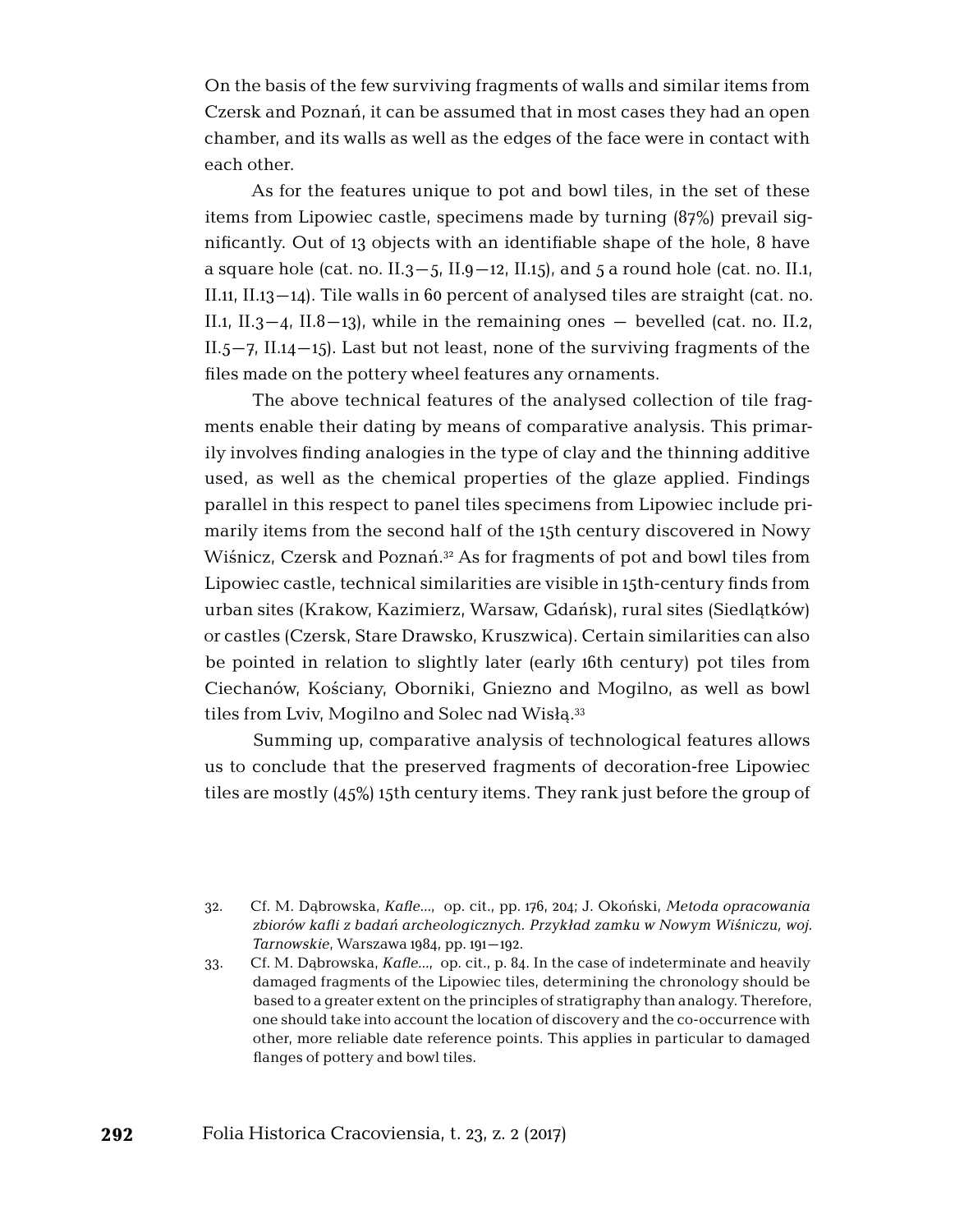slightly older objects (from the turn of 15th century, 40%) and far outnumber the slightly younger items (from the turn of the 16th century, 22%).

## 4. Medieval stove tiles from Lipowiec – an iconographic analysis

Among surviving fragments of the tile tiles from Lipowiec, 32 percent specimens bear traces of decorations on the face. At the same time, as in the case of most of early tiles, a basic decorative motif was only rarely present, contained within an area surrounded by a graphic border (e.g. cat. no. I.1, I.3, I.7, I.11–14, I.41, I.54, I.64; Fig. I.9, II.2, III.1, IV.2).<sup>34</sup> The arrangements are usually asymmetrical, with relief used as a dominant decorative technique. The images themselves can be classified into several groups depending on their iconographic content.

The first group includes religious motives, prevalent in Gothic paintings and sculptures. They include items with the biblical scene of the temptation of Adam and Eve in the Garden of Eden (e.g. cat. no. I.36, I.38–40, I.54; Fig. I.2, I.4–6, III.1). The first parents are shown on tiles as naked figures, standing on both sides of the tree. A snake with a human head is coiled around the trunk.35 This category also includes items with images of the so-called 'Christ in the well', presenting the Resurrected Christ, with half of his body hidden inside the rectangular opening of the grave (e.g. cat. no. I.64, I.66; Fig. III.8, IV.2).36 The group of religious images is also represented by tiles with the motif of St. George as a horseman, slaying a prostrate dragon with his lance (e.g. cat. no.  $I.49 - 53$ ; Fig.  $II.3 - 7$ ).<sup>37</sup>

The second group, with knightly or courtly motives, is made up of items with images of a knight (or king) on horseback with a lance, engaging

<sup>34.</sup> Cf. M. Dąbrowska, *Kafle…*, op. cit., p. 125; J. Okoński, Z *badań nad typologią i zmiennością dekoracji kafli w Polsce*, Warszawa 1988, p. 52.

<sup>35.</sup> Cf. D. Forstner, *Świat symboliki chrześcijańskiej*, tłum. W. Zakrzewska, P. Pachciarek, R. Turzyński, Warszawa 1990, pp. 152–153, 307; S. Kopaliński, *Słownik symboli*, Warszawa 1990, pp. 73, 450.

<sup>36.</sup> Cf. Z. Świechowski, *Sztuka gotyku*, Poznań 1950, p. 70.

<sup>37.</sup> Basic information about the iconography of St. George – cf. e.g.: J. Darnowska -Łukaszewska, M. Jacniacka, *Jerzy z Kapadocji. Ikonografia*, in: *Encyklopedia Katolicka*, t. 7, Lublin 1997, col. 1225–1227; H. Fros, F. Sowa, *Księga imion i świętych,* t. 3, Kraków 1998, col. 284–288; J. Kłosińska, *Ikony,* Kraków 1973, pp. 200–207; V. Schauber, H.M. Schindler, *Ilustrowany leksykon świętych*, tłum. P. Tkaczyk, R. Zajączkowski, Kielce 2002, pp. 335–338; V. Schauber, H.M. Schindler, *Święci na każdy dzień. Patroni naszych imion,* tłum. B. Widła, Warszawa 2000, pp. 174–175.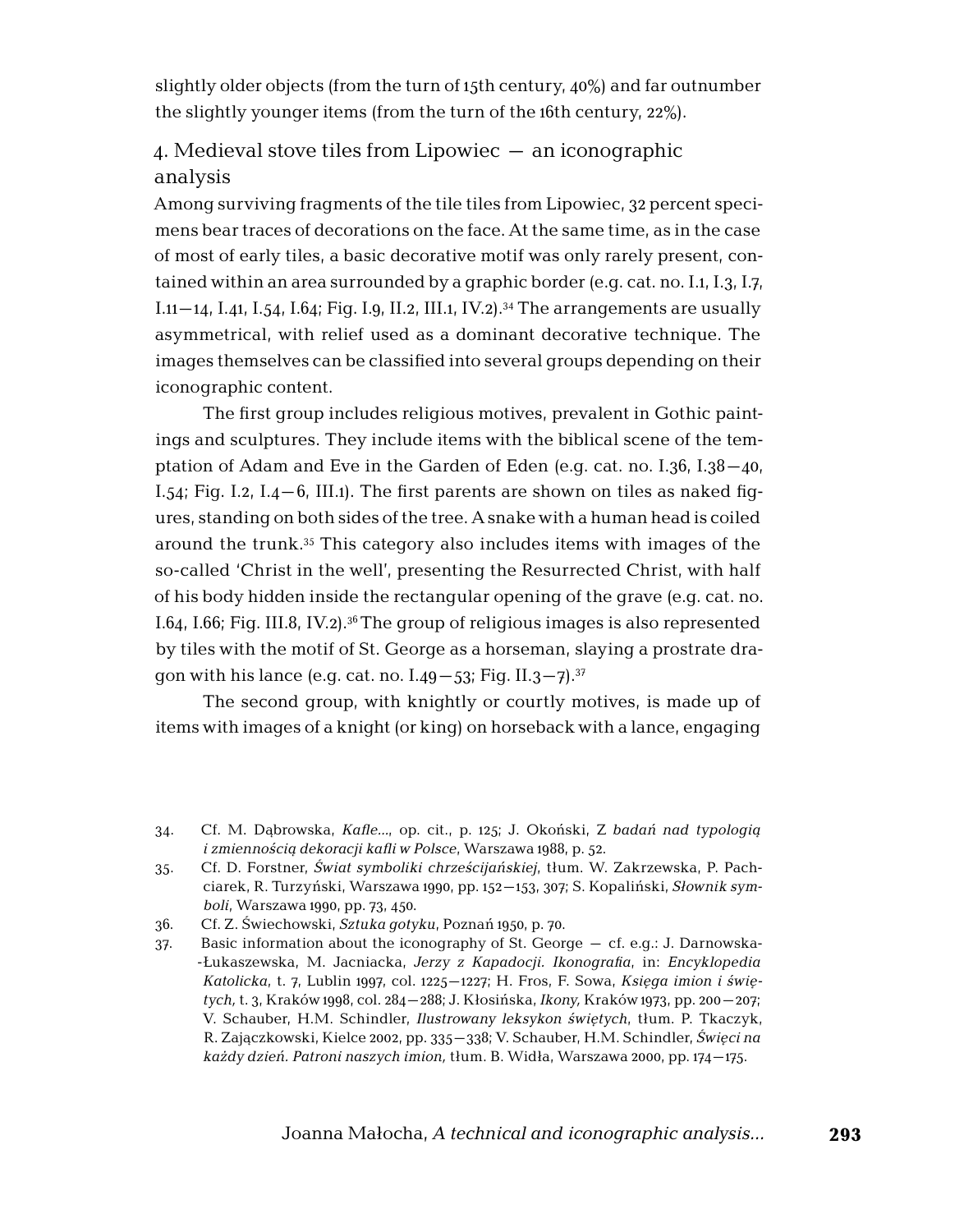in a fight (e.g. cat. no. I.14–15, I.37, I.41, I.59, I.84; Fig. II.2).<sup>38</sup> The rationale behind separating this group of items could be questioned due to the high degree of similarity of the scene to the above-mentioned representations of Saint George. However, the uniqueness of this motif is supported by the fact that such images, clearly not of a hagiographic nature, are known from locations such as Poznań or Wenecja near Warsaw.

The third group consists of tiles decorated with heraldic representations, and, more specifically, the image of an eagle in the crown (e.g. cat. no. I.12–13, I.57, I.68; Fig. II.1, III.3).<sup>39</sup> Further two groups include specimens decorated with floral and architectural motives. The latter present mainly detailed reproductions of a Gothic wimperg [a Gothic ornamental gable] on two cornice tiles from Lipowiec (cat. no. I.62, I.63; Fig. IV.1, IV.3). The last group contains items on which unidentified imagery, either ornithomorphic (e.g. cat. no. I.11, I.47, I.58; Fig. I.8, I.11) or anthropomorphic (e.g. cat. no. I.59, I.67; Fig. III.4, III.9) is visible.

Embellishments on Lipowiec tiles played a significant role in determining the chronology of this group of items, in that they served as the basis for comparisons with decorated tiles from other sites and examples of works of art whose dating does not raise any doubts. And so, specimens showing temptation in the Garden of Eden are iconographic analogies to late-medieval tiles from Upper Silesia,<sup>40</sup> and Bohemia and Moravia<sup>41</sup>. Moreover, the Lipowiec items with the image of St. George slaying the dragon seem to be a much simplified version of the 14th-century and 15th-century

- 38. Presumably, in this case the tiles were created in pairs to form a complete scene.
- 39. The image is one of an eagle, which Krzyżanowski later associated with the coat of arms of the Kraków voivodeship and described as follows: "A white eagle with a crown, head turned left, tongue hung out, wings up, legs spread." S. Krzyżanowski, *Słownik heraldyczny dla pomocy w poszukiwaniach archeologicznych*, Kraków 1870, p. 33.
- 40. Cf. T. Szydłowska, *Gotyckie i renesansowe kafle w muzeach Górnego Śląska (katalog wystawy)*, Bytom 1973, p. 13.
- 41. The presentation of Adam and Eve at the Tree of Knowledge with a design similar to the decoration of the Lipowiec tiles – is known, among others, from other 15th-century items from sites in Brno, Český Krumlov (castle), Český Krumlov (castle), Kroměříž, Mělník, Mohelnice, Plzeň, Prague – Malá Strana, Prague – Nové Město, Rakovník and Rožnow (castle) and on a 16th-century specimen from Olomouc. Cf. Č. Pavlík, M. Vitanovský, *Encyklopedie kachlů v Čechách, na* Moravĕ *a ve Slezsku. Ikonografický atlas reliéfů na kachlích gotiky a renesance*, Prague 2004, pp.  $29 - 30$ ,  $189 - 190$ ,  $318 - 319$ , Fig.  $7 - 19$ .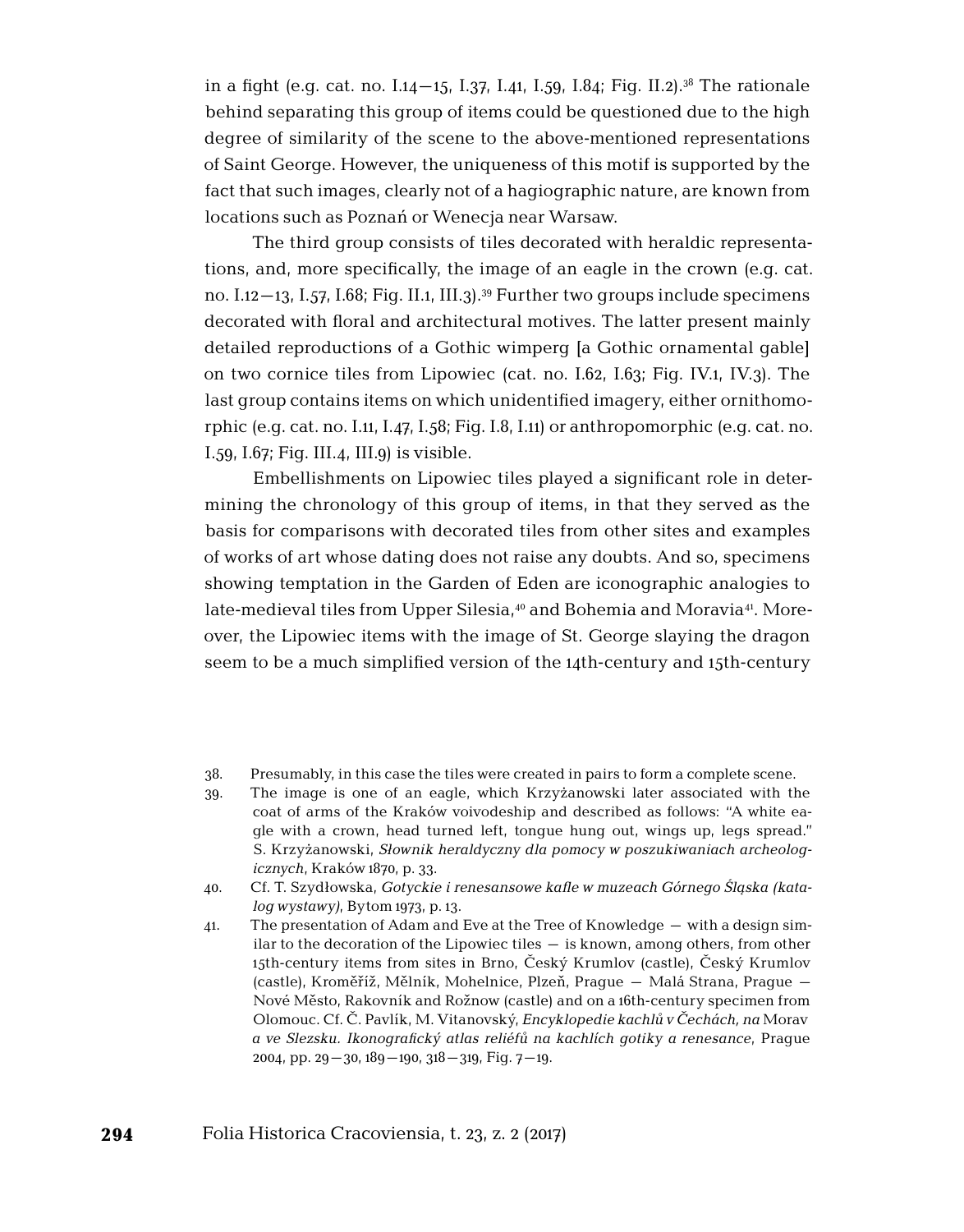finds from Silesia42, Wenecja and Raciąż, and slightly younger specimens of castles in Oświęcim and Bodzentyn.43 It should also be mentioned that there is a clear analogy between items from Lipowiec and a group of 15th-century finds from Bohemian (Hradec Králové, Kutná Hora, Lipnice, Návarov) and Moravian sites (Bouzov, Brno, Starý Jičín).44 And the presentation of the socalled 'Christ in the well' on Lipowiec tiles, despite unquestionable difficulties in rendering the whole composition in clay and omitting many details, bears similarity to the late-Gothic depictions of *Misericordia Domini* from Iwanowice, Zbylitowska Góra, Pleśna, Biecz and Donaborów.45 Known examples also include 15th-century tiles from the Bohemian-Moravian area, the decoration of which refers to the theme mentioned above, yet much more elaborate and identified by researchers as the scene of the Resurrection.46

Next, specimens depicting a king (knight?) on horseback are similar to the 15th-century items from Nowy Wiśnicz, Wenecja near Żnin and the episcopal castles in Poznań and Raciążek, as well as tiles from Sienno, the castle in Pułtusk and the manor in Bieżuń, which date back to the first half of the 16th century.47

Also specimens with an image of the heraldic Piast eagle have their analogies in the form of tiles from Wawel (14th c.), Wenecja and Raciążek

- 42. This concerns tiles from Wrocław (the Dominican Square), castles in Wleń, Racibórz i Namysłów. In the case of Namysłów castle, however, the dragon-slaying St. George is not sitting on a horse but standing on the ground. Cf. C. Buśko, *Nurt dworski w ikonografii kafli śląskich*, in: *Kultura średniowiecznego Śląska i Czech. Zamek*, red. K. Wachowski, Wrocław 1996, p. 51.
- 43. Cf. M. Dąbrowska, *Kafle…*, op. cit., Fig. 61, 131; L. Kajzer, *Zamek w Raciążku*, Łódź 1990, p. 202, Fig. 73.3; J. Smoleńska, *Śląskie kafle średniowieczne w zbiorach Muzeum Narodowego w Warszawie*, "Rocznik Muzeum Narodowego w Warszawie" 19 (1975), pp. 266, 274; A. Świechowska, *Wykopaliska na zamku w Wenecji pod Żninem*, "Biuletyn Historii Sztuki" 9 (1949), pp. 223–224, Fig. 100–101.
- 44. Cf. Č. Pavlík, M. Vitanovský, *Encyklopedie*…, op. cit., pp. 50, 214, 342–343, Fig.  $270 - 280$ .
- 45. Cf. T. Chrzanowski, M. Kornecki, *Sztuka Ziemi Krakowskiej*, Kraków 1982, p. 151; J. Kębłowski, *Polska sztuka gotycka*, Warszawa 1976, Fig. 107.
- 46. This concerns tiles from Bohemian sites in Helfenburk u Úštĕka, Hradec Králové, Křešice, Prague and Sedlčany and Kralice in Moravia. Cf. Č. Pavlík, M. Vitanovský, *Encyklopedie*…, op. cit., pp. 44, 206–207, 335, Fig. 187–192.
- 47. Cf. M. Dąbrowska, *Kafle…*, op. cit., p. 126, Fig. 3, 42, 107, 117; L. Kajzer, *Zamek w Raciążku*, op. cit., p. 202, Fig. 72; J. Okoński, *Z badań nad…*, op. cit., p. 55, footnote 142; A. Świechowska, *Wykopaliska*…, op. cit., p. 224, Fig. 103. In the case of tiles from Poznań, Raciążek and Sienno, the rider holds the lance in his right hand, with a sword raised above his head.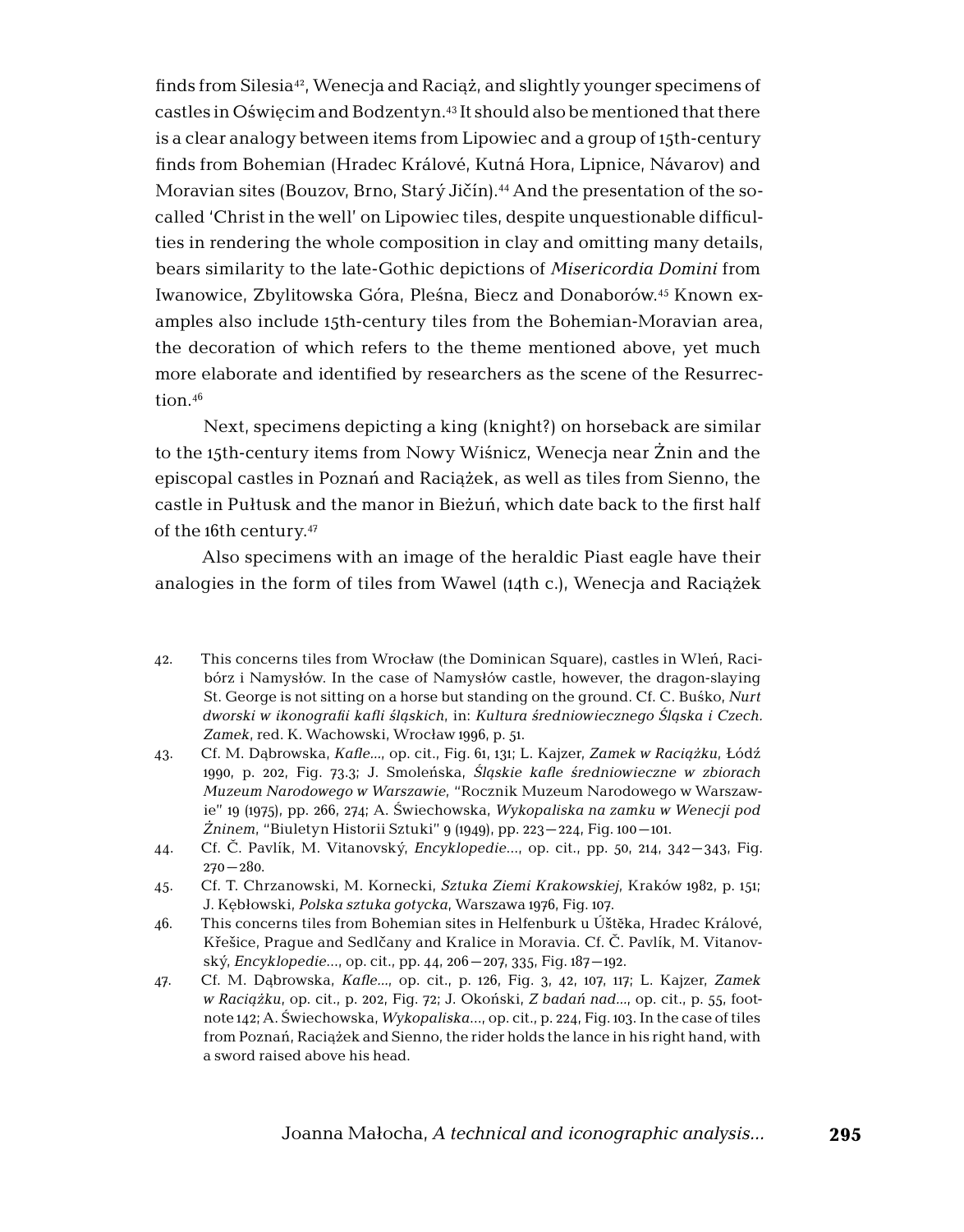(both from the 2nd half of the 15th c.), and Oświęcim (the 1st quarter of the 16th c.).48 This image is also the most common heraldic motives appearing on medieval Silesian tiles, as exemplified by finds from Bestwiny, Opole and Rogów Opolski.49

Finally, items from Lipowiec decorated with floral motives resemble small fragments of tiles from Nowy Wiśnicz, Czersk and Raciażek.<sup>50</sup> Stove cornice pieces inspired by Gothic architecture (wimpergs, tracery and rosettes) bear resemblance to finds dated to the turn of the 16th century, and those from the manor in Spytkowice and castles in Odrzykoń, Czersk, Inowłódz, Ciechanów and Nowy Wiśnicz.<sup>51</sup> The items discussed here also feature similarities to certain Bohemian and Moravian finds, especially with regard to wimperg-shaped cornice tiles dating back to around 1500 from the castles in Bouzov, Lipnice, Rožnov and Točník.<sup>52</sup>

Based on the results of comparative analysis, both in areas of technology and iconography, we may hypothesize that the collection of the tiles from Lipowiec presumably constitutes the remains of stoves built in the times of Zbigniew Oleśnicki in luxury guest rooms which the bishop ordered to furnish on the upper floors of the castle. The above conclusion is supported, apart from the late-Gothic character of embellishments on most tile specimens, by the location of their discovery. The majority of the material comes from the upper castle (the 'well' excavation), the original moat, the depth of which was reduced in the 16th century by activities such as filling with debris from the upper castle (excavation  $I/67$ , section B of excavation II/70 and sections A, B and C of excavation VII/78).<sup>53</sup>

#### **Conclusions**

Due to the turbulent history of Lipowiec castle, its historical content, both fixed and movable, survived to the present day in a highly defective and

- 48. Cf. M. Dąbrowska, *Kafle…*, op. cit., p. 126, Fig. 62; L. Kajzer, *Zamek w Raciążku*, op. cit., p. 202, Fig. 72; J. Okoński, *Z badań nad*…, op. cit., p. 25.
- 49. Cf. C. Buśko, *Nurt dworski*…, op. cit., p. 52.
- 50. Cf. M. Dąbrowska, *Kafle…*, op. cit., p. 126; L. Kazjer, *Zamek w Raciążku*, op. cit., Fig. 74; J. Okoński, *Metoda opracowania zbiorów…*, op. cit., p. 192.
- 51. Cf. M. Dąbrowska, *Kafle…*, op. cit., Fig. 21.1, 21.3, 80, 85, 114; J. Okoński, *Metoda opracowania zbiorów…,*op. cit., p. 192.
- 52. Cf. Č. Pavlík, M. Vitanovský, *Encyklopedie*…, op. cit., pp. 167–168, 298–299, 424– 425, Fig. 1145, 1151–1153.
- 53. Unfortunately, field studies did not provide sufficient data to enable a detailed reconstruction of the medieval heating system in Lipowiec castle or to describe its individual stoves.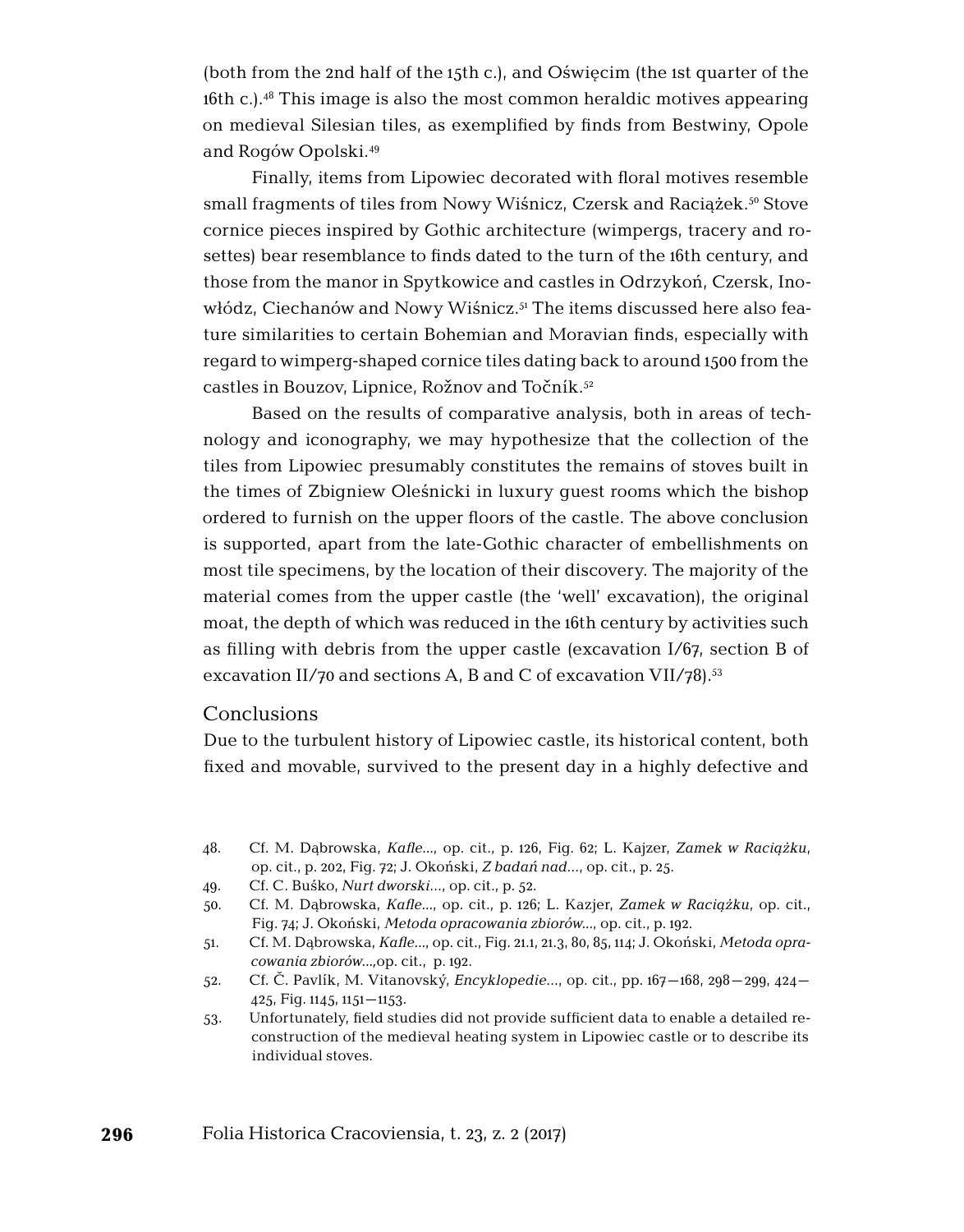incomplete state. Nevertheless, an analysis of medieval finds, especially ceramics and stove tiles, enables to trace significant similarity of Lipowiec materials to items known from the then city of Krakow. Such likeness is best explained by the fact that from the 14th to 16th century the castle, then serving as an episcopal seat, showed a need for specialized craft and luxury items. In a way, a natural solution in this situation was to look for such products in nearby Krakow, a 'home town' of Church hierarchs. Yet, in the case of some of the finds, one can also notice traces of local solutions and traditions or influences from other regions of Poland (especially Silesia). Understandably, considering the location of Lipowiec castle, there are also clear iconographic analogies to items from Bohemia and Moravia. Note, however, that the collection of artefacts discussed above is only a small, extant part of the material culture of medieval inhabitants of the castle. Despite several conclusions presented here, as regards Lipowiec, it transpires that there are still at least as many questions already answered as waiting to be answered.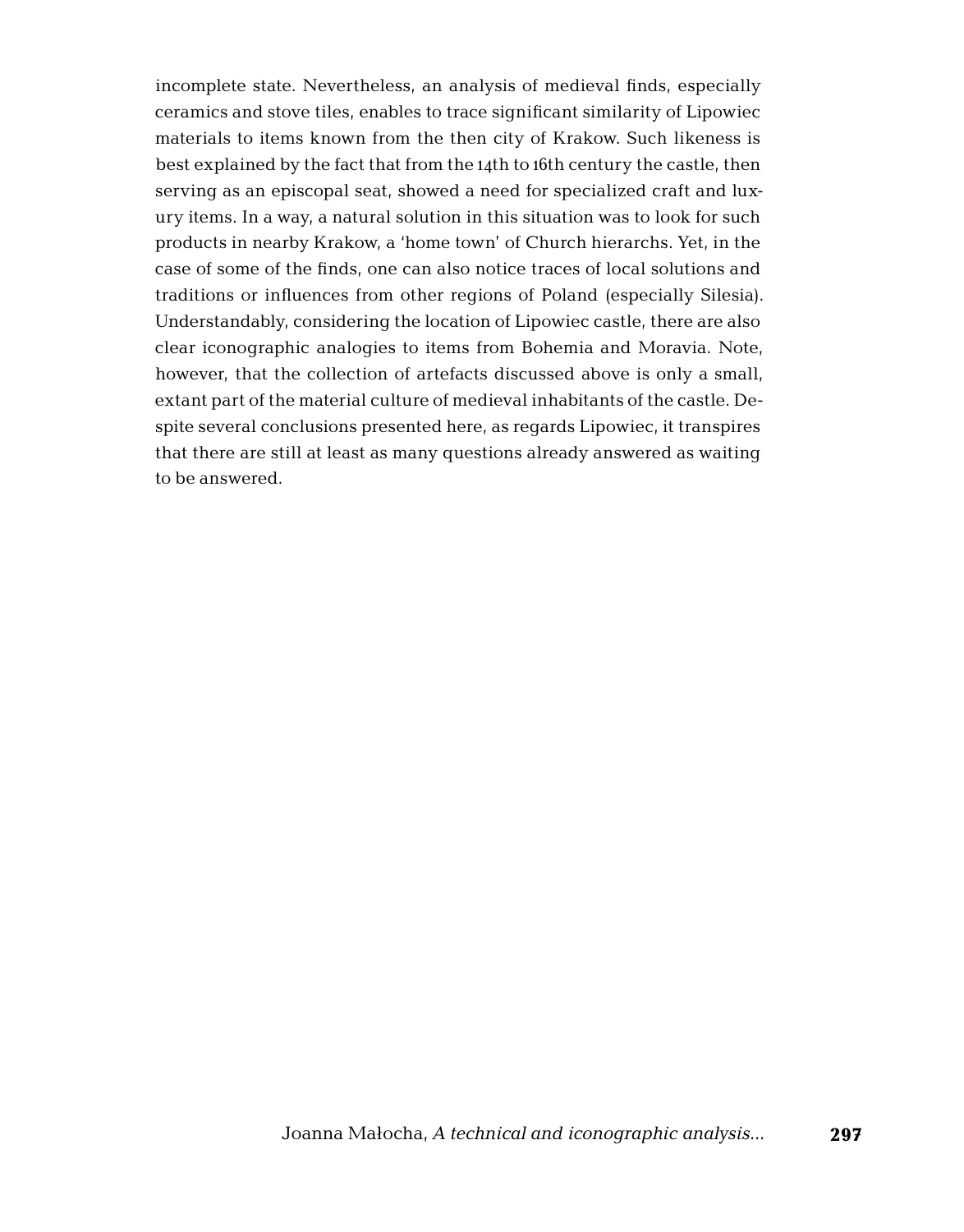| ٦<br>Ľ |  |
|--------|--|
|        |  |
|        |  |

list of morphological and technological features of the medieval stove tiles from Lipowiec Mound,<br>derived from archaeological investigations from 1967-1974 list of morphological and technological features of the medieval stove tiles from Lipowiec Mound, derived from archaeological investigations from 1967-1974

| )<br>}<br>}<br>ŗ<br>۴<br>c |
|----------------------------|
|                            |
| Ĺ                          |

| త                         |                     | Notes/remarks                                     | Т                          | $\mathbf{I}$             | $\overline{\phantom{a}}$         | т                          | $\mathbf{I}$              | $\overline{1}$             | $\mathbf{I}$             | T                                                                         | $\mathbf{I}$                                             | $\mathbf{I}$                                              | Finger prints<br>on the reare<br>side                          |
|---------------------------|---------------------|---------------------------------------------------|----------------------------|--------------------------|----------------------------------|----------------------------|---------------------------|----------------------------|--------------------------|---------------------------------------------------------------------------|----------------------------------------------------------|-----------------------------------------------------------|----------------------------------------------------------------|
| ĽI                        |                     | Pl. and fig. no                                   | $\mathbf{I}$               | $\Xi$                    | $\overline{1}$                   | $\mathbf{I}$               | $\mathbf{I}$              | $\overline{1}$             | $\mathbf{I}$             | $\overline{1}$                                                            | $\mathbf{I}$                                             | $\mathsf{I}$                                              | 1.8                                                            |
| 9                         |                     | Place of deposition                               | MCh                        | MCh                      | MCh                              | MCh                        | MCh                       | MCh                        | MCh                      | MCh                                                                       | MCh                                                      | MCh                                                       | MCh                                                            |
| 15                        |                     | <b>Usage traces</b>                               | $\mathbf{I}$               | $\mathsf{I}$             | $\mathsf{I}$                     | $\mathbf{I}$               | $\mathbf{I}$              | $\mathbf{I}$               | $\mathbf{I}$             | $\mathsf{I}$                                                              | $\mathbf{I}$                                             | $\mathbf{I}$                                              | $\mathbf{I}$                                                   |
| 4                         |                     | Length of preserved body<br>fragment (in mm)      | 4                          | $\overline{1}$           | $\sim$                           | L                          | $\mathbf{I}$              | $\mathbf{I}$               | $\overline{ }$           | $\overline{1}$                                                            | T                                                        | $\mathsf{I}$                                              | 5                                                              |
|                           |                     | method of attaching<br>to panel                   | S                          | 3                        | 3                                | 3                          | 3                         | $\infty$                   | 3                        | 3                                                                         | 3                                                        | 3                                                         |                                                                |
| $\mathfrak{D}$            | Chamber/            | walls                                             | S                          | 3                        | 3                                | 3                          | 3                         | 3                          | 3                        | 3                                                                         | 3                                                        | 3                                                         | $\mathbf{\mathcal{L}}$                                         |
|                           | Body                | type                                              | S                          | 3                        | 3                                | 3                          | $\infty$                  | 3                          | 3                        | 3                                                                         | $\infty$                                                 | 3                                                         | 3                                                              |
| $\overline{12}$           |                     | Panel dimensions of<br>preserved fragment (in mm) | 92/107/10                  | 70/95/10                 | 90/187/11                        | 65/90/10                   | 58/87/9                   | 70/95/10                   | 96/65/10                 | 67/73/8                                                                   | 70/85/10                                                 | 95/73/11                                                  | 68/134/10                                                      |
|                           |                     | type of representation                            | $\overline{a}$             | $\mathbf{\Omega}$        | $\overline{ }$                   | $\mathbf{\hat{c}}$         | $\mathbf{\Omega}$         | $\overline{ }$             | $\overline{\phantom{0}}$ | $\circ$                                                                   | $\sigma$                                                 | $\sigma$                                                  | 4                                                              |
|                           |                     | composition                                       | $\mathbf{\hat{z}}$         | $\overline{ }$           | $\mathbf{\mathcal{L}}$           | $\blacksquare$             | 3                         | $\overline{ }$             | $\mathbf{c}$             | 3                                                                         | 3                                                        | 3                                                         |                                                                |
| $\Xi$                     |                     | border                                            | 2.5                        | $\circ$                  | 2.5                              | $\circ$                    | $\circ$                   | $\circ$                    | $\mathbf{\Omega}$        | $\circ$                                                                   | $\circ$                                                  | $\circ$                                                   | 1,4                                                            |
|                           | decoration<br>Panel | technique                                         | ÷                          | $\overline{\phantom{0}}$ | $\overline{ }$                   | $\overline{\phantom{0}}$   | $\overline{\phantom{0}}$  | $\overline{ }$             | $\overline{\phantom{0}}$ |                                                                           |                                                          | $\overline{\phantom{0}}$                                  |                                                                |
| $\overline{a}$            |                     | Panel characteristics                             | $\mathbf{\overline{a}}$    | $\frac{4}{3}$            | 2a                               | $\frac{a}{4}$              | $\frac{4}{3}$             | $\frac{4}{3}$              | ā                        | 4a                                                                        | 4 <sup>d</sup>                                           | $\frac{4}{3}$                                             | $\overline{a}$                                                 |
| G                         |                     | colour                                            | $\overline{ }$             |                          | $\overline{ }$                   | $\mathbf{\mathcal{L}}$     | $\overline{ }$            | $\overline{ }$             | 1,4                      | 2.5                                                                       | 4                                                        | 5                                                         |                                                                |
|                           | Glaze               | type                                              | $\overline{\phantom{0}}$   |                          | $\overline{\phantom{0}}$         | $\blacksquare$             | $\overline{\phantom{0}}$  | $\mathbf{\mathcal{L}}$     | $\overline{\phantom{0}}$ | $\overline{ }$                                                            |                                                          |                                                           |                                                                |
| $\infty$                  |                     | quality                                           |                            |                          | $\overline{\phantom{0}}$         | $\overline{\phantom{0}}$   | $\mathbf{\Omega}$         | $\sim$                     | $\overline{\phantom{0}}$ | 1                                                                         | $\mathbf{\mathcal{L}}$                                   |                                                           |                                                                |
|                           | Firing              | type                                              |                            |                          | $\overline{ }$                   | 2                          | $\overline{ }$            | $\overline{\phantom{0}}$   | $\overline{\phantom{0}}$ |                                                                           | $\overline{ }$                                           |                                                           |                                                                |
| $\overline{r}$            | Fabric              | thinning additive                                 | Sp                         | 2b                       | 3C                               | 3ā                         | $\overline{c}$            | $\mathbf{\overline{a}}$    | 2a                       | 2 <sub>b</sub>                                                            | 2a                                                       | 3a                                                        | 2 <sub>b</sub>                                                 |
|                           |                     | type of clay                                      | $\overline{ }$             | $\overline{\phantom{0}}$ |                                  | $\overline{\phantom{0}}$   | $\overline{ }$            | $\boldsymbol{\sim}$        | $\overline{\phantom{0}}$ |                                                                           |                                                          |                                                           |                                                                |
| $\circ$                   |                     | Position of the tile in the<br>stove structure    | $\mathbf{\mathcal{L}}$     | 3                        | 2                                | 3                          | S                         | 3                          | 3                        | 3                                                                         | $\mathbf{\mathcal{L}}$                                   | 3                                                         | $\mathbf{\mathcal{L}}$                                         |
| 5                         | condition           | Preserved fragment/                               | ⊂ −<br>C − d<br>C −        | ರ<br>L,                  | ت<br>ರ<br>$\frac{1}{2}$<br>$B -$ | ರ<br>Ĩ,                    | ರ<br>L,                   | ರ<br>L                     | щ<br>ြု ဗ<br>$\triangle$ | ರ<br>Lĩ                                                                   | ರ                                                        | ರ<br>Ĩ,                                                   | ರ ಕ<br>$\mathbf{\Omega}$                                       |
| 4                         | Chronology          |                                                   | $\frac{N}{N}$              | XV                       | $\frac{NN}{NN}$                  | $_{\rm XY}$                | XV                        |                            | $\frac{1}{2}$            | $\boxtimes$                                                               | ℅                                                        | $\mathsf{x}$                                              | XX                                                             |
| 3                         |                     | Place of location                                 | "Studzienka"<br>Excavation | Studzienka<br>Excavation | "Studzienka"<br>Excavation       | "Studzienka"<br>Excavation | Studzienka'<br>Excavation | "Studzienka"<br>Excavation | Excavation               | 6/q C, depth 200-320<br>"Studzienka"<br>Excavation 1/67, are<br>$\rm{cm}$ | 6/q C, depth 200-320<br>Excavation 1/67, are<br>$\rm{g}$ | 6/q C, depth 200-320<br>Excavation 1/67, are<br>$\rm{cm}$ | 6/q C, depth 200-320<br>Excavation 1/67, are<br>$\overline{e}$ |
| $\boldsymbol{\mathsf{c}}$ |                     | Inventory number                                  | 2/67                       | 2/67                     | 2/67                             | 2/67                       | 2/67                      | 2/67                       | 2/67                     | 11/67                                                                     | 11/67                                                    | 11/67                                                     | 12/67                                                          |
| H                         | No.                 |                                                   |                            | 2                        | 3                                | 4                          | 5                         | $\circ$                    | 7                        | $\infty$                                                                  | 0                                                        | $\mathbf{Q}$                                              | $\Xi$                                                          |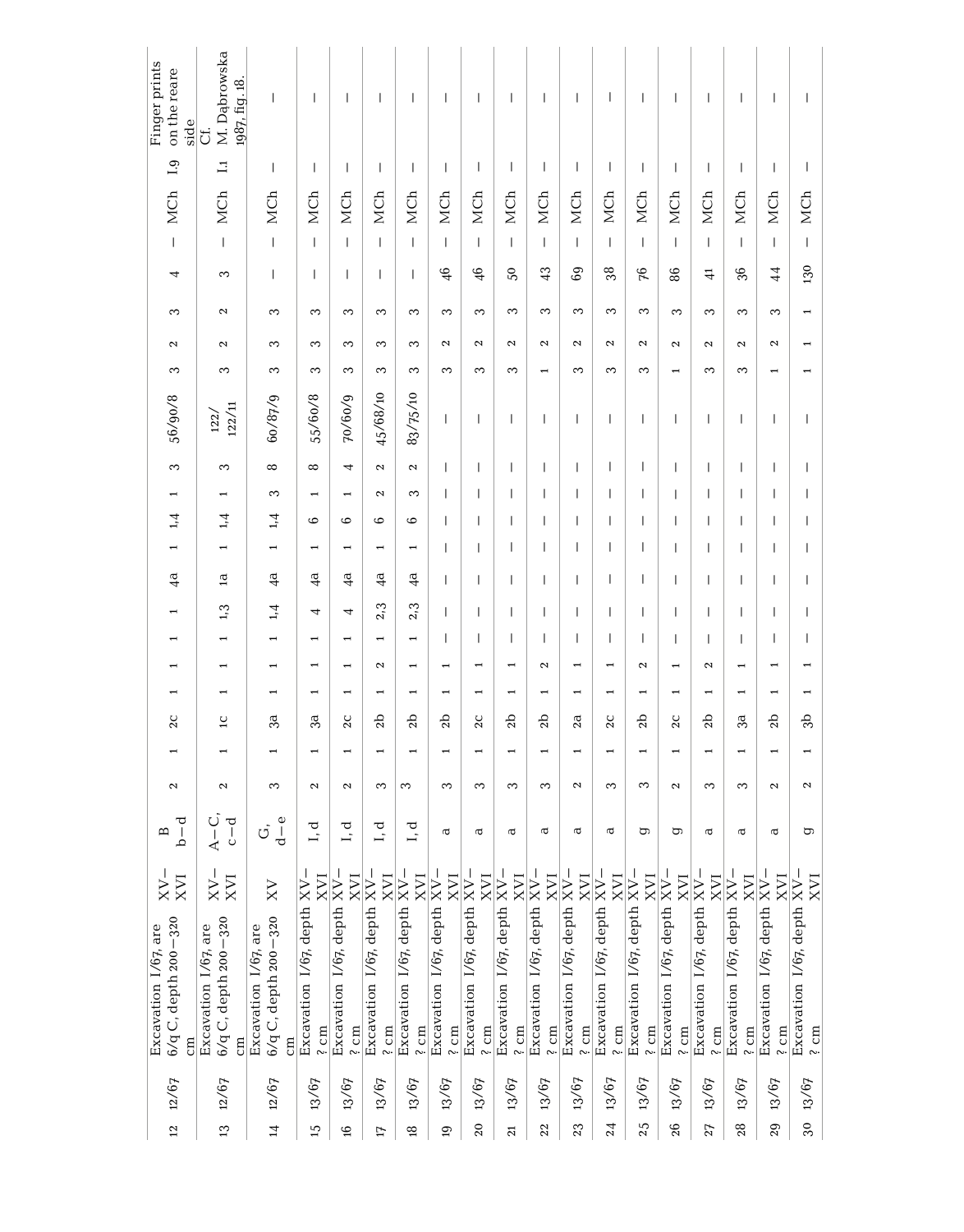| $\overline{1}$                                    | $\overline{\phantom{a}}$                          | $\overline{\phantom{a}}$                                | $\mathbf{I}$                                                | $\mathbf{I}$                                                | M. Dąbrowska<br>1987, fig. 16<br>U.                | $\overline{\phantom{a}}$                          | $\overline{1}$                                               | T                                                  | $\overline{\phantom{a}}$                                 | $\overline{1}$           | $\mathbf{I}$             | $\mathbf{I}$                                           | T                                                  | $\overline{\phantom{a}}$               |
|---------------------------------------------------|---------------------------------------------------|---------------------------------------------------------|-------------------------------------------------------------|-------------------------------------------------------------|----------------------------------------------------|---------------------------------------------------|--------------------------------------------------------------|----------------------------------------------------|----------------------------------------------------------|--------------------------|--------------------------|--------------------------------------------------------|----------------------------------------------------|----------------------------------------|
| I                                                 | $\overline{\phantom{a}}$                          | $\mathsf{I}$                                            | $\mathbf{I}$                                                | $\mathbf{I}$                                                | 1.2                                                | 1.3                                               | 1.4                                                          | $\ddot{1}$                                         | 1.6                                                      | II.2                     | $\overline{11}$          | $\mathbf{I}$                                           | $\mathbf{I}$                                       | $\overline{\phantom{a}}$               |
| MCh                                               | MCh                                               | MCh                                                     | MCh                                                         | MCh                                                         | MCh                                                | MCh                                               | MCh                                                          | MCh                                                | MCh                                                      | MCh                      | MCh                      | MCh                                                    | MCh                                                | MCh                                    |
| $\overline{1}$                                    | $\vert$                                           | $\mathbf{I}$                                            | $\begin{array}{c} \hline \end{array}$                       | $\mathbf{I}$                                                | $\overline{\phantom{a}}$                           | $\mathsf I$                                       | $\mathsf{L}$                                                 | $\mathsf I$                                        | $\vert$                                                  | $\overline{1}$           | $\mathbf{I}$             | $\mathsf I$                                            | $\mathbf{I}$                                       | $\mathbf{I}$                           |
| $\overline{\phantom{a}}$                          | $\overline{1}$                                    | $\mathbf{I}$                                            | $\mathbf{I}$                                                | $\mathbf{I}$                                                | $\overline{\phantom{a}}$                           | $\mathbf{I}$                                      | $\mathbf{I}$                                                 | $\mathbf{I}$                                       | $\mathbf{I}$                                             | $\mathbf{\Omega}$        | $\overline{\phantom{a}}$ | $\mathbf{I}$                                           | $\mathbf{I}$                                       | 65                                     |
| 3                                                 | 3                                                 | 3                                                       | 3                                                           | 3                                                           | 3                                                  | 3                                                 | 3                                                            | 3                                                  | 3                                                        | $\overline{ }$           | ∾                        | 3                                                      | 3                                                  | 3                                      |
| 3                                                 | 3                                                 | 3                                                       | 3                                                           | 3                                                           | 3                                                  | 3                                                 | 3                                                            | 3                                                  | 3                                                        | $\mathbf{\Omega}$        | ∾                        | 3                                                      | 3                                                  | $\boldsymbol{\sim}$                    |
| S                                                 | 3                                                 | 3                                                       | S                                                           | 3                                                           | S                                                  | 3                                                 | S                                                            | 3                                                  | S                                                        | 3                        | ∾                        | S                                                      | 3                                                  | $\overline{\phantom{0}}$               |
| 50/60/10                                          | 35/55/10                                          | 69/71/10                                                | 38/25/9                                                     | 64/58/11                                                    | 88/106/11                                          | 63/65/12                                          | 74/94/10                                                     | 75/73/11                                           | 59/65/8                                                  | 127/12<br>102/           | 98/150/9                 | 97/54/8                                                | 56/70/9                                            | I                                      |
| $\overline{\phantom{a}}$                          | $\begin{array}{c} \hline \end{array}$             | $\mathbf{I}$                                            | $\mathbf{I}$                                                | $\mathbf{I}$                                                | 6                                                  | $^{\circ}$                                        | $\circ$                                                      | $\circ$                                            | $\circ$                                                  | $\infty$                 | $\boldsymbol{\sim}$      | $\circ$                                                | $\circ$                                            | $\overline{1}$                         |
| $\overline{\phantom{a}}$                          | $\overline{\phantom{a}}$                          | $\overline{1}$                                          | $\mathbf{I}$                                                | $\mathbf{I}$                                                |                                                    | $\overline{\phantom{0}}$                          |                                                              | $\overline{\phantom{0}}$                           |                                                          | $\overline{ }$           | $\overline{ }$           | 3                                                      | 3                                                  | I                                      |
| T                                                 | $\overline{\phantom{a}}$                          | 1,4                                                     | $\mathbf{I}$                                                | $\mathbf{I}$                                                | 6                                                  | $\circ$                                           | $\circ$                                                      | $\circ$                                            | $\circ$                                                  | 1,5                      | $\circ$                  | $\circ$                                                | $\circ$                                            | $\overline{1}$                         |
| $\overline{\phantom{a}}$                          | $\mathbf{I}$                                      | $\overline{1}$                                          | Т                                                           | $\mathbf{I}$                                                | $\overline{\phantom{0}}$                           | H                                                 | $\overline{\phantom{0}}$                                     | $\overline{\phantom{0}}$                           | H                                                        | $\overline{ }$           | Η                        | $\overline{\phantom{0}}$                               | $\overline{ }$                                     | I                                      |
| 4a                                                | 4 <sup>a</sup>                                    | 4 <sup>d</sup>                                          | 4 <sup>d</sup>                                              | 4 <sup>a</sup>                                              | 4 <sup>d</sup>                                     | $\frac{a}{4}$                                     | 4 <sup>d</sup>                                               | $\frac{a}{4}$                                      | 4a                                                       | 1/2a                     | 4 <sup>a</sup>           | $\frac{4}{3}$                                          | $\frac{a}{4}$                                      | $\overline{1}$                         |
|                                                   |                                                   |                                                         |                                                             | $\overline{ }$                                              | 2,3                                                | 1,4                                               | 2,3                                                          | 2,3                                                | 2,3                                                      | $\overline{\phantom{a}}$ | S                        | $\boldsymbol{\sim}$                                    | $\boldsymbol{\sim}$                                | $\overline{1}$                         |
| $\overline{\phantom{0}}$                          | $\overline{\phantom{0}}$                          | $\overline{ }$                                          | $\overline{\phantom{0}}$                                    | H                                                           | $\overline{ }$                                     | $\overline{\phantom{0}}$                          | $\overline{\phantom{0}}$                                     | $\overline{\phantom{0}}$                           | $\overline{\phantom{0}}$                                 | $\overline{\phantom{0}}$ | $\overline{\phantom{0}}$ | $\overline{\phantom{0}}$                               | $\overline{ }$                                     | I                                      |
| $\overline{ }$                                    |                                                   |                                                         |                                                             | $\overline{ }$                                              |                                                    | $\overline{\phantom{0}}$                          | $\overline{\phantom{0}}$                                     | $\overline{\phantom{0}}$                           |                                                          | $\overline{ }$           |                          |                                                        |                                                    | $\overline{\phantom{0}}$               |
| $\overline{\phantom{0}}$                          |                                                   | -                                                       |                                                             |                                                             |                                                    | $\overline{\phantom{0}}$                          | 1                                                            | $\overline{\phantom{0}}$                           |                                                          | T                        | $\overline{ }$           |                                                        | $\overline{ }$                                     | $\overline{ }$                         |
| 3a                                                | 2C                                                | 3b                                                      | 2a                                                          | 2b                                                          | 2a                                                 | 2b                                                | 2C                                                           | 2 <sub>b</sub>                                     | 2C                                                       | 2C                       | $\mathbf{a}$             | 3a                                                     | 3 <sub>b</sub>                                     | 3a                                     |
| $\overline{ }$                                    | ÷                                                 | $\overline{ }$                                          | $\overline{\phantom{0}}$                                    | $\overline{\phantom{0}}$                                    |                                                    | $\overline{\phantom{0}}$                          |                                                              | $\overline{\phantom{0}}$                           |                                                          | $\overline{\phantom{0}}$ | $\mathbf{\Omega}$        | $\overline{\phantom{0}}$                               | $\overline{ }$                                     | $\overline{\phantom{0}}$               |
| 3                                                 | 3                                                 | $\mathbf{\Omega}$                                       | 3                                                           | 3                                                           | $\boldsymbol{\sim}$                                | 3                                                 | 3                                                            | 3                                                  | 3                                                        | $\mathbf{\Omega}$        | S                        | 3                                                      | $\mathbf{\Omega}$                                  | 3                                      |
| I, d                                              | I, d                                              | $d - e$<br>ЕĎ,                                          | I, d                                                        | I, d                                                        | $H-G$<br>$\rm \sigma$                              | I, d                                              | d<br>G                                                       | d.<br>G                                            | I, d                                                     | $A-B,$                   | L, d                     | ರ<br>ī                                                 | I, d                                               | $\mathbf \sigma$                       |
| XV                                                | XV                                                | XV                                                      | XV                                                          | $_{\rm XY}$                                                 | XV                                                 | XV                                                | XV                                                           | XV                                                 | XV                                                       | L<br>$rac{X}{X}$         |                          | XV                                                     | XV                                                 | $X_{X}$                                |
| Excavation V/67, are<br>$7/q$ A, depth $70 - 160$ | Excavation V/67, are<br>7/q A, depth 70-160<br>cm | Excavation V/67, are<br>7/q A, depth 70-160<br>$\rm cm$ | Excavation V/67, are<br>7/q A, depth 70-160<br>$\epsilon$ m | Excavation V/67, are<br>7/q A, depth 70-160<br>$\epsilon$ m | Excavation V/67, are<br>6/q B, depth 100-300<br>cm | Excavation V/67, are<br>6/q B, depth 100-300<br>E | Excavation V/67, are<br>6/q B, depth 100-300<br>$\epsilon$ m | Excavation V/67, are<br>6/q B, depth 100-300<br>em | Excavation V/67, are<br>6/q B, depth 100-300<br>$\rm{m}$ | $\sim$                   |                          | Excavation V1/68<br>section B, depth<br>$480 - 500$ cm | Excavation VI/68<br>section B, depth<br>480-500 cm | depth 180 - 200 cm<br>Excavation X/68, |
| 16/67                                             | 16/67                                             | 16/67                                                   | 16/67                                                       | 16/67                                                       | 22/67                                              | 24/67                                             | 25/67                                                        | 25/67                                              | 26/67                                                    | 37/67                    | 42/67                    | 31/68                                                  | 31/68                                              | 66/68                                  |
| $\overline{3}$                                    | 32                                                | 33                                                      | 34                                                          | 35                                                          | 36                                                 | 37                                                | 38                                                           | 39                                                 | $\frac{1}{4}$                                            | $\ddot{=}$               | 42                       | 43                                                     | $\frac{4}{4}$                                      | 45                                     |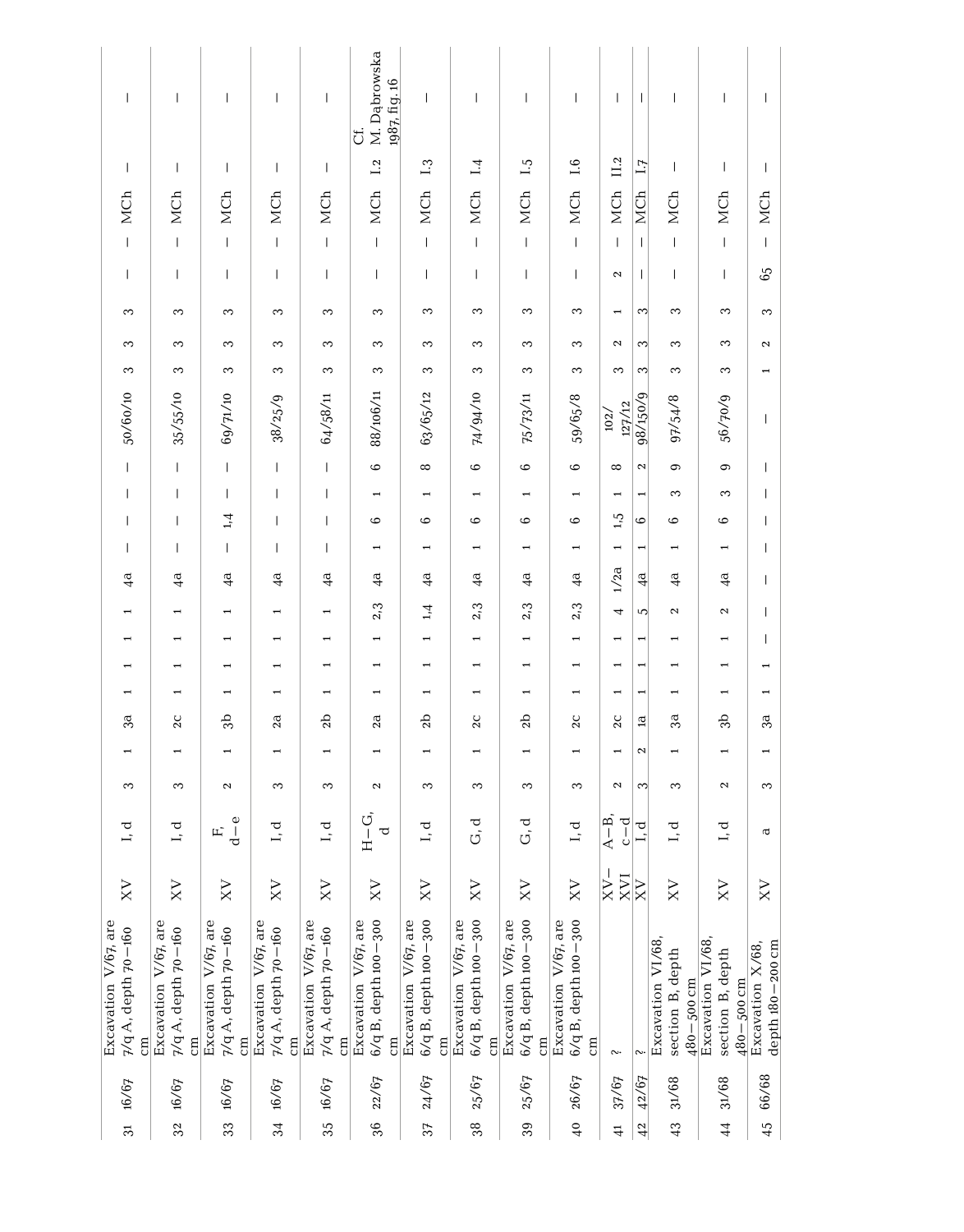| $\overline{1}$                  | I                                            | T                                     | M. Dąbrowska<br>1987, fig. 17<br>ö                   | M. Dabrowska<br>1987, fig. 17<br>J                    | M. Dąbrowska<br>1987, fig. 17<br>ت             | T                                        | $\mathbf{I}$                                 | T                                        | M. Dąbrowska<br>1987, fig. 16<br>J           | M. Dąbrowska<br>1987, fig. 16<br>ö                       | III.3 M. Dąbrowska<br>1987, fig. 18<br>ö | I                                            | $\overline{\phantom{a}}$                     | $\overline{\phantom{a}}$                 | $\overline{\phantom{a}}$                     | I                                          | IV.1 M. Dabrowska<br>1987, fig. 21<br>J  |
|---------------------------------|----------------------------------------------|---------------------------------------|------------------------------------------------------|-------------------------------------------------------|------------------------------------------------|------------------------------------------|----------------------------------------------|------------------------------------------|----------------------------------------------|----------------------------------------------------------|------------------------------------------|----------------------------------------------|----------------------------------------------|------------------------------------------|----------------------------------------------|--------------------------------------------|------------------------------------------|
| T                               | $\mathbf{I}$                                 | I                                     | II.3                                                 | $\overline{11.4}$                                     | 11.6                                           | II.5                                     | $\prod,7$                                    | III.1                                    | III.2                                        | 1.10                                                     |                                          | $\Xi$                                        | III.4                                        |                                          | III.6                                        | IV.3                                       |                                          |
| MCh                             | MCh                                          | MCh                                   | MCh                                                  | MCh                                                   | MCh                                            | MCh                                      | MCh                                          | MCh                                      | MCh                                          | MCh                                                      | MCh                                      | MCh                                          | MCh                                          | MCh III.5                                | MCh                                          | MCh                                        | MCh                                      |
| $\overline{1}$                  | I                                            | T                                     | $\vert$                                              | $\begin{array}{c} \end{array}$                        | $\overline{1}$                                 | $\overline{\phantom{a}}$                 | $\overline{1}$                               | $\overline{1}$                           | $\overline{1}$                               | $\begin{array}{c} \end{array}$                           | $\boldsymbol{\sim}$                      | $\mathbf{\Omega}$                            | $\overline{1}$                               | $\begin{array}{c} \hline \end{array}$    | I                                            | $\overline{1}$                             | $\vert$                                  |
| T                               | I                                            | T                                     | ၜ                                                    | S                                                     | T                                              | ı                                        | T                                            | 33                                       | T                                            | T                                                        | $\mathbf{I}$                             | $\mathbf{I}$                                 | I                                            | $\overline{\phantom{a}}$                 | 80                                           | 75                                         | నె                                       |
| S                               | $\sim$                                       | S                                     |                                                      |                                                       | S                                              | 3                                        | S                                            | $\overline{\phantom{0}}$                 | S                                            | S                                                        | S                                        | S                                            | S                                            | S                                        | $\overline{\phantom{0}}$                     | $\overline{ }$                             |                                          |
| 3                               | 3                                            | 3                                     | $\mathbf{\Omega}$                                    | 2                                                     | 3                                              | 3                                        | 3                                            | 2                                        | S                                            | S                                                        | 3                                        | 3                                            | 3                                            | 3                                        | $\boldsymbol{\sim}$                          | $\overline{\phantom{0}}$                   | 1                                        |
| S                               | S                                            | S                                     |                                                      |                                                       | S                                              | 3                                        | 3                                            | H                                        | S                                            | S                                                        | $\infty$                                 | S                                            | S                                            | S                                        |                                              | $\boldsymbol{\mathsf{c}}$                  | $\boldsymbol{\mathsf{N}}$                |
| 60/70/10                        | 50/48/9                                      | 43/39/10                              | 79/94/13                                             | 180/19<br>195/                                        | 95/112/11                                      | F4/94/9                                  | 94/125/16                                    | 122/97/8                                 | 122/97/8                                     | 56/96/12                                                 | 78/60/9                                  | 47/66/8                                      | 60/60/12                                     | 65/55/8                                  | 81/80/12                                     | 156/102/16                                 | 139/100/27                               |
| $\boldsymbol{\sim}$             | 4                                            | $\circ$                               | $\overline{r}$                                       | 7                                                     | $\overline{ }$                                 | $\overline{ }$                           | $\overline{ }$                               | $\circ$                                  | $\circ$                                      | $\circ$                                                  | 3                                        | 4                                            | $\infty$                                     | $\overline{a}$                           |                                              | $\mathbf{\sim}$                            | $\sim$                                   |
| $\boldsymbol{\sim}$             | -                                            | 3                                     |                                                      |                                                       |                                                |                                          |                                              | H                                        |                                              |                                                          |                                          |                                              | 3                                            | $\overline{\phantom{0}}$                 | 3                                            | $\overline{\phantom{0}}$                   | 1                                        |
| 1,4                             | 6                                            | 6                                     | 6                                                    |                                                       | 6                                              | $\overline{\phantom{0}}$                 | 6                                            | 1,4                                      | $\circ$                                      | $\circ$                                                  | $\circ$                                  | 6                                            | $\circ$                                      | 6                                        |                                              | ريا<br>ઌ                                   | 3.5                                      |
| $\overline{ }$                  |                                              |                                       |                                                      |                                                       |                                                | $\overline{\phantom{0}}$                 |                                              | $\overline{ }$                           |                                              |                                                          |                                          | $\overline{\phantom{0}}$                     | $\overline{ }$                               | $\overline{\phantom{0}}$                 |                                              | $\mathbf{\sim}$                            | 2                                        |
| $\overline{a}$                  | 4 <sup>d</sup>                               | 4 <sup>C</sup>                        | 1/2a                                                 | $\mathbf{\overline{a}}$                               | 4 <sup>d</sup>                                 | 1/2a                                     | 4 <sup>d</sup>                               | 1/2a                                     | 4a                                           | 4a                                                       | $\frac{a}{4}$                            | $\frac{a}{4}$                                | 4 <sup>d</sup>                               | 4 <sup>d</sup>                           | 1/2a                                         | 3b                                         | Эb                                       |
| 4.5                             | 2                                            | 3.4                                   | 2,3                                                  | 2,5                                                   | 2,5                                            | 2.5                                      | $\mathbf{C}$<br>$\tilde{\mathcal{L}}$        | 2                                        | 2.3                                          | $\mathbf{\Omega}$                                        | $\boldsymbol{\sim}$                      | 2                                            | S                                            | S                                        | $\boldsymbol{\sim}$                          | $\boldsymbol{\sim}$                        | 2,5                                      |
| $\overline{\phantom{0}}$        |                                              | $\blacksquare$                        | ÷                                                    |                                                       |                                                | $\overline{\phantom{0}}$                 | ٠                                            | $\overline{\phantom{0}}$                 |                                              |                                                          |                                          |                                              | $\overline{\phantom{0}}$                     | $\overline{\phantom{0}}$                 |                                              | ÷                                          | $\overline{\phantom{0}}$                 |
| $\overline{\phantom{0}}$        |                                              | $\boldsymbol{\sim}$                   |                                                      |                                                       | $\overline{\phantom{0}}$                       | $\overline{\phantom{0}}$                 | -                                            | $\overline{\phantom{0}}$                 |                                              | $\overline{\phantom{0}}$                                 |                                          | 2                                            | ٠                                            | $\mathbf{\Omega}$                        |                                              | $\mathbf{\sim}$                            | $\overline{\phantom{0}}$                 |
| $\overline{\phantom{0}}$        |                                              |                                       |                                                      |                                                       |                                                | 2a                                       |                                              | $\overline{\phantom{0}}$                 |                                              | ٠                                                        |                                          |                                              |                                              | $\overline{\phantom{0}}$                 |                                              |                                            |                                          |
| 2b                              | 3a                                           | 9p                                    | 2a                                                   | ₽                                                     | $\mathbf{a}$                                   |                                          | $\mathbf{a}$                                 | 2C                                       | 2b                                           | 2C                                                       | 2 <sub>b</sub>                           | 2C                                           | 슴                                            | $\overline{a}$                           | $2\overline{a}$                              | 2C                                         | 2b                                       |
|                                 |                                              |                                       |                                                      | 2                                                     | $\boldsymbol{\sim}$                            |                                          | 2                                            | $\overline{\phantom{0}}$                 |                                              |                                                          |                                          |                                              | 2                                            | $\overline{\phantom{0}}$                 |                                              |                                            |                                          |
| $\boldsymbol{\sim}$             | 3                                            | 3                                     | 2                                                    | 2                                                     | 3                                              | $\mathbf{\Omega}$                        | 3                                            | 2                                        | S                                            | S                                                        | 3                                        | 3                                            | S                                            | 3                                        | $\mathbf{\Omega}$                            |                                            | 1                                        |
| $F-G,$<br>$d - e$               | $F-G$<br>ರ                                   | I, d                                  | じ。<br>B a。<br>$c-d$                                  | $C-H$ ,<br>$b - f$                                    | I, d                                           | $B - C$ ,<br>$b - d$                     | $G - F$ ,<br>ರ                               | $C-D$<br>$a-d$                           | ರ<br>$\tilde{\cup}$                          | L, d                                                     | ರ<br>Ū                                   | ರ<br>叫                                       | ರ<br>급                                       | I, d                                     | $C - D$<br>$a-d$                             | $C - E$ ,<br>$a - g$                       | $I, a-d$<br>$B - C$ ,                    |
| XV                              | XV                                           | XV                                    |                                                      | XVI                                                   | $XY-$<br>XVI                                   | $XV -$<br><b>I</b> AX                    | $XV -$<br><b>ZVI</b>                         | $-NN$<br><b>I</b> AX                     | $XV -$<br>XVI                                | XVI                                                      | $XV -$<br>XVI                            | $XV -$<br>XVI                                | $XV -$<br><b>ZVI</b>                         | $\overline{X}$<br>XVI                    | $XV -$<br><b>ZV</b>                          | $XV -$<br><b>I</b> AX                      | $\frac{1}{N}$                            |
| Excavation XI/68,<br>depth ? cm | Excavation VI/68/69,<br>scree of the section | Excavation XV/69,<br>depth 400-420 cm | Excavation $VI/68-69$ , $XV-depth$ 420 –475 cm $XVI$ | Excavation $VI/68-69$ , $XV-$<br>depth $420 - 475$ cm | Excavation $VI/68-69$ ,<br>depth 420 $-475$ cm | Excavation VI/68-69,<br>depth 420-475 cm | Excavation VI/68-69,<br>depth $420 - 475$ cm | Excavation VI/68-69,<br>depth 420-475 cm | Excavation VI/68-69,<br>depth $420 - 475$ cm | Excavation $VI/68 - 69$ , $XV -$<br>depth $420 - 475$ cm | Excavation VI/68-69,<br>depth 420-475 cm | Excavation VI/68-69,<br>depth $420 - 475$ cm | Excavation VI/68-69,<br>depth $420 - 475$ cm | Excavation VI/68-69,<br>depth 420-475 cm | Excavation VI/68-69,<br>depth $420 - 475$ cm | Excavation VI/68-69,<br>depth 420 - 475 cm | Excavation VI/68–69,<br>depth 420–475 cm |
|                                 |                                              |                                       |                                                      |                                                       |                                                |                                          |                                              |                                          |                                              |                                                          |                                          |                                              |                                              |                                          |                                              |                                            |                                          |
| 72/68                           | 7/69                                         | 30/69                                 | 33/69                                                | 33/69                                                 | 33/69                                          | 33/69                                    | 33/69                                        | 33/69                                    | 33/69                                        | 33/69                                                    | 33/69                                    | 33/69                                        | 33/69                                        | 33/69                                    | 33/69                                        | 33/69                                      | 33/69                                    |
| $\frac{6}{4}$                   | 47                                           | 48                                    | 49                                                   | 50                                                    | 51                                             | 52                                       | 53                                           | $\sqrt{2}$                               | 55                                           | 56                                                       | 57                                       | $58\,$                                       | 59                                           | $\mathbb{S}^0$                           | 5                                            | 62                                         | 63                                       |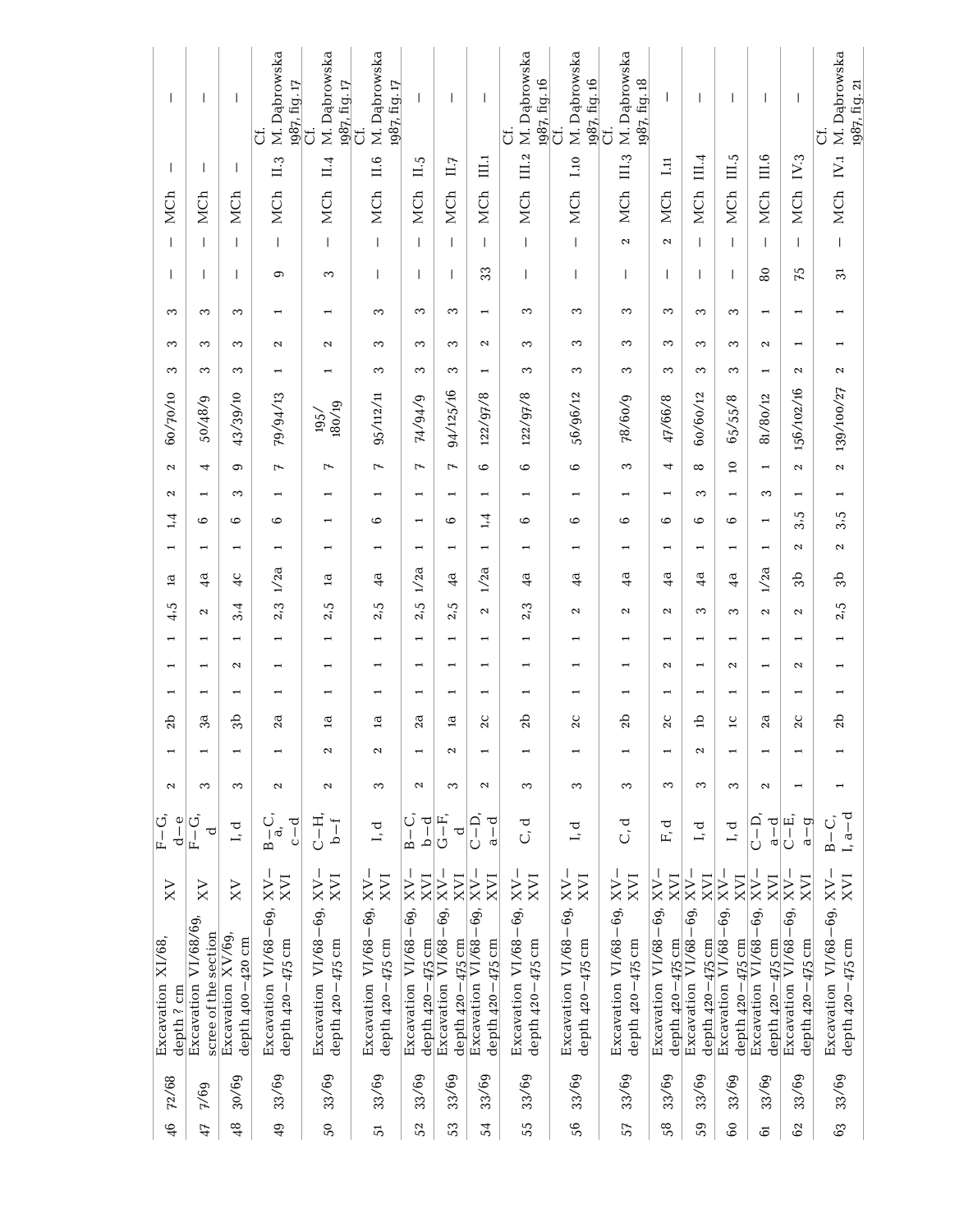| - MCh IV.2 M. Dąbrowska<br>1987, fig. 17<br>J            | $\overline{1}$                            | MCh III.8 M. Dabrowska<br>1987, fig. 18<br>ð              | $\begin{array}{c} \rule{0pt}{2.5ex} \rule{0pt}{2.5ex} \rule{0pt}{2.5ex} \rule{0pt}{2.5ex} \rule{0pt}{2.5ex} \rule{0pt}{2.5ex} \rule{0pt}{2.5ex} \rule{0pt}{2.5ex} \rule{0pt}{2.5ex} \rule{0pt}{2.5ex} \rule{0pt}{2.5ex} \rule{0pt}{2.5ex} \rule{0pt}{2.5ex} \rule{0pt}{2.5ex} \rule{0pt}{2.5ex} \rule{0pt}{2.5ex} \rule{0pt}{2.5ex} \rule{0pt}{2.5ex} \rule{0pt}{2.5ex} \rule{0$ | $\overline{\phantom{a}}$                                      | $\mathsf I$                                    | $\overline{\phantom{a}}$                       | $\overline{1}$                                 | $\begin{array}{c} \end{array}$                 | $\begin{array}{c} \end{array}$                 | $\overline{\phantom{a}}$                       | $\overline{\phantom{a}}$                       | $\overline{1}$                                 | $\begin{array}{c} \hline \end{array}$                       | $\begin{array}{c} \end{array}$                     | $\begin{array}{c} \end{array}$                               | $\begin{array}{c} \rule{0pt}{2.5ex} \rule{0pt}{2.5ex} \rule{0pt}{2.5ex} \rule{0pt}{2.5ex} \rule{0pt}{2.5ex} \rule{0pt}{2.5ex} \rule{0pt}{2.5ex} \rule{0pt}{2.5ex} \rule{0pt}{2.5ex} \rule{0pt}{2.5ex} \rule{0pt}{2.5ex} \rule{0pt}{2.5ex} \rule{0pt}{2.5ex} \rule{0pt}{2.5ex} \rule{0pt}{2.5ex} \rule{0pt}{2.5ex} \rule{0pt}{2.5ex} \rule{0pt}{2.5ex} \rule{0pt}{2.5ex} \rule{0$ |
|----------------------------------------------------------|-------------------------------------------|-----------------------------------------------------------|----------------------------------------------------------------------------------------------------------------------------------------------------------------------------------------------------------------------------------------------------------------------------------------------------------------------------------------------------------------------------------|---------------------------------------------------------------|------------------------------------------------|------------------------------------------------|------------------------------------------------|------------------------------------------------|------------------------------------------------|------------------------------------------------|------------------------------------------------|------------------------------------------------|-------------------------------------------------------------|----------------------------------------------------|--------------------------------------------------------------|----------------------------------------------------------------------------------------------------------------------------------------------------------------------------------------------------------------------------------------------------------------------------------------------------------------------------------------------------------------------------------|
|                                                          | $\overline{\phantom{a}}$                  |                                                           |                                                                                                                                                                                                                                                                                                                                                                                  | $\overline{\phantom{a}}$                                      | $\overline{\phantom{a}}$                       | $\overline{\phantom{a}}$                       | T                                              | $\overline{\phantom{a}}$                       | $\begin{array}{c} \hline \end{array}$          | $\overline{\phantom{a}}$                       | $\mathbf{I}$                                   | $\overline{\phantom{a}}$                       | $\overline{\phantom{a}}$                                    | $\overline{\phantom{a}}$                           | $\overline{\phantom{a}}$                                     | $\overline{\phantom{a}}$                                                                                                                                                                                                                                                                                                                                                         |
|                                                          | MCh                                       |                                                           | MCh III.9                                                                                                                                                                                                                                                                                                                                                                        | MCh                                                           | MCh                                            | MCh                                            | MCh                                            | MCh                                            | MCh                                            | MCh                                            | MCh                                            | MCh                                            | MCh                                                         | MCh                                                | MCh                                                          | MCh                                                                                                                                                                                                                                                                                                                                                                              |
|                                                          | $\overline{1}$                            | $\overline{1}$                                            | $\overline{1}$                                                                                                                                                                                                                                                                                                                                                                   | $\overline{1}$                                                | $\overline{\phantom{a}}$                       | $\overline{1}$                                 | $\overline{1}$                                 | $\overline{1}$                                 | $\overline{1}$                                 | $\overline{1}$                                 | $\overline{1}$                                 | $\begin{array}{c} \hline \end{array}$          | $\overline{1}$                                              | $\overline{1}$                                     | $\overline{a}$                                               |                                                                                                                                                                                                                                                                                                                                                                                  |
| 4                                                        | $\overline{\phantom{a}}$                  | 73                                                        | $\begin{array}{c} \rule{0pt}{2.5ex} \rule{0pt}{2.5ex} \rule{0pt}{2.5ex} \rule{0pt}{2.5ex} \rule{0pt}{2.5ex} \rule{0pt}{2.5ex} \rule{0pt}{2.5ex} \rule{0pt}{2.5ex} \rule{0pt}{2.5ex} \rule{0pt}{2.5ex} \rule{0pt}{2.5ex} \rule{0pt}{2.5ex} \rule{0pt}{2.5ex} \rule{0pt}{2.5ex} \rule{0pt}{2.5ex} \rule{0pt}{2.5ex} \rule{0pt}{2.5ex} \rule{0pt}{2.5ex} \rule{0pt}{2.5ex} \rule{0$ | $\overline{\phantom{a}}$                                      | $\begin{array}{c} \end{array}$                 | $\overline{\phantom{a}}$                       | T                                              | $\overline{\phantom{a}}$                       | 56                                             | 82                                             | 60                                             | 55                                             | 68                                                          | $\frac{6}{5}$                                      | $\overline{\phantom{a}}$                                     | 35                                                                                                                                                                                                                                                                                                                                                                               |
| 3                                                        | 3                                         |                                                           | 3                                                                                                                                                                                                                                                                                                                                                                                | 3                                                             | 3                                              | 3                                              | 3                                              | 3                                              | $\overline{\phantom{0}}$                       | $\overline{\phantom{0}}$                       | 3                                              | 3                                              | $\overline{\phantom{0}}$                                    | 3                                                  | 3                                                            | 3                                                                                                                                                                                                                                                                                                                                                                                |
| 2                                                        | 3                                         | $\mathbf{\Omega}$                                         | S                                                                                                                                                                                                                                                                                                                                                                                | S                                                             | 3                                              | 3                                              | 3                                              | 3                                              | $\mathbf{\sim}$                                | 2                                              | $\sim$                                         | $\sim$                                         | $\mathbf{\Omega}$                                           | 2                                                  | 3                                                            | 2                                                                                                                                                                                                                                                                                                                                                                                |
| S                                                        | 3                                         |                                                           | S                                                                                                                                                                                                                                                                                                                                                                                | S                                                             | 3                                              | 3                                              | S                                              | 3                                              |                                                |                                                | 3                                              | 3                                              |                                                             | 3                                                  | 3                                                            | S                                                                                                                                                                                                                                                                                                                                                                                |
| 181/122/10                                               | 55/48/6                                   | 100/74/10                                                 | 92/88/12                                                                                                                                                                                                                                                                                                                                                                         | $54/66/8$                                                     | 38/50/9                                        | 40/56/9                                        | 63/55/10                                       | 29/74/11                                       | $\overline{1}$                                 | $\overline{1}$                                 | $\begin{array}{c} \end{array}$                 | $\overline{1}$                                 | $\overline{\phantom{a}}$                                    | $\overline{\phantom{a}}$                           | 55/60/9                                                      | $\begin{array}{c} \rule{0pt}{2.5ex} \rule{0pt}{2.5ex} \rule{0pt}{2.5ex} \rule{0pt}{2.5ex} \rule{0pt}{2.5ex} \rule{0pt}{2.5ex} \rule{0pt}{2.5ex} \rule{0pt}{2.5ex} \rule{0pt}{2.5ex} \rule{0pt}{2.5ex} \rule{0pt}{2.5ex} \rule{0pt}{2.5ex} \rule{0pt}{2.5ex} \rule{0pt}{2.5ex} \rule{0pt}{2.5ex} \rule{0pt}{2.5ex} \rule{0pt}{2.5ex} \rule{0pt}{2.5ex} \rule{0pt}{2.5ex} \rule{0$ |
| $\sigma$                                                 | $\overline{ }$                            | $\overline{c}$                                            | $\infty$                                                                                                                                                                                                                                                                                                                                                                         | 3                                                             | 9                                              | $\sigma$                                       | 0                                              | ග                                              | $\overline{1}$                                 | I                                              | $\overline{1}$                                 | $\overline{1}$                                 | I                                                           | T                                                  | $\overline{\phantom{0}}$                                     | $\begin{array}{c} \hline \end{array}$                                                                                                                                                                                                                                                                                                                                            |
| 2                                                        |                                           | 3                                                         | 3                                                                                                                                                                                                                                                                                                                                                                                |                                                               | $\infty$                                       | 3                                              | 3                                              | 3                                              | $\overline{1}$                                 |                                                | T                                              | $\overline{1}$                                 | I                                                           | T                                                  | 3                                                            | $\begin{array}{c} \rule{0pt}{2.5ex} \rule{0pt}{2.5ex} \rule{0pt}{2.5ex} \rule{0pt}{2.5ex} \rule{0pt}{2.5ex} \rule{0pt}{2.5ex} \rule{0pt}{2.5ex} \rule{0pt}{2.5ex} \rule{0pt}{2.5ex} \rule{0pt}{2.5ex} \rule{0pt}{2.5ex} \rule{0pt}{2.5ex} \rule{0pt}{2.5ex} \rule{0pt}{2.5ex} \rule{0pt}{2.5ex} \rule{0pt}{2.5ex} \rule{0pt}{2.5ex} \rule{0pt}{2.5ex} \rule{0pt}{2.5ex} \rule{0$ |
| 1,5                                                      | 6                                         | 1,5                                                       | 1,5                                                                                                                                                                                                                                                                                                                                                                              | 6                                                             | ی                                              |                                                | 6                                              | 6                                              | $\overline{1}$                                 | I                                              | T                                              | I                                              | I                                                           | $\overline{1}$                                     |                                                              | $\begin{array}{c} \hline \end{array}$                                                                                                                                                                                                                                                                                                                                            |
|                                                          |                                           |                                                           | $\overline{ }$                                                                                                                                                                                                                                                                                                                                                                   |                                                               | $\overline{\phantom{0}}$                       | $\overline{ }$                                 |                                                | $\overline{ }$                                 | $\overline{1}$                                 | I                                              | $\overline{\phantom{a}}$                       | I                                              | $\overline{\phantom{a}}$                                    | I                                                  |                                                              | $\begin{array}{c} \hline \end{array}$                                                                                                                                                                                                                                                                                                                                            |
| $\mathbf{\overline{a}}$                                  | 4a                                        | 1/2a                                                      | $2,3$ $1/2a$                                                                                                                                                                                                                                                                                                                                                                     | $\overline{4}$                                                | 4 <sup>d</sup>                                 | 1/2a                                           | 4 <sup>d</sup>                                 | $4\overline{a}$                                | $\overline{1}$                                 | I                                              | $\overline{\phantom{a}}$                       | $\overline{1}$                                 | $\overline{\phantom{a}}$                                    | $\overline{\phantom{a}}$                           | 1/2a                                                         | $\begin{array}{c} \rule{0pt}{2.5ex} \rule{0pt}{2.5ex} \rule{0pt}{2.5ex} \rule{0pt}{2.5ex} \rule{0pt}{2.5ex} \rule{0pt}{2.5ex} \rule{0pt}{2.5ex} \rule{0pt}{2.5ex} \rule{0pt}{2.5ex} \rule{0pt}{2.5ex} \rule{0pt}{2.5ex} \rule{0pt}{2.5ex} \rule{0pt}{2.5ex} \rule{0pt}{2.5ex} \rule{0pt}{2.5ex} \rule{0pt}{2.5ex} \rule{0pt}{2.5ex} \rule{0pt}{2.5ex} \rule{0pt}{2.5ex} \rule{0$ |
| ⊣                                                        | 2,3                                       | $\overline{\phantom{0}}$                                  |                                                                                                                                                                                                                                                                                                                                                                                  | $\overline{\phantom{0}}$                                      | $\overline{\phantom{0}}$                       | $\overline{ }$                                 | 2.5                                            | 1,5                                            | $\overline{1}$                                 | $\mathsf{I}$                                   | $\overline{1}$                                 | I                                              | I                                                           | $\overline{1}$                                     | 4                                                            | $\begin{array}{c} \rule{0pt}{2.5ex} \rule{0pt}{2.5ex} \rule{0pt}{2.5ex} \rule{0pt}{2.5ex} \rule{0pt}{2.5ex} \rule{0pt}{2.5ex} \rule{0pt}{2.5ex} \rule{0pt}{2.5ex} \rule{0pt}{2.5ex} \rule{0pt}{2.5ex} \rule{0pt}{2.5ex} \rule{0pt}{2.5ex} \rule{0pt}{2.5ex} \rule{0pt}{2.5ex} \rule{0pt}{2.5ex} \rule{0pt}{2.5ex} \rule{0pt}{2.5ex} \rule{0pt}{2.5ex} \rule{0pt}{2.5ex} \rule{0$ |
|                                                          |                                           |                                                           |                                                                                                                                                                                                                                                                                                                                                                                  |                                                               | $\overline{\phantom{0}}$                       |                                                |                                                |                                                | $\overline{1}$                                 | I                                              | $\overline{\phantom{a}}$                       | I                                              | T                                                           | T                                                  |                                                              | I                                                                                                                                                                                                                                                                                                                                                                                |
|                                                          | $\overline{\phantom{0}}$                  |                                                           | $\mathbf{\Omega}$                                                                                                                                                                                                                                                                                                                                                                | $\overline{ }$                                                | $\overline{\phantom{0}}$                       |                                                |                                                | $\overline{ }$                                 |                                                |                                                | $\overline{ }$                                 |                                                | $\mathbf{\Omega}$                                           | $\overline{ }$                                     | 2                                                            |                                                                                                                                                                                                                                                                                                                                                                                  |
| $\blacksquare$                                           |                                           |                                                           |                                                                                                                                                                                                                                                                                                                                                                                  | $\overline{\phantom{0}}$                                      | $\overline{ }$                                 | -                                              | 2                                              | $\overline{ }$                                 |                                                |                                                | $\overline{\phantom{0}}$                       | $\overline{\phantom{0}}$                       | $\overline{\phantom{0}}$                                    | $\overline{ }$                                     | $\overline{\phantom{0}}$                                     | H                                                                                                                                                                                                                                                                                                                                                                                |
| 2C                                                       | 2 <sub>b</sub>                            | $\overline{1}$                                            | 2a                                                                                                                                                                                                                                                                                                                                                                               | 2b                                                            | 2a                                             | 2b                                             | 2a                                             | 3a                                             | 2C                                             | $\overline{a}$                                 | 2C                                             | 2b                                             | 2 <sub>b</sub>                                              | $\overline{1}$                                     | 3ā                                                           | 2C                                                                                                                                                                                                                                                                                                                                                                               |
|                                                          |                                           |                                                           |                                                                                                                                                                                                                                                                                                                                                                                  |                                                               | -                                              | -                                              | 2                                              | $\overline{ }$                                 |                                                | 2                                              | $\overline{\phantom{0}}$                       | $\overline{\phantom{0}}$                       | $\overline{ }$                                              | $\mathbf{\Omega}$                                  |                                                              |                                                                                                                                                                                                                                                                                                                                                                                  |
| 2                                                        | 3                                         | 2                                                         | $\mathbf{\Omega}$                                                                                                                                                                                                                                                                                                                                                                | 3                                                             | 3                                              | $\mathbf{\Omega}$                              | 3                                              | 3                                              | $\boldsymbol{\sim}$                            | 2                                              | 3                                              | 3                                              | $\mathbf{\Omega}$                                           | 3                                                  | $\mathbf{\Omega}$                                            | 3                                                                                                                                                                                                                                                                                                                                                                                |
| $G-H$ ,<br>$A - B$ ,<br>$b - f$                          | I, d                                      | $C - D$<br>$D - d$                                        | $G-H$ ,<br>$\overline{\mathtt{c}}$                                                                                                                                                                                                                                                                                                                                               | I, d                                                          | I, d                                           | D, d                                           | I, d                                           | L, d                                           | đ                                              | đ                                              | έ                                              | έ                                              | đ                                                           | đ                                                  | $B-C$ ,<br>$c-d$                                             | đ                                                                                                                                                                                                                                                                                                                                                                                |
| XVI                                                      | $XV -$<br>$\overline{\rm v}$              | $\leq$<br>$\overline{\rm v}$                              | $-25$<br>$\overline{\rm v}$                                                                                                                                                                                                                                                                                                                                                      | $XV -$<br>$\overline{\rm v}$                                  | $XY -$<br>$\overline{\rm W}$                   | $\overline{\mathsf{C}}$<br>$\overline{\rm v}$  | $-XX$<br>$\overline{\rm W}$                    | $\sim$<br>$\overline{\rm v}$                   | $\overline{V}$<br>$\overline{\rm v}$           | $-AXX$<br>$\overline{\rm W}$                   | $XV -$<br><b>I</b> N                           | $\leq$<br>$\overline{\rm v}$                   | $XV -$<br>$\overline{\rm v}$                                | $XV -$                                             | $XV -$<br>XVI                                                | $\frac{N}{N}$                                                                                                                                                                                                                                                                                                                                                                    |
| Excavation $VI/68 - 69$ , $XV -$<br>depth $420 - 475$ cm | 69, depth 300-360 cm<br>Excavation VII/68 | 69, section A2, depth<br>Excavation VII/68-<br>360-380 cm | 69, section A1, depth<br>Excavation VII/68-<br>$380 - 400$ cm                                                                                                                                                                                                                                                                                                                    | 69, section A1, depth<br>Excavation VII/68-<br>$380 - 400$ cm | 69, scree of the section<br>Excavation VII/68- | 69, scree of the section<br>Excavation VII/68- | 69, scree of the section<br>Excavation VII/68- | 69, scree of the section<br>Excavation VII/68- | 69, scree of the section<br>Excavation VII/68- | 69, scree of the section<br>Excavation VII/68- | 69, scree of the section<br>Excavation VII/68- | 69, scree of the section<br>Excavation VII/68- | $69$ , scree of the section $\lambda$<br>Excavation VII/68- | 69, scree of the section XVI<br>Excavation VII/68- | Excavation VII/68-<br>69, section C, depth<br>$460 - 480$ cm | Excavation VII/68-<br>69, section C, depth<br>$460 - 480$ cm                                                                                                                                                                                                                                                                                                                     |
| 33/69                                                    | 49/69                                     | 50/69                                                     | 59/69                                                                                                                                                                                                                                                                                                                                                                            | 59/69                                                         | $71/69$                                        | 71/69                                          | $71/69$                                        | $71/69$                                        | $71/69$                                        | 71/69                                          | $71/69$                                        | 71/69                                          | 71/69                                                       | $71/69$                                            | 90/69                                                        | 90/69                                                                                                                                                                                                                                                                                                                                                                            |
| $\mathfrak{p}_9$                                         | 65                                        | 66                                                        | 67                                                                                                                                                                                                                                                                                                                                                                               | 68                                                            | $60\,$                                         | 70                                             | $\overline{r}$                                 | $72$                                           | $\mathcal{F}$                                  | 44                                             | 75                                             | 76                                             | 77                                                          | $78$                                               | 79                                                           | 80                                                                                                                                                                                                                                                                                                                                                                               |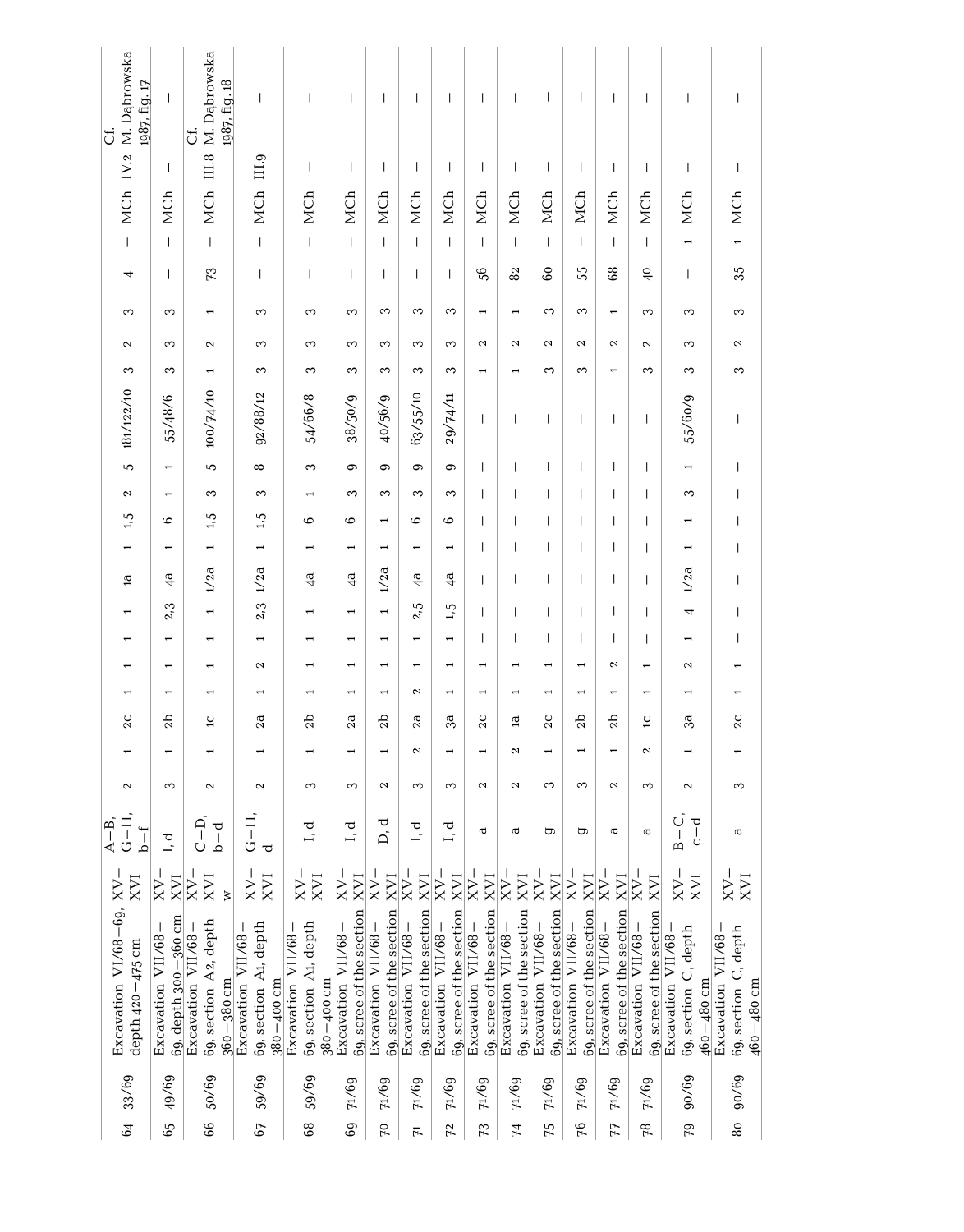| $\overline{\phantom{a}}$                                     | $\overline{\phantom{a}}$                    | $\overline{\phantom{a}}$                                        | $\overline{\phantom{a}}$               | $\overline{1}$                                                                                                                                                                                                                                                                                                                                                                                                 | $\overline{\phantom{a}}$                               | $\overline{\phantom{a}}$                               | I                                                      | $\mathbf{I}$                                           | $\overline{1}$                                          | $\overline{\phantom{a}}$                                | $\mathbf{I}$                                            | I                                                       | I                                                       |
|--------------------------------------------------------------|---------------------------------------------|-----------------------------------------------------------------|----------------------------------------|----------------------------------------------------------------------------------------------------------------------------------------------------------------------------------------------------------------------------------------------------------------------------------------------------------------------------------------------------------------------------------------------------------------|--------------------------------------------------------|--------------------------------------------------------|--------------------------------------------------------|--------------------------------------------------------|---------------------------------------------------------|---------------------------------------------------------|---------------------------------------------------------|---------------------------------------------------------|---------------------------------------------------------|
| $\mathbf{I}$                                                 | $\mathbf{I}$                                | $\begin{array}{c} \end{array}$                                  | $\mathbf{I}$                           | $\mathsf{I}$                                                                                                                                                                                                                                                                                                                                                                                                   | I                                                      | $\overline{\phantom{a}}$                               | $\overline{\phantom{a}}$                               | $\mathsf{I}$                                           | $\overline{\phantom{a}}$                                | $\mathsf I$                                             | $\mathsf{I}$                                            | $\overline{\phantom{a}}$                                | $\mathsf{I}$                                            |
| MCh                                                          | MCh                                         | MCh                                                             | MCh                                    | MCh                                                                                                                                                                                                                                                                                                                                                                                                            | MCh                                                    | MCh                                                    | MCh                                                    | MCh                                                    | MCh                                                     | MCh                                                     | MCh                                                     | MCh                                                     | MCh                                                     |
| $\overline{a}$                                               | $\overline{1}$                              | $\mathsf I$                                                     | $\mathbf{I}$                           | $\begin{array}{c} \end{array}$                                                                                                                                                                                                                                                                                                                                                                                 | $\begin{array}{c} \hline \end{array}$                  | $\mathbf{I}$                                           | $\overline{\phantom{0}}$                               | $\mathbb{I}$                                           | $\overline{1}$                                          | $\mathbf{I}$                                            | $\mathsf I$                                             | $\begin{array}{c} \end{array}$                          | $\mathsf I$                                             |
| $\mathcal{F}3$                                               | $\mathbf{I}$                                | $\mathbf{I}$                                                    | $\mathbf{I}$                           | $50\,$                                                                                                                                                                                                                                                                                                                                                                                                         | 66                                                     | $\approx$                                              | T                                                      | $\begin{array}{c} \hline \end{array}$                  | $\overline{\phantom{a}}$                                | $\mathbf{I}$                                            | $\mathbf{I}$                                            | 34                                                      | $50\,$                                                  |
| 3                                                            | 3                                           | 3                                                               | 3                                      | 3                                                                                                                                                                                                                                                                                                                                                                                                              | S                                                      | 3                                                      | 3                                                      | 3                                                      | 3                                                       | S                                                       | 3                                                       | $\overline{ }$                                          | S                                                       |
| $\boldsymbol{\sim}$                                          | 3                                           | S                                                               | 3                                      | 2                                                                                                                                                                                                                                                                                                                                                                                                              | $\boldsymbol{\sim}$                                    | $\boldsymbol{\sim}$                                    | 3                                                      | 3                                                      | S                                                       | S                                                       | 3                                                       | 2                                                       | $\boldsymbol{\sim}$                                     |
|                                                              | 3                                           | S                                                               | S                                      |                                                                                                                                                                                                                                                                                                                                                                                                                | 3                                                      | 3                                                      | S                                                      | S                                                      | 3                                                       | S                                                       | S                                                       |                                                         | ⊣                                                       |
| $\begin{array}{c} \end{array}$                               | 46/79/10                                    | 50/75/9                                                         | 78/46/12                               | $\begin{array}{c} \rule{0pt}{2ex} \rule{0pt}{2ex} \rule{0pt}{2ex} \rule{0pt}{2ex} \rule{0pt}{2ex} \rule{0pt}{2ex} \rule{0pt}{2ex} \rule{0pt}{2ex} \rule{0pt}{2ex} \rule{0pt}{2ex} \rule{0pt}{2ex} \rule{0pt}{2ex} \rule{0pt}{2ex} \rule{0pt}{2ex} \rule{0pt}{2ex} \rule{0pt}{2ex} \rule{0pt}{2ex} \rule{0pt}{2ex} \rule{0pt}{2ex} \rule{0pt}{2ex} \rule{0pt}{2ex} \rule{0pt}{2ex} \rule{0pt}{2ex} \rule{0pt}{$ | I                                                      | T                                                      | 45/36/5                                                | 44/30/5                                                | 70/68/6                                                 | 35/45/6                                                 | 50/47/5                                                 | 80/98/7                                                 | I                                                       |
| $\begin{array}{c} \hline \end{array}$                        | $\infty$                                    | 0                                                               | $\infty$                               | $\begin{array}{c} \end{array}$                                                                                                                                                                                                                                                                                                                                                                                 | $\overline{1}$                                         | $\overline{1}$                                         | $\circ$                                                | $\circ$                                                | $\circ$                                                 | 0                                                       | $\circ$                                                 | $\infty$                                                | $\overline{\phantom{a}}$                                |
| $\overline{1}$                                               | $\overline{ }$                              | $\overline{\phantom{0}}$                                        | $\overline{\phantom{0}}$               | T                                                                                                                                                                                                                                                                                                                                                                                                              | $\overline{1}$                                         | $\overline{1}$                                         | S                                                      | 3                                                      | 3                                                       |                                                         |                                                         |                                                         | $\overline{\phantom{a}}$                                |
| $\overline{1}$                                               | 6                                           | 1,4                                                             | $\circ$                                | $\overline{\phantom{a}}$                                                                                                                                                                                                                                                                                                                                                                                       | $\overline{\phantom{a}}$                               | $\overline{1}$                                         | 6                                                      | $\circ$                                                | 6                                                       | $\circ$                                                 | $\circ$                                                 | 1,4                                                     | $\overline{\phantom{a}}$                                |
| $\overline{1}$                                               | Η                                           |                                                                 |                                        | $\overline{\phantom{a}}$                                                                                                                                                                                                                                                                                                                                                                                       | $\overline{1}$                                         | $\overline{1}$                                         |                                                        | $\overline{\phantom{0}}$                               |                                                         |                                                         |                                                         |                                                         | T                                                       |
| $\overline{\phantom{a}}$                                     | $\frac{a}{4}$                               | 1/2a                                                            | $\frac{4}{3}$                          | $\overline{\phantom{a}}$                                                                                                                                                                                                                                                                                                                                                                                       | $\overline{\phantom{a}}$                               | $\overline{\phantom{a}}$                               | $\frac{a}{4}$                                          | $\frac{a}{4}$                                          | $\mathbf{\overline{a}}$                                 | $\overline{4}$                                          | $\frac{4}{9}$                                           | $3.5 \frac{1}{2a}$                                      | I                                                       |
| $\overline{\phantom{a}}$                                     | $\boldsymbol{\sim}$                         | 4                                                               | 4                                      | $\overline{\phantom{a}}$                                                                                                                                                                                                                                                                                                                                                                                       | $\overline{\phantom{a}}$                               | $\overline{1}$                                         |                                                        | 4                                                      | 4                                                       | 4                                                       | 4                                                       |                                                         | T                                                       |
| $\overline{1}$                                               | $\overline{\phantom{0}}$                    | $\overline{\phantom{0}}$                                        | $\overline{\phantom{0}}$               | $\mathbf{I}$                                                                                                                                                                                                                                                                                                                                                                                                   | $\overline{\phantom{a}}$                               | T                                                      | $\overline{\phantom{0}}$                               | $\overline{\phantom{0}}$                               |                                                         |                                                         | $\overline{\phantom{0}}$                                | $\overline{\phantom{0}}$                                | T                                                       |
| $\boldsymbol{\sim}$                                          | $\overline{\phantom{0}}$                    | 2                                                               | $\overline{\phantom{0}}$               |                                                                                                                                                                                                                                                                                                                                                                                                                |                                                        |                                                        | $\overline{\phantom{0}}$                               | $\overline{ }$                                         | $\boldsymbol{\sim}$                                     | 1                                                       | $\boldsymbol{\sim}$                                     | $\overline{\phantom{0}}$                                |                                                         |
|                                                              |                                             |                                                                 | $\mathbf{\Omega}$                      |                                                                                                                                                                                                                                                                                                                                                                                                                |                                                        |                                                        |                                                        |                                                        |                                                         |                                                         |                                                         |                                                         |                                                         |
| 2b                                                           | 3a                                          | $2\mathrm{C}$                                                   | 2,3a                                   | 2a                                                                                                                                                                                                                                                                                                                                                                                                             | $\overline{a}$                                         | 2 <sub>b</sub>                                         | đ                                                      | $\mathbf{a}$                                           | 2 <sub>b</sub>                                          | 2 <sub>b</sub>                                          | $\Xi$                                                   | 2C                                                      | $\mathbf{a}$                                            |
|                                                              |                                             |                                                                 | $\overline{\phantom{0}}$               |                                                                                                                                                                                                                                                                                                                                                                                                                |                                                        |                                                        | 2                                                      | $\boldsymbol{\sim}$                                    |                                                         |                                                         | $\boldsymbol{\sim}$                                     |                                                         | $\boldsymbol{\mathsf{c}}$                               |
| 3                                                            | 3                                           | Z                                                               | $\boldsymbol{\sim}$                    | 3                                                                                                                                                                                                                                                                                                                                                                                                              | 3                                                      | 3                                                      | S                                                      | 3                                                      | $\mathbf{\Omega}$                                       | 3                                                       | 3                                                       | 2                                                       | S                                                       |
| $\mathbf{\overline{c}}$                                      | I, d                                        | $\sigma \frac{1}{d}$                                            | I, d                                   | g                                                                                                                                                                                                                                                                                                                                                                                                              | đ                                                      | ס                                                      | L, d                                                   | I, d                                                   | I, d                                                    | I, d                                                    | I, d                                                    | $A-B$<br>c-d                                            | $\, \sigma$                                             |
| $_{\rm XVI}^{\rm XX-}$                                       | $_{\rm XX}$                                 | $_{\rm xx}$                                                     | $_{\rm XX}$                            | $_{\rm XY}$                                                                                                                                                                                                                                                                                                                                                                                                    | $\frac{XV-}{XVI}$                                      | $_{\rm XVI}^{\rm XX-}$                                 | $\frac{\text{XV}-\text{XV}}{\text{XVI}}$               | $_{\rm XVI}^{\rm XX-}$                                 | $\frac{\rm NN^-}{\rm NN}$                               | $\frac{\rm NN^-}{\rm NN}$                               | L<br>$_{\rm XVI}^{\rm XX-}$                             | $_{\rm XVI}^{\rm XX-}$                                  | $\frac{NN}{N}$                                          |
| Excavation VII/68-<br>69, section C, depth<br>$460 - 480$ cm | Excavation XIII/68-<br>69, depth 140-160 cm | 69, section A,B, scree<br>Excavation VIII/68-<br>of the section | Excavation XVI/70,<br>depth 120-140 cm | Excavation VII/68-<br>70, section G, depth<br>$340 - 380$ cm                                                                                                                                                                                                                                                                                                                                                   | Excavation II/70,<br>section A, depth<br>$80 - 120$ cm | Excavation II/70,<br>section A, depth<br>$80 - 120$ cm | Excavation II/70<br>section B, depth<br>$320 - 380$ cm | Excavation II/70<br>section B, depth<br>$320 - 380$ cm | Excavation II/70,<br>section B, depth<br>$320 - 380$ cm | Excavation II/70,<br>section B, depth<br>$320 - 380$ cm | Excavation II/70,<br>section B, depth<br>$320 - 380$ cm | Excavation II/70,<br>section B, depth<br>$320 - 380$ cm | Excavation II/70,<br>section B, depth<br>$320 - 380$ cm |
| 90/69                                                        | 94/69                                       | 126/69                                                          | 6/70                                   | 85 118/70                                                                                                                                                                                                                                                                                                                                                                                                      | 207/70                                                 | 207/70                                                 | 231/70                                                 | 231/70                                                 | 231/70                                                  | 231/70                                                  | 231/70                                                  | 231/70                                                  | 231/70                                                  |
| $\tilde{\infty}$                                             | $\rm 82$                                    | 83                                                              | $\mathbf{g}$                           |                                                                                                                                                                                                                                                                                                                                                                                                                | 86                                                     | $\rm ^{87}$                                            | $88\,$                                                 | 89                                                     | $\overline{6}$                                          | 5                                                       | 92                                                      | 93                                                      | 94                                                      |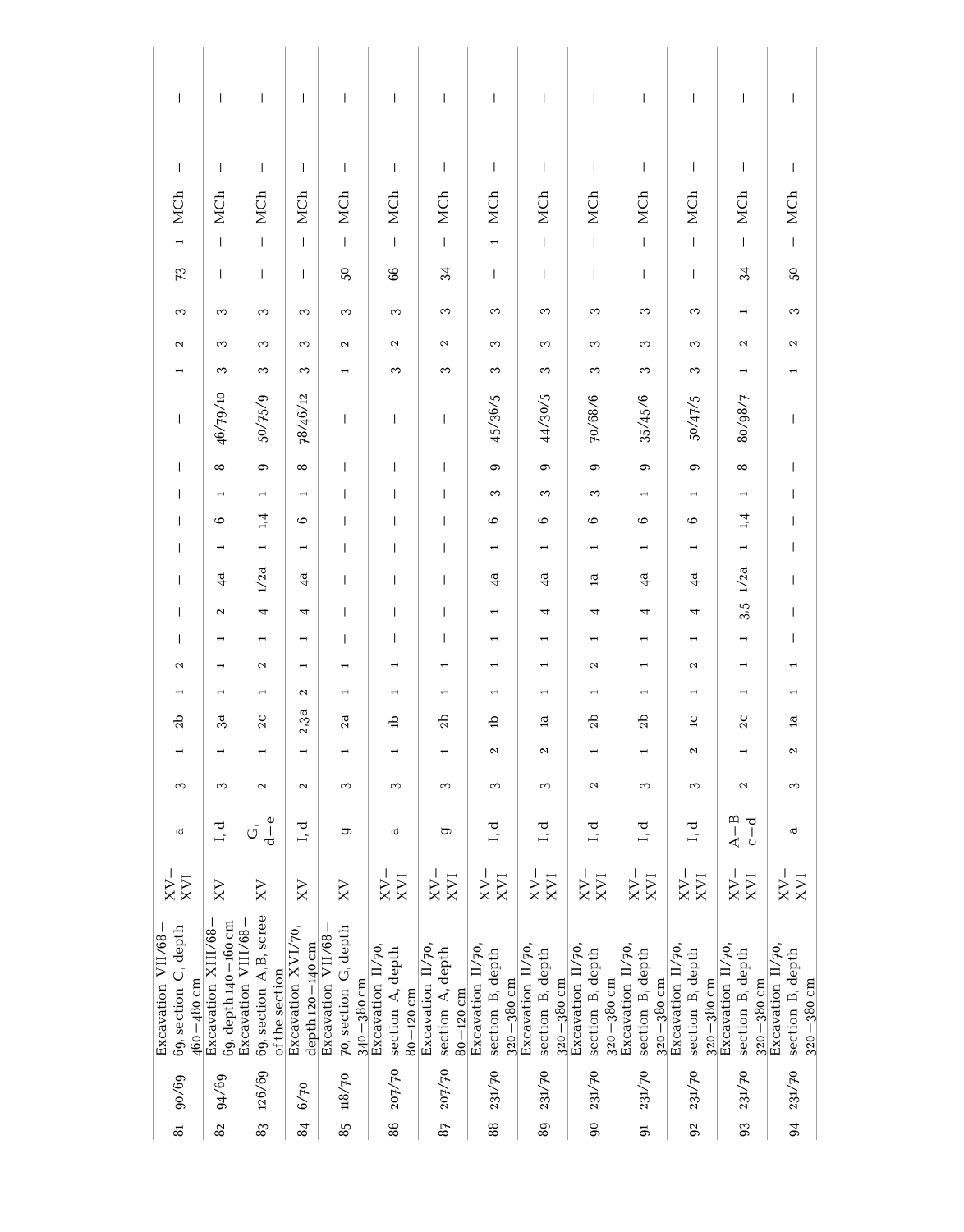| $\ $                                                    | L                                                      | $\vert$                                                 | $\mathsf I$                                                                                                                                                                                                                                                                                                                                                                      | $\begin{array}{c} \end{array}$                          | $\mathsf I$                                             | $\vert$                                                 | $\mathsf I$                                             | $\begin{array}{c} \rule{0pt}{2.5ex} \rule{0pt}{2.5ex} \rule{0pt}{2.5ex} \rule{0pt}{2.5ex} \rule{0pt}{2.5ex} \rule{0pt}{2.5ex} \rule{0pt}{2.5ex} \rule{0pt}{2.5ex} \rule{0pt}{2.5ex} \rule{0pt}{2.5ex} \rule{0pt}{2.5ex} \rule{0pt}{2.5ex} \rule{0pt}{2.5ex} \rule{0pt}{2.5ex} \rule{0pt}{2.5ex} \rule{0pt}{2.5ex} \rule{0pt}{2.5ex} \rule{0pt}{2.5ex} \rule{0pt}{2.5ex} \rule{0$                               | $\begin{array}{c} \rule{0pt}{2.5ex} \rule{0pt}{2.5ex} \rule{0pt}{2.5ex} \rule{0pt}{2.5ex} \rule{0pt}{2.5ex} \rule{0pt}{2.5ex} \rule{0pt}{2.5ex} \rule{0pt}{2.5ex} \rule{0pt}{2.5ex} \rule{0pt}{2.5ex} \rule{0pt}{2.5ex} \rule{0pt}{2.5ex} \rule{0pt}{2.5ex} \rule{0pt}{2.5ex} \rule{0pt}{2.5ex} \rule{0pt}{2.5ex} \rule{0pt}{2.5ex} \rule{0pt}{2.5ex} \rule{0pt}{2.5ex} \rule{0$ | T                                                            |
|---------------------------------------------------------|--------------------------------------------------------|---------------------------------------------------------|----------------------------------------------------------------------------------------------------------------------------------------------------------------------------------------------------------------------------------------------------------------------------------------------------------------------------------------------------------------------------------|---------------------------------------------------------|---------------------------------------------------------|---------------------------------------------------------|---------------------------------------------------------|----------------------------------------------------------------------------------------------------------------------------------------------------------------------------------------------------------------------------------------------------------------------------------------------------------------------------------------------------------------------------------------------------------------|----------------------------------------------------------------------------------------------------------------------------------------------------------------------------------------------------------------------------------------------------------------------------------------------------------------------------------------------------------------------------------|--------------------------------------------------------------|
| $\mathbf{I}$                                            | $\mathbf{I}$                                           | $\mathsf I$                                             | $\mathsf I$                                                                                                                                                                                                                                                                                                                                                                      | $\begin{array}{c} \end{array}$                          | $\mathsf I$                                             | $\mathsf I$                                             | $\boldsymbol{\mathsf{I}}$                               | $\mathsf I$                                                                                                                                                                                                                                                                                                                                                                                                    | $\mathbf{I}$                                                                                                                                                                                                                                                                                                                                                                     | III.7                                                        |
| MCh                                                     | MCh                                                    | MCh                                                     | MCh                                                                                                                                                                                                                                                                                                                                                                              | MCh                                                     | MCh                                                     | MCh                                                     | MCh                                                     | <b>MCh</b>                                                                                                                                                                                                                                                                                                                                                                                                     | MCh                                                                                                                                                                                                                                                                                                                                                                              | <b>NI</b>                                                    |
| $\overline{1}$                                          | $\mathbf{I}$                                           | $\bar{\rm I}$                                           | $\mathsf I$                                                                                                                                                                                                                                                                                                                                                                      | $\mathbf{I}$                                            | $\vert$                                                 |                                                         |                                                         | $\bar{\rm I}$                                                                                                                                                                                                                                                                                                                                                                                                  | $\vert$                                                                                                                                                                                                                                                                                                                                                                          | $\mathsf I$                                                  |
| 36                                                      | $\ddot{=}$                                             | \$                                                      | 극                                                                                                                                                                                                                                                                                                                                                                                | 38                                                      | 34                                                      | $30^{\circ}$                                            | 25                                                      | $\rm ^{\rm o}$                                                                                                                                                                                                                                                                                                                                                                                                 | 55                                                                                                                                                                                                                                                                                                                                                                               | $\vert$                                                      |
| 3                                                       | 3                                                      | $\overline{ }$                                          |                                                                                                                                                                                                                                                                                                                                                                                  | 3                                                       | $\overline{\phantom{0}}$                                | 3                                                       | 3                                                       | $\overline{\phantom{0}}$                                                                                                                                                                                                                                                                                                                                                                                       |                                                                                                                                                                                                                                                                                                                                                                                  | S                                                            |
| 2                                                       | $\boldsymbol{\sim}$                                    | $\sim$                                                  | $\mathbf{\Omega}$                                                                                                                                                                                                                                                                                                                                                                | $\boldsymbol{\sim}$                                     | 2                                                       | 2                                                       | $\sim$                                                  | 2                                                                                                                                                                                                                                                                                                                                                                                                              | 2                                                                                                                                                                                                                                                                                                                                                                                | S                                                            |
| 3                                                       | S                                                      |                                                         |                                                                                                                                                                                                                                                                                                                                                                                  | S                                                       | 3                                                       |                                                         | 3                                                       |                                                                                                                                                                                                                                                                                                                                                                                                                |                                                                                                                                                                                                                                                                                                                                                                                  | S                                                            |
| $\mathsf I$                                             | $\vert$                                                | $\bar{\rm I}$                                           | $\mathsf I$                                                                                                                                                                                                                                                                                                                                                                      | $\vert$                                                 | $\mathsf I$                                             | $\vert$                                                 | $\vert$                                                 | $\begin{array}{c} \rule{0pt}{2ex} \rule{0pt}{2ex} \rule{0pt}{2ex} \rule{0pt}{2ex} \rule{0pt}{2ex} \rule{0pt}{2ex} \rule{0pt}{2ex} \rule{0pt}{2ex} \rule{0pt}{2ex} \rule{0pt}{2ex} \rule{0pt}{2ex} \rule{0pt}{2ex} \rule{0pt}{2ex} \rule{0pt}{2ex} \rule{0pt}{2ex} \rule{0pt}{2ex} \rule{0pt}{2ex} \rule{0pt}{2ex} \rule{0pt}{2ex} \rule{0pt}{2ex} \rule{0pt}{2ex} \rule{0pt}{2ex} \rule{0pt}{2ex} \rule{0pt}{$ | $\,$ $\,$                                                                                                                                                                                                                                                                                                                                                                        | 34/33/6                                                      |
| $\overline{1}$                                          | L                                                      | $\overline{\phantom{a}}$                                | $\begin{array}{c} \rule{0pt}{2.5ex} \rule{0pt}{2.5ex} \rule{0pt}{2.5ex} \rule{0pt}{2.5ex} \rule{0pt}{2.5ex} \rule{0pt}{2.5ex} \rule{0pt}{2.5ex} \rule{0pt}{2.5ex} \rule{0pt}{2.5ex} \rule{0pt}{2.5ex} \rule{0pt}{2.5ex} \rule{0pt}{2.5ex} \rule{0pt}{2.5ex} \rule{0pt}{2.5ex} \rule{0pt}{2.5ex} \rule{0pt}{2.5ex} \rule{0pt}{2.5ex} \rule{0pt}{2.5ex} \rule{0pt}{2.5ex} \rule{0$ | $\overline{1}$                                          | $\begin{array}{c} \hline \end{array}$                   | $\overline{\phantom{a}}$                                | $\begin{array}{c} \hline \end{array}$                   | I                                                                                                                                                                                                                                                                                                                                                                                                              | $\begin{array}{c} \hline \end{array}$                                                                                                                                                                                                                                                                                                                                            | $\overline{a}$                                               |
| T                                                       | T                                                      | $\overline{1}$                                          | T                                                                                                                                                                                                                                                                                                                                                                                | $\overline{1}$                                          | L                                                       | $\overline{1}$                                          | $\overline{1}$                                          | Ť                                                                                                                                                                                                                                                                                                                                                                                                              | $\overline{1}$                                                                                                                                                                                                                                                                                                                                                                   | S                                                            |
| T                                                       | I                                                      | $\overline{\phantom{a}}$                                | T                                                                                                                                                                                                                                                                                                                                                                                | T                                                       | $\overline{\phantom{a}}$                                | $\begin{array}{c} \hline \end{array}$                   | $\overline{\phantom{a}}$                                | T                                                                                                                                                                                                                                                                                                                                                                                                              | I                                                                                                                                                                                                                                                                                                                                                                                | $\circ$                                                      |
| T                                                       | I                                                      | $\overline{\phantom{a}}$                                | I                                                                                                                                                                                                                                                                                                                                                                                | $\overline{\phantom{a}}$                                | L                                                       | L                                                       | L                                                       | T                                                                                                                                                                                                                                                                                                                                                                                                              | I                                                                                                                                                                                                                                                                                                                                                                                |                                                              |
| L                                                       | I                                                      | L                                                       | $\overline{\phantom{a}}$                                                                                                                                                                                                                                                                                                                                                         | $\overline{\phantom{a}}$                                | L                                                       | $\mathsf{I}$                                            | L                                                       | I                                                                                                                                                                                                                                                                                                                                                                                                              | $\overline{\phantom{a}}$                                                                                                                                                                                                                                                                                                                                                         | 4a                                                           |
| $\overline{1}$                                          | T                                                      | $\overline{\phantom{a}}$                                | $\overline{\phantom{a}}$                                                                                                                                                                                                                                                                                                                                                         | $\overline{1}$                                          | L                                                       | $\overline{1}$                                          | $\overline{1}$                                          | T                                                                                                                                                                                                                                                                                                                                                                                                              | $\overline{\phantom{a}}$                                                                                                                                                                                                                                                                                                                                                         | 3                                                            |
| T<br>2                                                  | I                                                      | $\overline{\phantom{a}}$                                | $\overline{\phantom{a}}$                                                                                                                                                                                                                                                                                                                                                         | $\overline{\phantom{a}}$                                | T                                                       | L                                                       | L<br>$\mathbf{\Omega}$                                  | T<br>$\mathbf{\Omega}$                                                                                                                                                                                                                                                                                                                                                                                         | $\mathbf{I}$                                                                                                                                                                                                                                                                                                                                                                     | 2                                                            |
| $\overline{ }$                                          | $\overline{a}$                                         | $\overline{ }$                                          |                                                                                                                                                                                                                                                                                                                                                                                  |                                                         |                                                         | $\overline{ }$                                          | $\overline{a}$                                          | $\overline{a}$                                                                                                                                                                                                                                                                                                                                                                                                 |                                                                                                                                                                                                                                                                                                                                                                                  |                                                              |
| $\mathbf{\overline{a}}$                                 | 습                                                      | $\overline{a}$                                          | $\overline{\mathsf{L}}$                                                                                                                                                                                                                                                                                                                                                          | 습                                                       | $\overline{c}$                                          | 습                                                       | $\overline{\phantom{a}}$                                | 3a                                                                                                                                                                                                                                                                                                                                                                                                             | 9p                                                                                                                                                                                                                                                                                                                                                                               | $\overline{\phantom{a}}$                                     |
| 2                                                       | $\boldsymbol{\sim}$                                    | $\boldsymbol{\sim}$                                     |                                                                                                                                                                                                                                                                                                                                                                                  |                                                         |                                                         | $\overline{a}$                                          | $\blacksquare$                                          | $\overline{a}$                                                                                                                                                                                                                                                                                                                                                                                                 | H                                                                                                                                                                                                                                                                                                                                                                                | H                                                            |
| 3                                                       | 3                                                      | 3                                                       | 3                                                                                                                                                                                                                                                                                                                                                                                | 3                                                       | 3                                                       | 3                                                       | 3                                                       | 2                                                                                                                                                                                                                                                                                                                                                                                                              | 3                                                                                                                                                                                                                                                                                                                                                                                | S                                                            |
| ā                                                       | ρ                                                      | đ                                                       | έ                                                                                                                                                                                                                                                                                                                                                                                | đ                                                       | $\overline{\textbf{c}}$                                 | a/g                                                     | $\sigma$                                                | đ                                                                                                                                                                                                                                                                                                                                                                                                              | ρ                                                                                                                                                                                                                                                                                                                                                                                | I, d                                                         |
| $\frac{N}{N}$                                           | $\frac{1}{N}$                                          | $XV$ <sup>-</sup>                                       | $\frac{1}{N}$                                                                                                                                                                                                                                                                                                                                                                    | $\frac{XV}{XVI}$                                        | $\frac{1}{N}$                                           | $\frac{N}{N}$                                           | $\frac{N}{N}$                                           | $\frac{1}{N}$                                                                                                                                                                                                                                                                                                                                                                                                  | $\frac{1 \times N}{N}$                                                                                                                                                                                                                                                                                                                                                           | XX                                                           |
| Excavation II/70,<br>section B, depth<br>$320 - 380$ cm | Excavation 11/70<br>section B, depth<br>$320 - 380$ cm | Excavation II/70,<br>section B, depth<br>$320 - 380$ cm | Excavation II/70,<br>section B, depth<br>$320 - 380$ cm                                                                                                                                                                                                                                                                                                                          | Excavation II/70,<br>section B, depth<br>$320 - 380$ cm | Excavation II/70,<br>section B, depth<br>$320 - 380$ cm | Excavation II/70,<br>section B, depth<br>$320 - 380$ cm | Excavation II/70,<br>section B, depth<br>$320 - 380$ cm | Excavation II/70,<br>section B, depth<br>$320 - 380$ cm                                                                                                                                                                                                                                                                                                                                                        | Excavation II/70<br>section B, depth<br>$320 - 380$ cm                                                                                                                                                                                                                                                                                                                           | Excavation VII/68-<br>73, section K, depth<br>$330 - 410$ cm |
| 95 231/70                                               | 96 231/70                                              | 97 231/70                                               | 98 231/70                                                                                                                                                                                                                                                                                                                                                                        | 231/70                                                  | 100 231/70                                              | 101 231/70                                              | 102 231/70                                              | 103 231/70                                                                                                                                                                                                                                                                                                                                                                                                     | 104 231/70                                                                                                                                                                                                                                                                                                                                                                       | 105 [3/73]                                                   |
|                                                         |                                                        |                                                         |                                                                                                                                                                                                                                                                                                                                                                                  | 99                                                      |                                                         |                                                         |                                                         |                                                                                                                                                                                                                                                                                                                                                                                                                |                                                                                                                                                                                                                                                                                                                                                                                  |                                                              |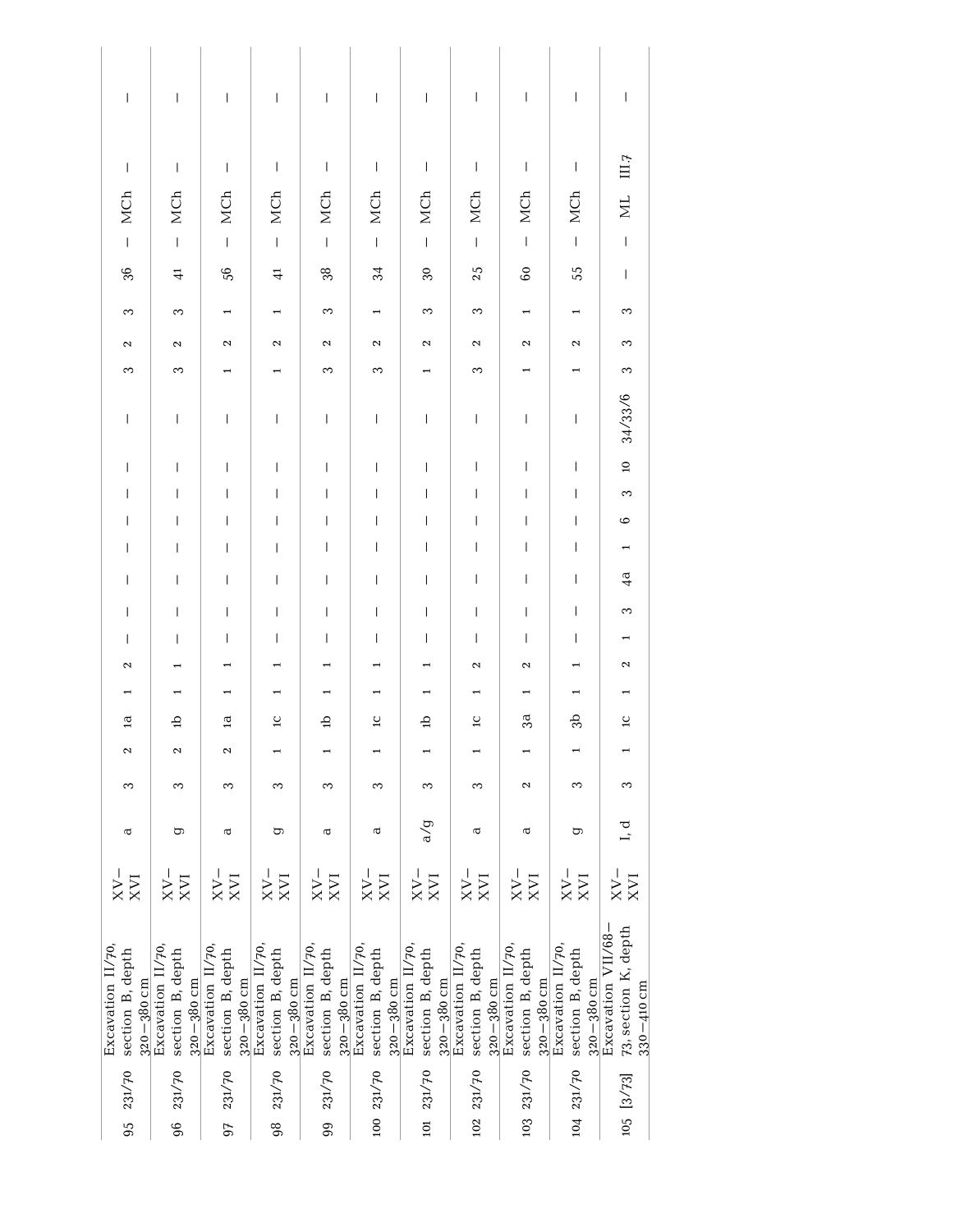ad. 5



# ad. 6

Position of the tile in the stove structure: *Position of the tile in the stove structure:* – crown tile

- $1 -$  crown tile<br> $2 -$  middle tile 2– middle tile
- $3 -$  impossible to classify 3– impossible to classify

ad. 7

*Fabric Type of clay:*

 $Type of clay:   
1 - ferric$ – ferric

 $2 -$  kaolinitic 2– kaolinitic

Thinning additive - combination of the features: *Thinning additive - combination of the features:*

 $1 - \text{ fine-grained} (\leq 0.5 \text{ mm})$ <br> $2 - \text{medium-grained} (\geq 0.5 \text{ s/mm})$ – fine-grained (≤0,5 mm)

2– medium-grained (>0,5; ≤1mm)  $3 - \text{coarse-grained}$  (>1 mm) 3– coarse-grained (>1 mm)

 $a$  – little a– little

 $b$ -moderately b–moderately

 $c - a$ lot of  $c - a$  lot of

2– insufficient 2– light green  $1 -$  dark green<br> $2 -$  light green – dark green  $1 -$  oxidizing – oxidizing 2– reducing  $2 -$  reducing 2– lead-tin  $2 -$  lead-tin  $3 - 0$ live<br>  $4 - 1$ <br>  $5 - 1$ <br>  $9 - 10$ <br>  $5 - 10$ 5– yellow 4– brown 1 – good  $1 -$  lead – lead *Quality: Colour:* ad. 8 *Firing Type:* ad. 9 *Glaze Type:*

Panel characteristics *Panel characteristics* ad. 10

Features combinations: *Features combinations:*

1 – square – square

 $2 -$  rectangular 2– rectangular

 $4 -$  impossible to classify  $3 -$  triangular 3– triangular

4– impossible to classify

a– panel b– arched

niche-tile c– niche-tile $\frac{1}{\sqrt{2}}$  $\cup$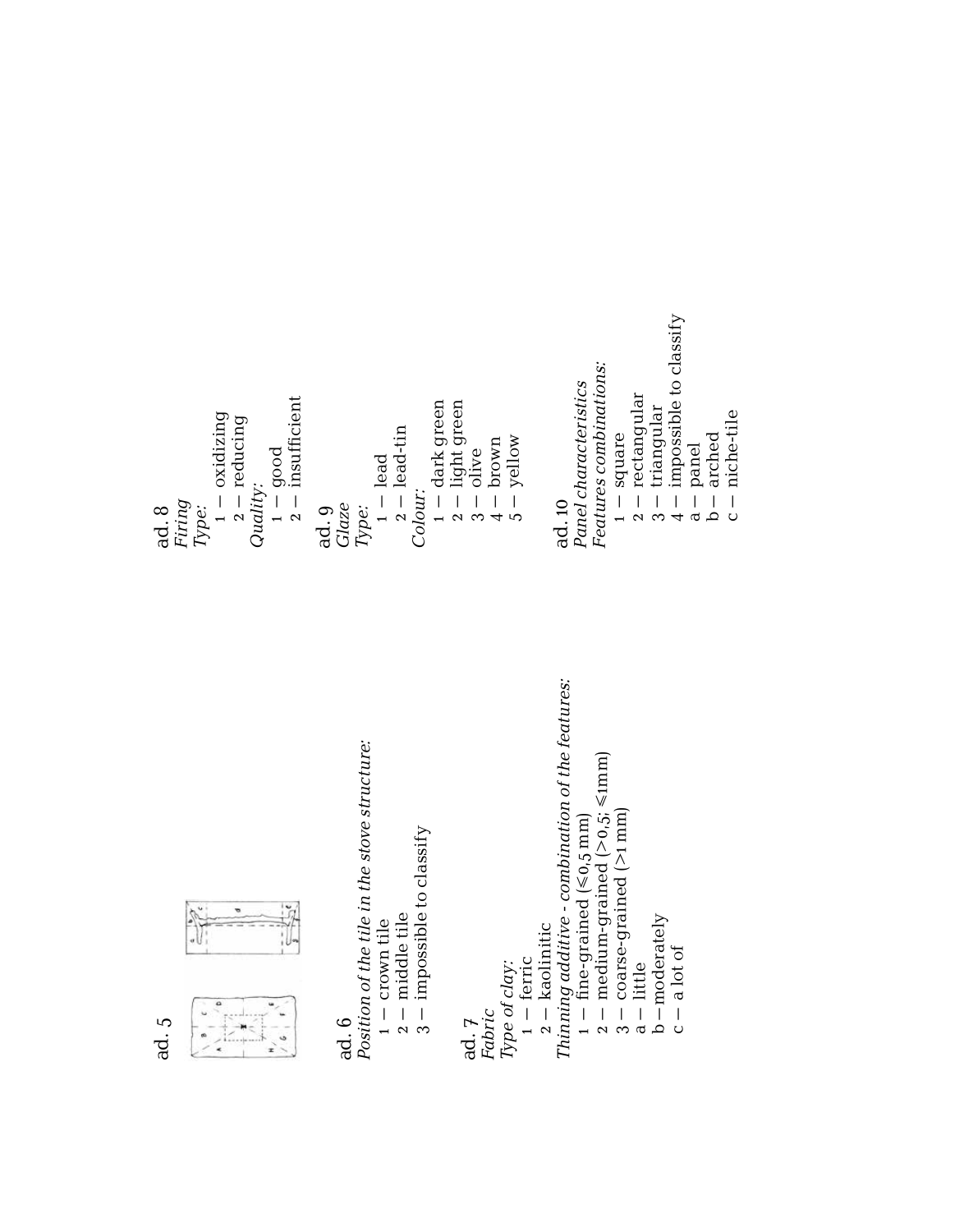Panel decoration *Panel decoration* Technique: *Technique:* ad. 11

- $1 -$ relief – relief
- $2 -$ tracery 2– tracery *Border:*
	- $1 -$  simple  $_1 -$  simple
- $2 -$  double 2– double
- $3 -$  multiple 3– multiple
- 4– frame straight  $4 - \text{frame}$  straight
- 5– frame profiled  $5 -$  frame profiled
	- $6 -$  no frame 6– no frame
- Composition: *Composition:*
- 1 asymmetric – asymmetric
- $2 -$  symmetric 2– symmetric
- $3 -$  impossible to classify 3– impossible to classify
	- Type of image motives: *Type of image – motives:*
		- $1 -$ floral  $1-\text{foral}$
- $2 architectural$ 2– architectural
- 3 ornimorphic crowned eagle 3– ornimorphic – crowned eagle
- 4 ornimorphic unclassified motif 4– ornimorphic – unclassified motif
- 5 anthropomorphic Resurrected Christ 5– anthropomorphic – Resurrected Christ
- 6 anthropomorphic temptation of Eve and Adam 6– anthropomorphic – temptation of Eve and Adam in paradise scene in paradise scene
	- $7$  anthropomorphic st Gregory killing the dragon  $7-\mathrm{ant}$ hropomorphic  $-$  st Gregory killing the dragon
		- 8– anthropomorphic knight (king?) on horseback  $8$  – anthropomorphic – knight (king?) on horseback
			- 9 anthropomorphic unclassified motif
				- 9– anthropomorphic unclassified motif
					- 10-unclassified motives 10– unclassified motives



*Panel dimensions of preserved fragment (in mm) –as*  Panel dimensions of preserved fragment (in mm) - as *follows:*

- $1 maximum width$ – maximum width
- $-$  maximum length 2– maximum length
- 3 maximum thickness of potsherd 3– maximum thickness of potsherd
- 4 maximum depth of body fragment 4– maximum depth of body fragment
- ad. 13<br>Chamber/Body
	- *Chamber/Body*
		- *Type:*  $1 -$  open
- $2$ closed 2– closed – open
- $3 -$  impossible to classify 3– impossible to classify
	- *Walls:*
- $1 intact$ – intact
- $2 -$  preserved partially 2– preserved partially  $3 -$ unpreserved 3– unpreserved
	-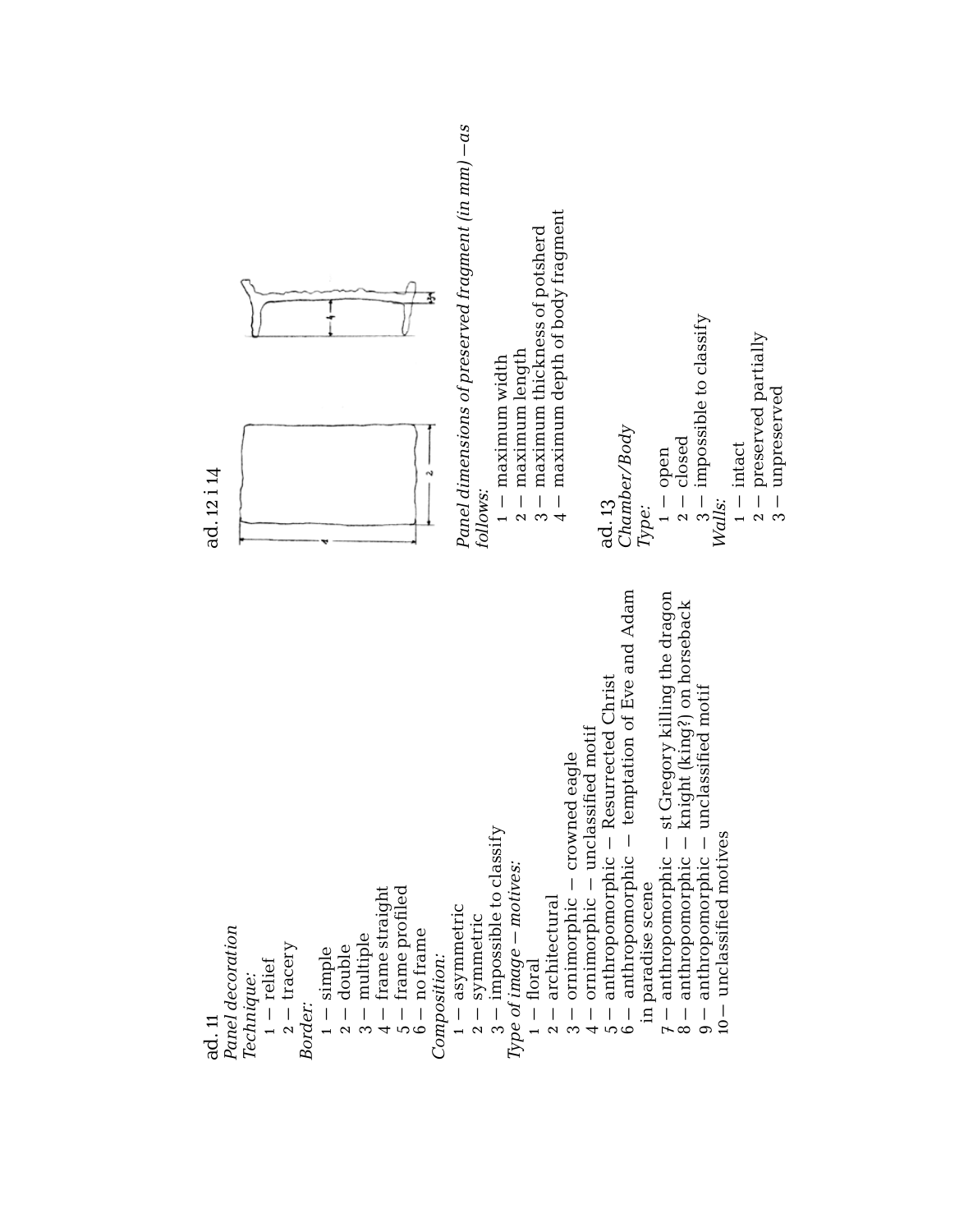Method of attaching to panel: *Method of attaching to panel:* hod of attaching to p

1–  $\frac{1}{2}$ 

ا<br>–

 $\frac{1}{3}$  – impossible to classify 3– impossible to classify  $\frac{3}{2}$  , impossible to classify the classification of the classification of the classification of the classification of the classification of the classification of the classification of the classification of the classi

ad. 15 *Usage traces:*  $\overline{\phantom{0}}$  – soot traces Usage traces:  $\mathbf{C}$ 

2– secondary firing

*Place of deposition:*

ad. 16<br>Place of deposition:<br>MCh – Irena and Mieczysław Mazaraki Museum in Chrzanów<br>ML – Lipowiec Castle depot MCh– Irena and Mieczysław Mazaraki Museum in Chrzanów

ML– Lipowiec Castle depot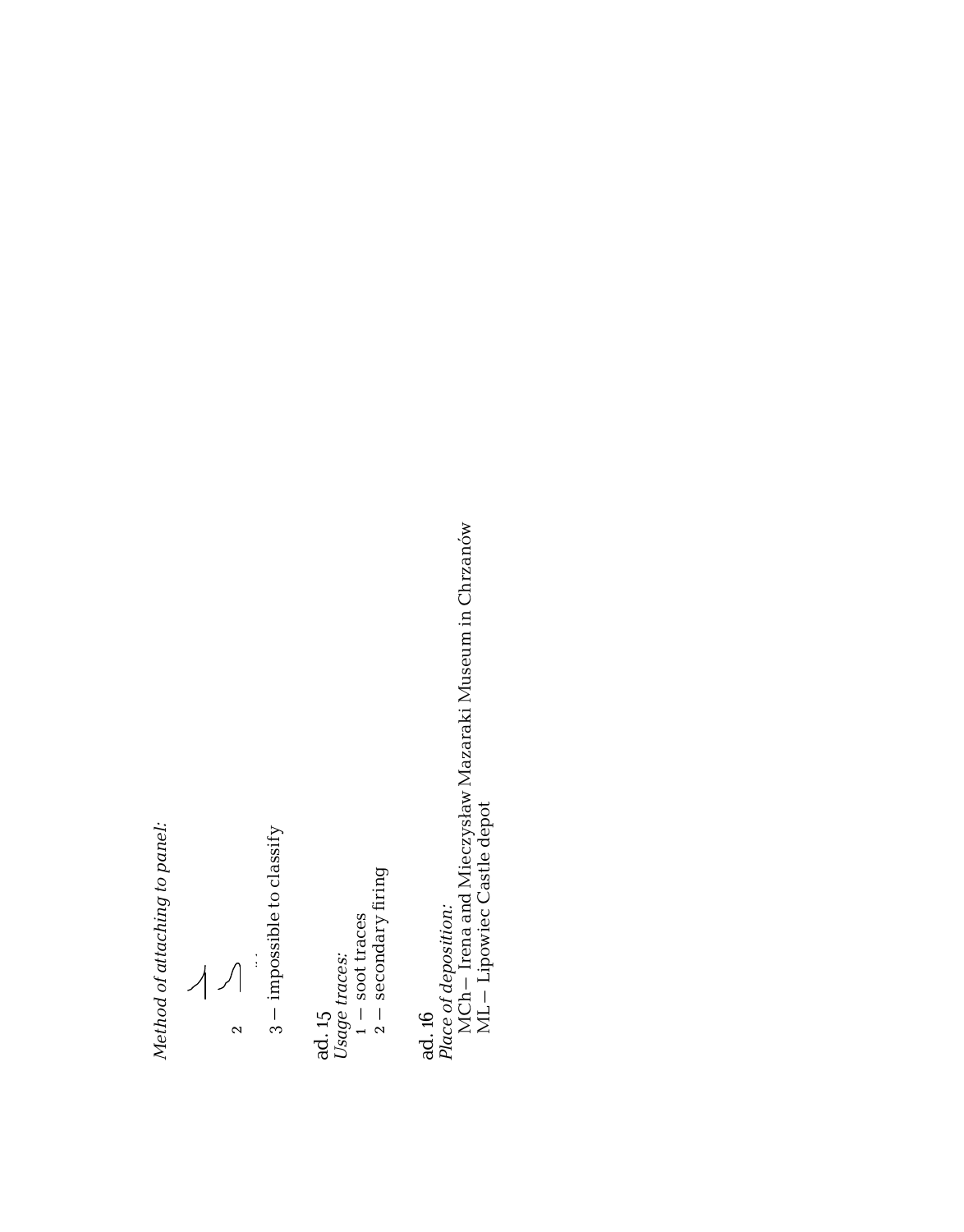|                                   | Ħ               | Notes/remarks                                   |                                               | $\overline{1}$                                                            | I                                                             | T                                                           | $\overline{\phantom{a}}$                                  | I                                                           | T                                                        | T                                                       | $\overline{1}$                                        | T                                                     | $\overline{1}$                                | T                                             | I                                             |
|-----------------------------------|-----------------|-------------------------------------------------|-----------------------------------------------|---------------------------------------------------------------------------|---------------------------------------------------------------|-------------------------------------------------------------|-----------------------------------------------------------|-------------------------------------------------------------|----------------------------------------------------------|---------------------------------------------------------|-------------------------------------------------------|-------------------------------------------------------|-----------------------------------------------|-----------------------------------------------|-----------------------------------------------|
|                                   | $\frac{6}{1}$   |                                                 | Place of deposition                           | MCh                                                                       | MCh                                                           | MCh                                                         | MCh                                                       | MCh                                                         | MCh                                                      | MCh                                                     | MCh                                                   | MCh                                                   | MCh                                           | MCh                                           | MCh                                           |
|                                   | 51              | Usage traces                                    |                                               | $\overline{1}$                                                            | $\overline{1}$                                                | $\overline{1}$                                              | $\overline{1}$                                            | $\overline{1}$                                              | T                                                        | $\overline{1}$                                          | $\overline{1}$                                        | $\overline{1}$                                        | $\overline{1}$                                | T                                             | $\overline{1}$                                |
|                                   |                 |                                                 | maximum<br>height                             | 67                                                                        | $\frac{6}{4}$                                                 | 8                                                           | $\frac{6}{4}$                                             | $50\,$                                                      | 38                                                       | 43                                                      | 73                                                    | 50                                                    | 60                                            | $\frac{6}{5}$                                 | 57                                            |
|                                   | $\overline{z}$  |                                                 | maximum<br>thickness                          | 9                                                                         | $\mathbf{c}$                                                  | ទ                                                           | $\infty$                                                  | $\overline{1}$                                              | $\overline{1}$                                           | $\overline{1}$                                          | $\infty$                                              | 5                                                     | $\circ$                                       | $\circ$                                       | $\circ$                                       |
|                                   |                 | preserved fragment<br>Dimensions of<br>mm)<br>Ë | maximum<br>width and<br>length or<br>diameter | 108                                                                       | 38/20                                                         | 60/58                                                       | 30/45                                                     | 40/59                                                       | 140                                                      | 140                                                     | 140                                                   | 70/66                                                 | 80/65                                         | 57/60                                         | 45/50                                         |
|                                   | ౢ               | Decoration                                      |                                               | $\overline{1}$                                                            | $\overline{1}$                                                | T                                                           | $\mathbf{I}$                                              | $\overline{1}$                                              | T                                                        | T                                                       | $\overline{1}$                                        | $\overline{1}$                                        | $\overline{1}$                                | T                                             | $\overline{1}$                                |
|                                   | 5               | Walls shape                                     |                                               | $\overline{\phantom{0}}$                                                  | $\mathbf{\Omega}$                                             |                                                             |                                                           | $\mathbf{\mathcal{L}}$                                      | $\mathbf{\mathcal{L}}$                                   | $\mathbf{\Omega}$                                       | $\overline{\phantom{0}}$                              | ÷                                                     | $\overline{\phantom{0}}$                      |                                               |                                               |
|                                   | ≔               | Opening shape                                   |                                               | $\mathbf{\Omega}$                                                         | 3                                                             |                                                             |                                                           |                                                             | $\mathbf{\Omega}$                                        | $\mathbf{\Omega}$                                       | $\mathbf{\Omega}$                                     |                                                       |                                               |                                               |                                               |
|                                   | $\overline{a}$  | Technique                                       |                                               |                                                                           | $\overline{ }$                                                |                                                             |                                                           |                                                             |                                                          |                                                         |                                                       |                                                       |                                               | $\mathbf{\Omega}$                             |                                               |
|                                   | $\circ$         |                                                 | colour                                        | 1/2                                                                       | $\overline{ }$                                                | T                                                           | $\mathbf{I}$                                              | $\mathsf{I}$                                                | T                                                        | T                                                       | $\overline{1}$                                        | $\overline{1}$                                        | $\overline{1}$                                | T                                             | T                                             |
|                                   |                 | Firing Glaze                                    | type                                          | $\overline{ }$                                                            | $\overline{ }$                                                | T                                                           | $\mathbf{I}$                                              | $\overline{1}$                                              | T                                                        | $\overline{1}$                                          | $\overline{1}$                                        | T                                                     | $\overline{1}$                                | T                                             | $\overline{1}$                                |
|                                   | $\infty$        |                                                 | quality                                       | Z                                                                         |                                                               |                                                             | $\boldsymbol{\sim}$                                       | $\mathbf{\mathcal{L}}$                                      |                                                          |                                                         | $\mathbf{\mathcal{L}}$                                | $\mathbf{\Omega}$                                     |                                               | $\mathbf{\Omega}$                             |                                               |
|                                   |                 |                                                 | type                                          | $\overline{\phantom{0}}$                                                  | $\overline{\phantom{0}}$                                      |                                                             |                                                           | $\overline{\phantom{0}}$                                    | $\overline{\phantom{0}}$                                 |                                                         |                                                       |                                                       | 1                                             |                                               |                                               |
|                                   | $\overline{r}$  | Fabric                                          | thinning<br>additive                          | $_{2c}$                                                                   | 5p                                                            | $\overline{c}$                                              | $\overline{c}$                                            | 3ā                                                          | $\mathbf{a}$                                             | 습                                                       | 3a                                                    | 3ā                                                    | 3a                                            | ಕೆ                                            | 3ā                                            |
|                                   |                 |                                                 | type of clay                                  | $\overline{\phantom{0}}$                                                  | $\overline{\phantom{0}}$                                      | $\overline{\phantom{0}}$                                    | $\overline{ }$                                            | $\overline{ }$                                              | $\mathbf{\mathcal{L}}$                                   | $\mathbf{\Omega}$                                       | $\overline{\phantom{0}}$                              | $\overline{\phantom{0}}$                              | $\overline{\phantom{0}}$                      | $\overline{\phantom{0}}$                      | $\overline{\phantom{0}}$                      |
|                                   | $\circ$         | condition                                       | Preserved fragment/                           | Б                                                                         | Õ                                                             | ں<br>$\mathbf{I}$<br>Б                                      | O                                                         | Б                                                           | ⋖                                                        | ⋖                                                       | O<br>$\overline{1}$<br>$\overline{B}$                 | U                                                     | U<br>$\mathsf{I}$<br>⋖                        | O                                             | U                                             |
|                                   | 5               |                                                 | bowl tiles                                    | $\overline{1}$                                                            | $\overline{1}$                                                | $^{+}$                                                      | $^{+}$                                                    | $\mathsf{I}$                                                | T                                                        | $\overline{1}$                                          | $\overline{1}$                                        | $^{+}$                                                | $^{+}$                                        | $^{+}$                                        | $^{+}$                                        |
|                                   |                 | Type<br>tiles<br>ð                              | pot tiles                                     | $\overline{+}$                                                            | $\overline{+}$                                                | T                                                           | $\overline{1}$                                            | $\overline{+}$                                              | $^+$                                                     | $\overline{+}$                                          | $^{+}$                                                | T                                                     | $\overline{\phantom{a}}$                      | T                                             | $\overline{\phantom{a}}$                      |
|                                   | 4               | Chronology                                      |                                               | XV                                                                        | $_{\rm XX}$                                                   | KV/XVI                                                      | XV/XVI                                                    | XIV/XV                                                      | <b>XIV/XV</b>                                            | <b>XIV/XV</b>                                           | XV                                                    | XV                                                    | <b>AX/AIX</b>                                 | <b>XIV/XV</b>                                 | <b>XIV/XV</b>                                 |
| beaker tiles<br>Group II. Pot and | 3               | Place of location                               |                                               | ć A,<br>Excavation 1/67, are 9/<br>$180 \text{ cm}$<br>depth <sub>4</sub> | ćA,<br>Excavation 1/67, are 9/<br>$180 \text{ cm}$<br>depth 4 | A2, depth 120-140 cm<br>Excavation $VI1/68-69$ ,<br>section | A2, depth 120-140 cm<br>Excavation $VII/68-69$<br>section | depth 360-380 cm<br>Excavation VII/68-69,<br>A1,<br>section | A1, depth 360-380 cm<br>Excavation VII/68-69,<br>section | A1, depth 360-380 cm<br>Excavation VII/68-69<br>section | Excavation VII/68-69, section<br>A1, depth 400-460 cm | Excavation VII/68-69, section<br>A1, depth 400-460 cm | Excavation VII/68-69, scree<br>of the section | Excavation VII/68-69, scree<br>of the section | Excavation VII/68-69, scree<br>of the section |
|                                   | $\mathbf{\sim}$ | Inventory number                                | 8/67                                          | 8/67                                                                      | 44/69                                                         | 44/69                                                       | 59/69                                                     | 59/69                                                       | 59/69                                                    | 63/69                                                   | 63/69                                                 | 71/69                                                 | 71/69                                         | p3/rq                                         |                                               |
|                                   | $\overline{ }$  | No.                                             |                                               | 2                                                                         | S                                                             | 4                                                           | 5                                                         | 6                                                           | F                                                        | $\infty$                                                | ග                                                     | $\overline{a}$                                        | $\Xi$                                         | $\overline{12}$                               |                                               |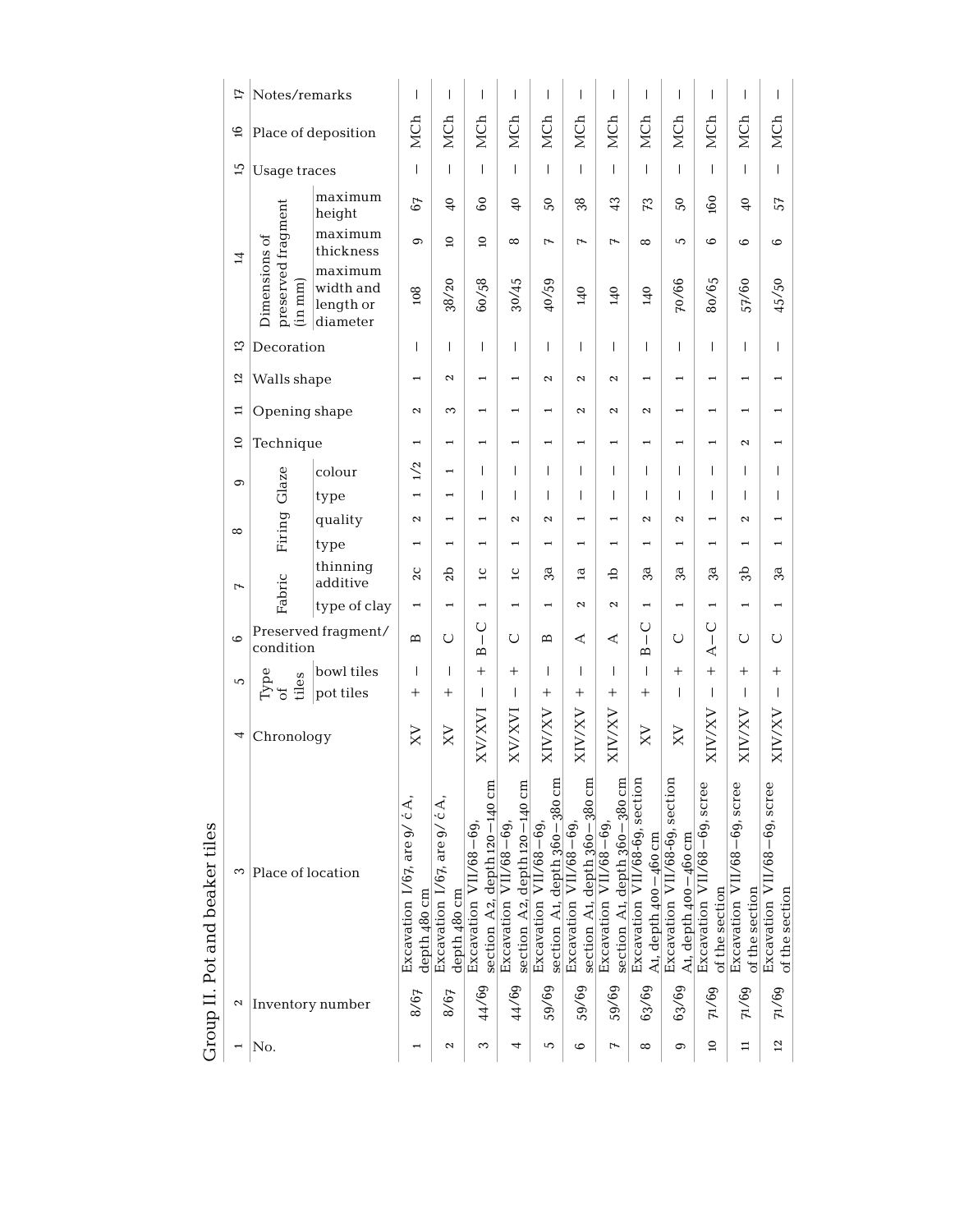| $\begin{array}{c} \rule{0pt}{2.5ex} \rule{0pt}{2.5ex} \rule{0pt}{2.5ex} \rule{0pt}{2.5ex} \rule{0pt}{2.5ex} \rule{0pt}{2.5ex} \rule{0pt}{2.5ex} \rule{0pt}{2.5ex} \rule{0pt}{2.5ex} \rule{0pt}{2.5ex} \rule{0pt}{2.5ex} \rule{0pt}{2.5ex} \rule{0pt}{2.5ex} \rule{0pt}{2.5ex} \rule{0pt}{2.5ex} \rule{0pt}{2.5ex} \rule{0pt}{2.5ex} \rule{0pt}{2.5ex} \rule{0pt}{2.5ex} \rule{0$ | $\begin{array}{c} \rule{0pt}{2.5ex} \rule{0pt}{2.5ex} \rule{0pt}{2.5ex} \rule{0pt}{2.5ex} \rule{0pt}{2.5ex} \rule{0pt}{2.5ex} \rule{0pt}{2.5ex} \rule{0pt}{2.5ex} \rule{0pt}{2.5ex} \rule{0pt}{2.5ex} \rule{0pt}{2.5ex} \rule{0pt}{2.5ex} \rule{0pt}{2.5ex} \rule{0pt}{2.5ex} \rule{0pt}{2.5ex} \rule{0pt}{2.5ex} \rule{0pt}{2.5ex} \rule{0pt}{2.5ex} \rule{0pt}{2.5ex} \rule{0$ | $\begin{array}{c} \rule{0pt}{2.5ex} \rule{0pt}{2.5ex} \rule{0pt}{2.5ex} \rule{0pt}{2.5ex} \rule{0pt}{2.5ex} \rule{0pt}{2.5ex} \rule{0pt}{2.5ex} \rule{0pt}{2.5ex} \rule{0pt}{2.5ex} \rule{0pt}{2.5ex} \rule{0pt}{2.5ex} \rule{0pt}{2.5ex} \rule{0pt}{2.5ex} \rule{0pt}{2.5ex} \rule{0pt}{2.5ex} \rule{0pt}{2.5ex} \rule{0pt}{2.5ex} \rule{0pt}{2.5ex} \rule{0pt}{2.5ex} \rule{0$ |                                                                                                                                                                                                                                                                                                                                              |
|----------------------------------------------------------------------------------------------------------------------------------------------------------------------------------------------------------------------------------------------------------------------------------------------------------------------------------------------------------------------------------|----------------------------------------------------------------------------------------------------------------------------------------------------------------------------------------------------------------------------------------------------------------------------------------------------------------------------------------------------------------------------------|----------------------------------------------------------------------------------------------------------------------------------------------------------------------------------------------------------------------------------------------------------------------------------------------------------------------------------------------------------------------------------|----------------------------------------------------------------------------------------------------------------------------------------------------------------------------------------------------------------------------------------------------------------------------------------------------------------------------------------------|
| MCh                                                                                                                                                                                                                                                                                                                                                                              | MCh                                                                                                                                                                                                                                                                                                                                                                              | MCh                                                                                                                                                                                                                                                                                                                                                                              |                                                                                                                                                                                                                                                                                                                                              |
| $\overline{1}$                                                                                                                                                                                                                                                                                                                                                                   | $\overline{1}$                                                                                                                                                                                                                                                                                                                                                                   | $\overline{a}$                                                                                                                                                                                                                                                                                                                                                                   |                                                                                                                                                                                                                                                                                                                                              |
| 30                                                                                                                                                                                                                                                                                                                                                                               | 54                                                                                                                                                                                                                                                                                                                                                                               | $\overline{60}$                                                                                                                                                                                                                                                                                                                                                                  |                                                                                                                                                                                                                                                                                                                                              |
| $\infty$                                                                                                                                                                                                                                                                                                                                                                         | $\infty$                                                                                                                                                                                                                                                                                                                                                                         | $\circ$                                                                                                                                                                                                                                                                                                                                                                          |                                                                                                                                                                                                                                                                                                                                              |
| 67/60                                                                                                                                                                                                                                                                                                                                                                            | 130                                                                                                                                                                                                                                                                                                                                                                              | 78/90                                                                                                                                                                                                                                                                                                                                                                            | $1 -$ thrown<br>$2 -$ hand built and wheel-finished                                                                                                                                                                                                                                                                                          |
| $\overline{1}$                                                                                                                                                                                                                                                                                                                                                                   | $\overline{1}$                                                                                                                                                                                                                                                                                                                                                                   | $\begin{array}{c} \end{array}$                                                                                                                                                                                                                                                                                                                                                   |                                                                                                                                                                                                                                                                                                                                              |
|                                                                                                                                                                                                                                                                                                                                                                                  | 2                                                                                                                                                                                                                                                                                                                                                                                | 2                                                                                                                                                                                                                                                                                                                                                                                |                                                                                                                                                                                                                                                                                                                                              |
| 3                                                                                                                                                                                                                                                                                                                                                                                | $\mathbf{\Omega}$                                                                                                                                                                                                                                                                                                                                                                |                                                                                                                                                                                                                                                                                                                                                                                  | Quality:<br>$1 - \text{good}$<br>$2 - \text{insufficient}$<br>$1 -$ dark green<br>$2 -$ olive                                                                                                                                                                                                                                                |
| $\mathbf{\Omega}$                                                                                                                                                                                                                                                                                                                                                                |                                                                                                                                                                                                                                                                                                                                                                                  |                                                                                                                                                                                                                                                                                                                                                                                  | $1 - square$<br>$2 - circular$                                                                                                                                                                                                                                                                                                               |
| $\overline{1}$                                                                                                                                                                                                                                                                                                                                                                   | $\overline{1}$                                                                                                                                                                                                                                                                                                                                                                   | I                                                                                                                                                                                                                                                                                                                                                                                |                                                                                                                                                                                                                                                                                                                                              |
| $\overline{1}$                                                                                                                                                                                                                                                                                                                                                                   | $\overline{1}$                                                                                                                                                                                                                                                                                                                                                                   | $\overline{1}$                                                                                                                                                                                                                                                                                                                                                                   |                                                                                                                                                                                                                                                                                                                                              |
| $\mathbf{\Omega}$                                                                                                                                                                                                                                                                                                                                                                | $\mathbf{\tilde{c}}$                                                                                                                                                                                                                                                                                                                                                             | $\mathbf{\Omega}$                                                                                                                                                                                                                                                                                                                                                                | ad. 8<br>Firing<br>Type:<br>1 — oxidizing<br>Opening shape:<br>ad. 9<br><i>Glaze</i><br>Type:<br>1 – lead<br>Technique:<br>Colour:<br>ad. 10<br>ad. 11                                                                                                                                                                                       |
| 2b                                                                                                                                                                                                                                                                                                                                                                               | 3a                                                                                                                                                                                                                                                                                                                                                                               | $\overline{2}C$                                                                                                                                                                                                                                                                                                                                                                  |                                                                                                                                                                                                                                                                                                                                              |
|                                                                                                                                                                                                                                                                                                                                                                                  | $\overline{ }$                                                                                                                                                                                                                                                                                                                                                                   |                                                                                                                                                                                                                                                                                                                                                                                  |                                                                                                                                                                                                                                                                                                                                              |
| ∢                                                                                                                                                                                                                                                                                                                                                                                | $A - B$                                                                                                                                                                                                                                                                                                                                                                          | $\mathbf{z}$                                                                                                                                                                                                                                                                                                                                                                     |                                                                                                                                                                                                                                                                                                                                              |
| $\overline{+}$                                                                                                                                                                                                                                                                                                                                                                   | $^{+}$                                                                                                                                                                                                                                                                                                                                                                           | $^{+}$                                                                                                                                                                                                                                                                                                                                                                           |                                                                                                                                                                                                                                                                                                                                              |
| $\overline{1}$                                                                                                                                                                                                                                                                                                                                                                   | $\overline{1}$                                                                                                                                                                                                                                                                                                                                                                   | $\overline{1}$                                                                                                                                                                                                                                                                                                                                                                   |                                                                                                                                                                                                                                                                                                                                              |
| XV                                                                                                                                                                                                                                                                                                                                                                               | XV                                                                                                                                                                                                                                                                                                                                                                               | $_{\rm XY}$                                                                                                                                                                                                                                                                                                                                                                      |                                                                                                                                                                                                                                                                                                                                              |
| Excavation $II/70$ , section A, depth $280-320$ cm<br>190/70<br>13                                                                                                                                                                                                                                                                                                               | Excavation 1/67-68, scree of<br>the section<br>203/70<br>$\overline{1}$                                                                                                                                                                                                                                                                                                          | Excavation II/70, section B,<br>depth 320-380 cm<br>231/70<br>$15 \,$                                                                                                                                                                                                                                                                                                            | $2 -$ kaolinitic<br>Thinning additive $-$ combination of the features:<br>$2 - \text{medium-grained} (\ge 0.5; \le \text{tnm})$<br>$3 - \cos$ -grained $(>1 \text{ mm})$<br>$1 -$ fine-grained ( $\leqslant$ 0,5 mm)<br>$b$ -moderately<br>ø<br>U<br>$c - a$ lot of<br>$Type of clay:1 - ferric$<br>$a -$ little<br>ad. 7<br>Fabric<br>ad. 6 |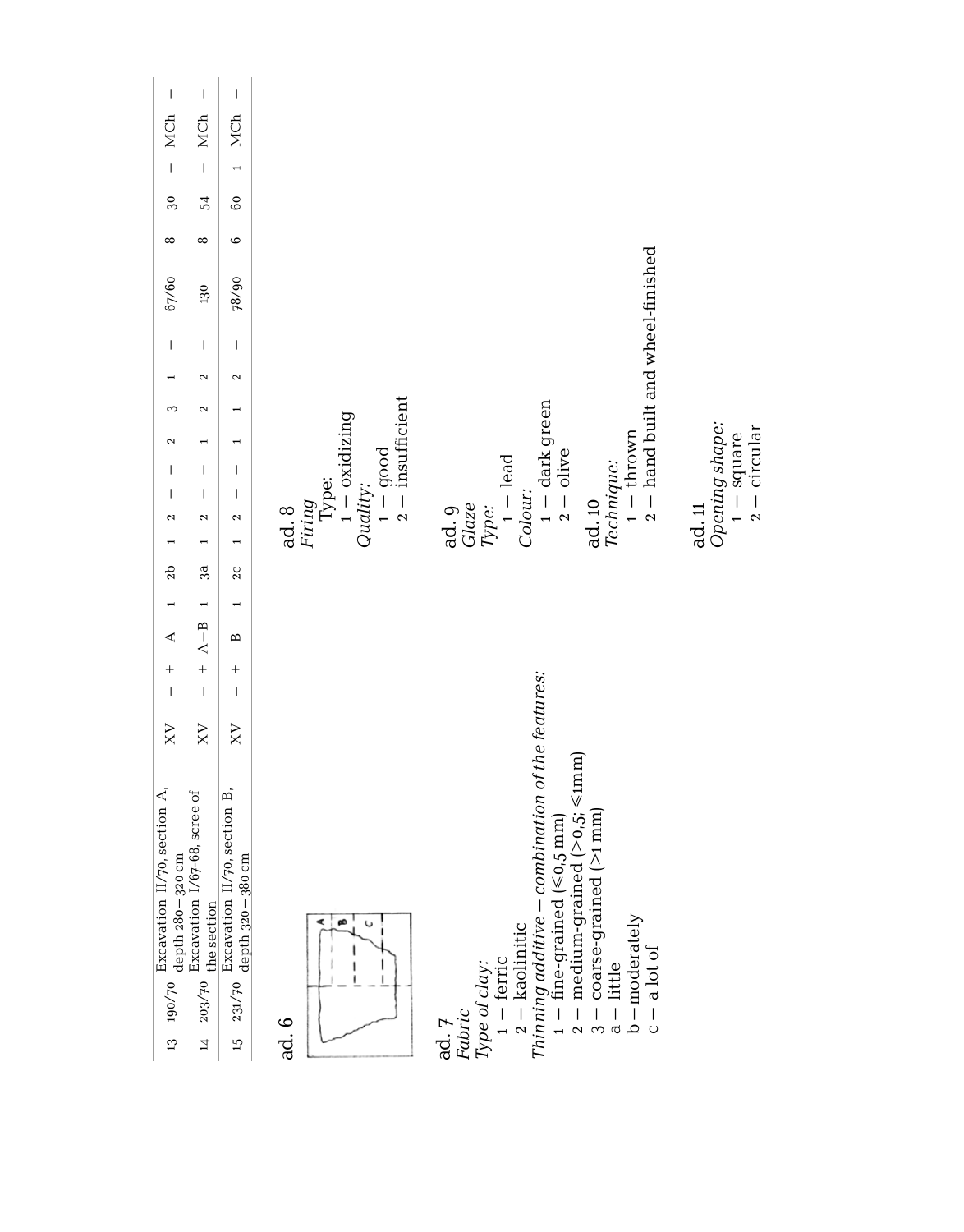$3 -$  impossible to classify 3– impossible to classify

ad. 12 *Walls shape:* Walls shape:<br>1 — walls straight<br>2 — walls profiled – walls straight 2– walls profiled



Dimensions of preserved fragment (in mm): *Dimensions of preserved fragment (in mm):*

- maximum width
- $\begin{array}{ll} 1-\text{ maximum width} \\ 2-\text{ maximum length} \\ 3-\text{ maximum thickness} \\ 4-\text{ maximum thickness} \end{array}$ 2– maximum length 3– maximum thickness
	- 4– maximum height

ad. 15

*Usage traces:*  $\overline{\phantom{0}}$ – soot traces

*Place of deposition:*<br>MCh— Irena and Mieczysław Mazaraki Museum in<br>Chrzanów MCh– Irena and Mieczysław Mazaraki Museum in *Place of deposition:* Chrzanów ad. 16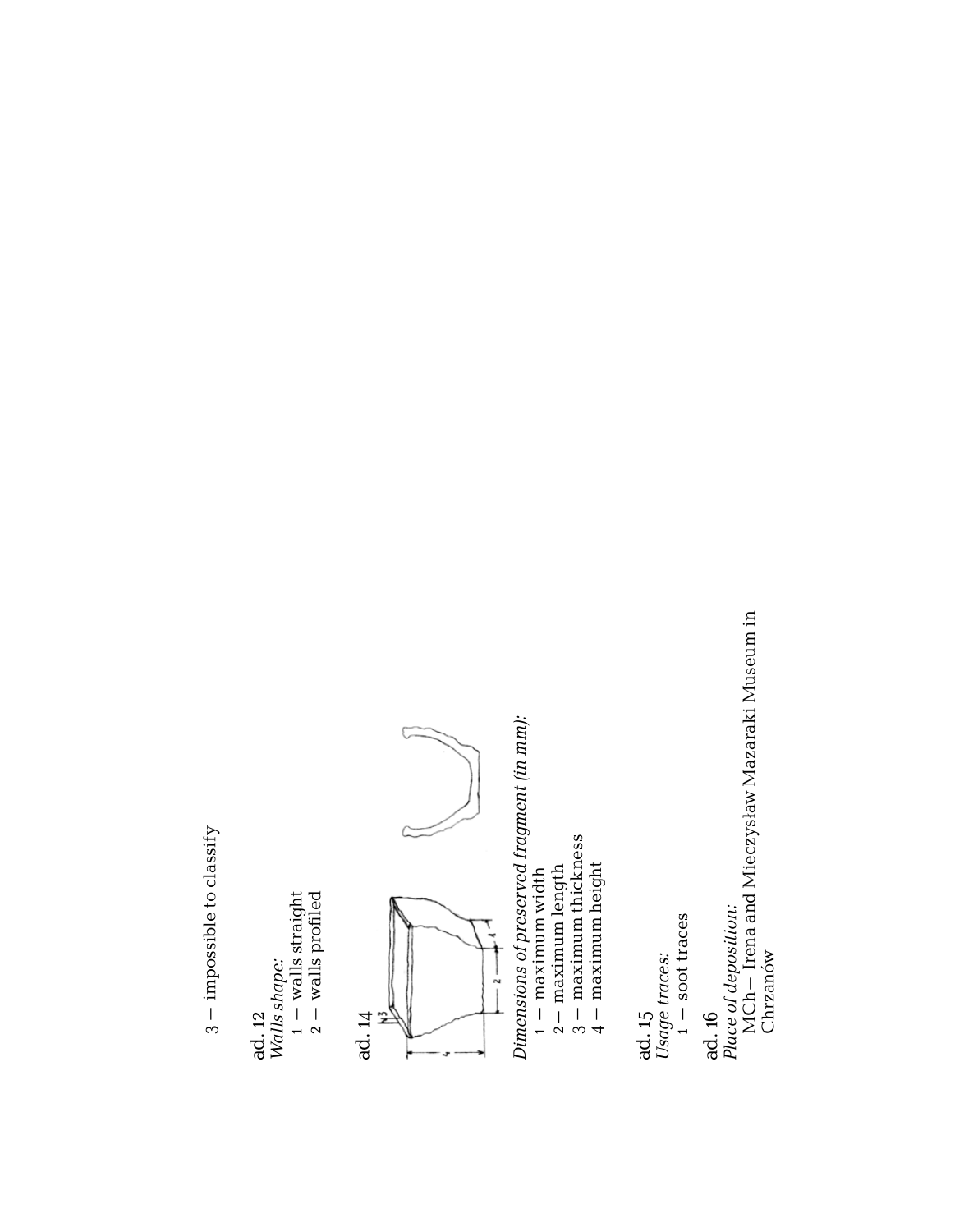# **Bibliography**

#### Primary sources:

*Codex Diplomaticus Poloniae*, vol. 3, Warszawa 1858.

Długosz J., *Liber Beneficiorum Dioecesis Cracoviensis*, vol. 2: *Ecclesiae parochiales*, Cracoviae 1864.

Starowolski S., *Polska albo opisanie położenia Królestwa Polskiego*, Kraków 1976.

#### Secondary sources:

Abraham W., *Sprawa Muskaty*, Kraków 1893.

Antoniewicz M., *Zamki na Wyżynie Krakowsko-Częstochowskiej. Geneza – Funkcje – Konteksty,* Kielce 1998.

Arnold S., *Geografia historyczna Polski*, Warszawa 1951.

AS/AW [A. Siemaszko, A. Włodarek], *Babice*, in: *Architektura gotycka w Polsce*, t. 2: *Katalog zabytków*, red. T. Mroczko, M. Arszyński, Warszawa 1995, pp. 21–22.

Barycz H., *Historja Uniwersytetu Jagiellońskiego w epoce humanizmu,*  Kraków 1935.

Bogdanowski J., *Architektura obronna w krajobrazie Polski. Od Biskupina do Westerplatte*, Warszawa 1996.

Buśko C., *Nurt dworski w ikonografii kafli śląskich*, in: *Kultura średniowiecznego Śląska i Czech. Zamek*, red. K. Wachowski, Wrocław 1996, pp. 51–60.

Cabalska M., *Wczesne średniowiecze*, in: *Ziemia Chrzanowska i Jaworzno. Monografia*, red. B. Ferenc, Kraków 1969, pp. 134–137.

Chorowska M., *Rezydencje średniowieczne na Śląsku. Zamki, pałace, wieże mieszkalne*, Wrocław 2003.

Chrzanowski T., Kornecki M., *Sztuka Ziemi Krakowskiej*, Kraków 1982.

Darnowska-Łukaszewska J., Jacniacka M., *Jerzy z Kapadocji. Ikonografia*, in: *Encyklopedia Katolicka*, t. 7, Lublin 1997, col. 1225–1227.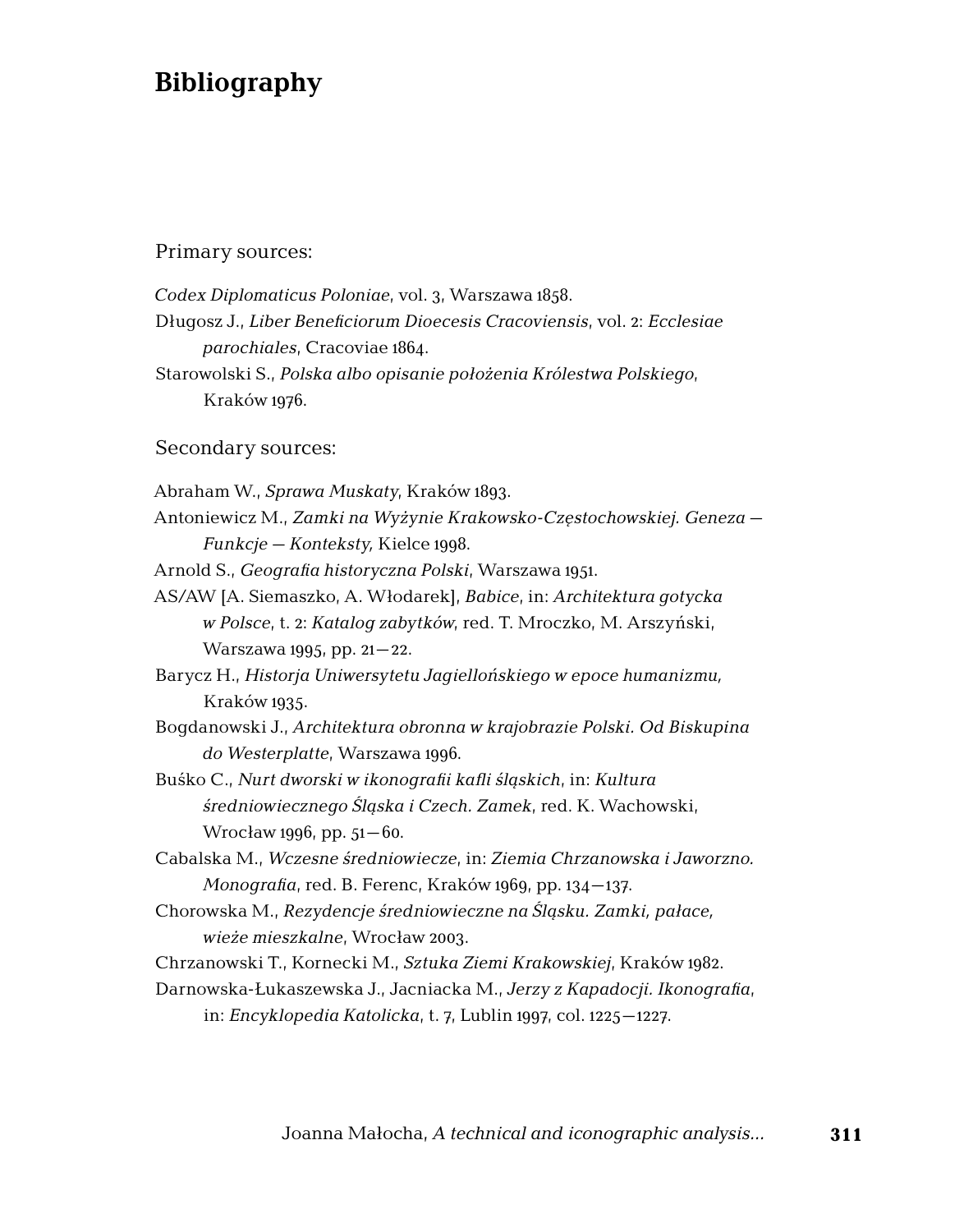- Dąbrowska M., *Kafle i piece kaflowe w Polsce do końca XVIII wieku,*  Wrocław–Warszawa–Kraków–Gdańsk–Łódź 1987.
- F.S. [F. Sikora], *Lipowiec*, in: *Słownik historyczno-geograficzny województwa krakowskiego w średniowieczu*, red. A Gąsiorowski*,*  cz. 3, z. 3, Kraków 2000, pp. 670–675.
- Forster D., *Świat symboliki chrześcijańskiej*, [original title *Die Welt der christlichen Symbole*], tłum. W. Zakrzewska, P. Pachciarek, R. Turzyński, Warszawa 1990.
- Fros H., Sowa F., *Księgą imion i świętych*, t. 3, Kraków 1998, col. 284–288.
- Gaczoł A., *Zamek Lipowiec*, "Spotkania z Zabytkami" 6 (1986), pp. 36–38.

Gruszecki A., *Zamki i pałace małopolskie w XVI w. Cechy reprezentacyjnomieszkaniowe i obronne,* Warszawa 1986.

- Guerquin B., *Zamki śląskie*, Warszawa 1957.
- Guerquin B., *Zamki w Polsce,* Warszawa 1974.
- Inglot S., *Stan i rozmieszczenie uposażenia biskupstwa krakowskiego w połowie XV wieku. Próba odtworzenia zaginionej części "Liber Beneficiorum" Długosza*, t. 2, Lwów 1925.
- Kajzer L., *Z badań nad chronologia i rozplanowaniem zamku w Raciążku*, "Ziemia Kujawska" 7 (1985), pp. 59–70.
- Kajzer L., *Zamek w Raciążku na Kujawach w świetle nowszych badań*, "Zapiski Kujawsko-Dobrzyńskie", pp. 9–24.
- Kajzer L., *Zamek w Raciążku,* Łódź 1990.
- Kajzer L., *Zamki i społeczeństwo. Przemiany architektury i budownictwa obronnego w Polsce w X–XVIII wieku*, Łódź 1993.
- Kamińska J., *Obronność siedzib rycerskich w świetle archeologii*, in: *Początki zamków w Polsce*, "Prace Naukowe Instytutu Historii Architektury, Sztuki i Techniki Politechniki Wrocławskiej" 12 (1978), pp. 23–32.

Kłosińska J., *Ikony*, Kraków 1973.

- Kołodziejski S., *Gabriel Leńczyk prekursor archeologii średniowiecza i okresu nowożytnego w Polsce*, "Teki Krakowskie" 16 (2009), pp. 76–81.
- Kołodziejski S., *Geneza obronnych rezydencji możnowładztwa w Polsce Piastowskiej*, in: *Castrum, urbis et bellum*, red. G. Semânčuk, A. Mâcel'skì, Baranavičy 2002, pp. 232–236.
- Kołodziejski S., *Obronne siedziby biskupów krakowskich. Zarys problematyki badawczej*, in: *Siedziby biskupów krakowskich na*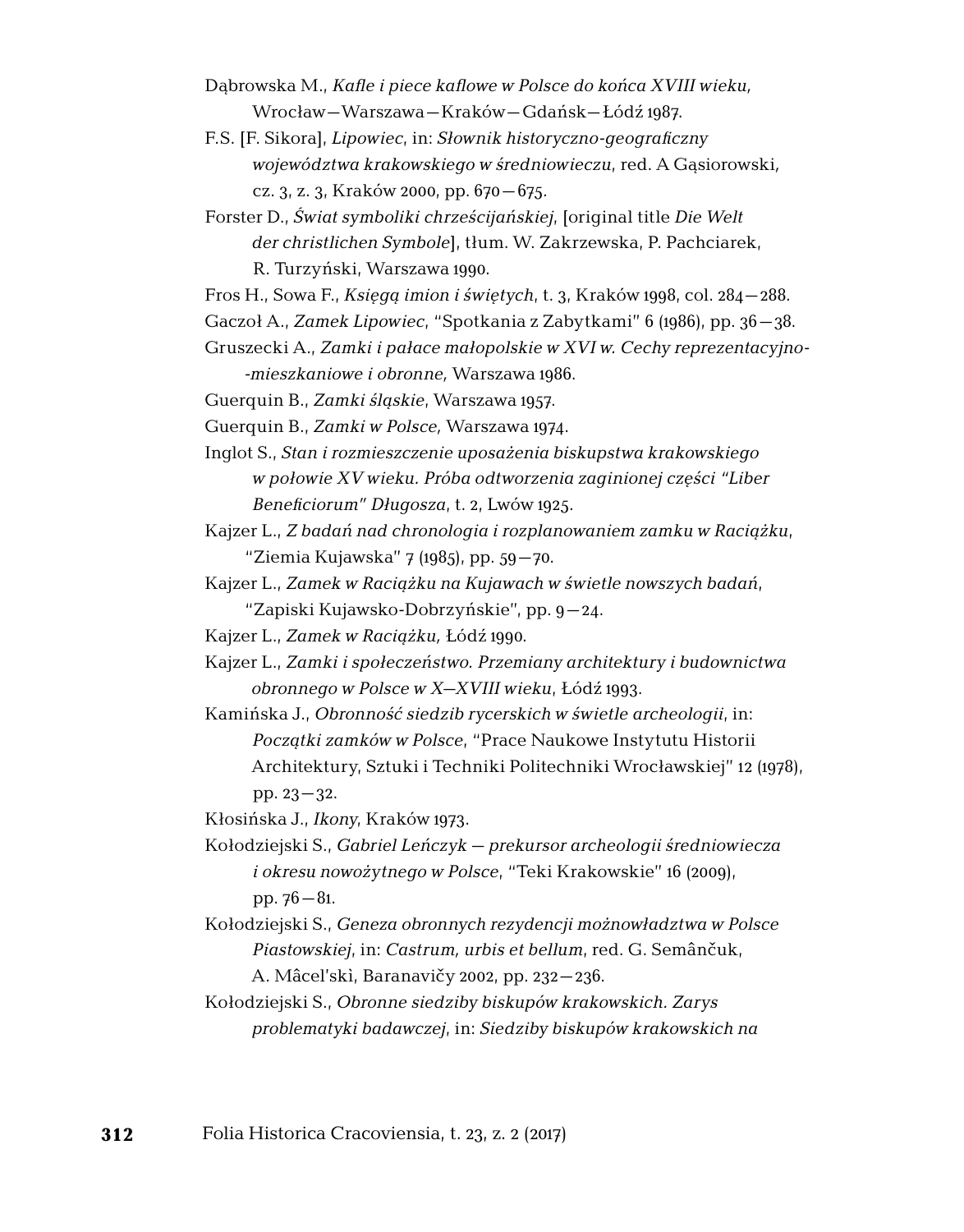*terenie dawnego województwa sandomierskiego. Materiały z sesji naukowej. Kielce 20 Sep. 1997*, red. L. Kajzer, Kielce 1997, pp. 17–22.

- Kołodziejski S., *Średniowieczne rezydencje obronne możnowładztwa na terenie województwa krakowskiego*, Kraków 1994.
- Kołodziejski S., *Uwagi o średniowiecznym budownictwie obronnym biskupów krakowskich*, "Teki Krakowskie" 3 (1996), pp. 135–149.
- Kopaliński S., *Słownik symboli*, Warszawa 1990.
- Kracik J., Ryś G., *Dziesięć wieków diecezji krakowskiej,* Kraków 1998.
- Krzyżanowski S., *Słownik heraldyczny dla pomocy w poszukiwaniach archeologicznych*, Kraków 1870.
- Lasota C., Rozpędowski J., *Wczesnogotycki dwór książęcy w Jelczu koło Oławy*, "Prace Naukowe Instytutu Historii Architektury, Sztuki i Techniki Politechniki Wrocławskiej" 15 (1981).
- Leńczyk G., *Drugie sprawozdanie z inwentaryzacji i planowania grodzisk w woj. Krakowskiem w r. 1933*, "Sprawozdania z Czynności i Posiedzeń Polskiej Akademii Umiejętności" 34 (1934), z. 3, pp. 28–33.
- Leńczyk G., *Grodziska i zamczyska w województwie krakowskiem*[!], "Z Otchłani Wieków" 9 (1934), pp. 47–50.
- Lipińska O., *Z badań nad wczesnośredniowiecznym osadnictwem północnej części Przedgórza Iłżeckiego*, in: *Materiały z sesji naukowej "Pradzieje w wczesne średniowiecze w dorzeczu Kamiennej" 19–20.10.1986*, Ostrowiec Świętokrzyski 1989, pp. 66–82.

- Ładogórski T., *Studia nad zaludnieniem Polski XIV wieku*, Wrocław 1958.
- Łepkowski J., *Przegląd zabytków przeszłości z okolic Krakowa,* Warszawa 1863.
- Łuszczkiewicz W., *Zamek Lipowiec i jego turma*, Kraków 1884.
- Małkowska-Holcerowa T., *Lipowiec. Dawny zamek biskupów krakowskich*, Warszawa 1989.
- Modzelewski K., *Między prawem książęcym a władztwem gruntowym*, vol. 2: *Instytucje kasztelanii majątkowych Kościoła w Polsce*

*XII–XIII w.*, "Przegląd Historyczny" 71 (1980), z 2, pp. 449–480.

- Modzelewski K., *Organizacja gospodarcza państwa piastowskiego (X–XIII wiek)*, Wrocław–Warszawa–Kraków–Gdańsk 1975.
- Motyka J., *Kasztelania Chrzanowska*, in: *Chrzanów. Studia z dziejów miasta i regionu do roku 1939,* Chrzanów 1998, pp. 42–57.
- Okoński J., *Metoda opracowania zbiorów kafli z badań archeologicznych. Przykład zamku w Nowym Wiśniczu, woj. Tarnowskie,* Warszawa 1984.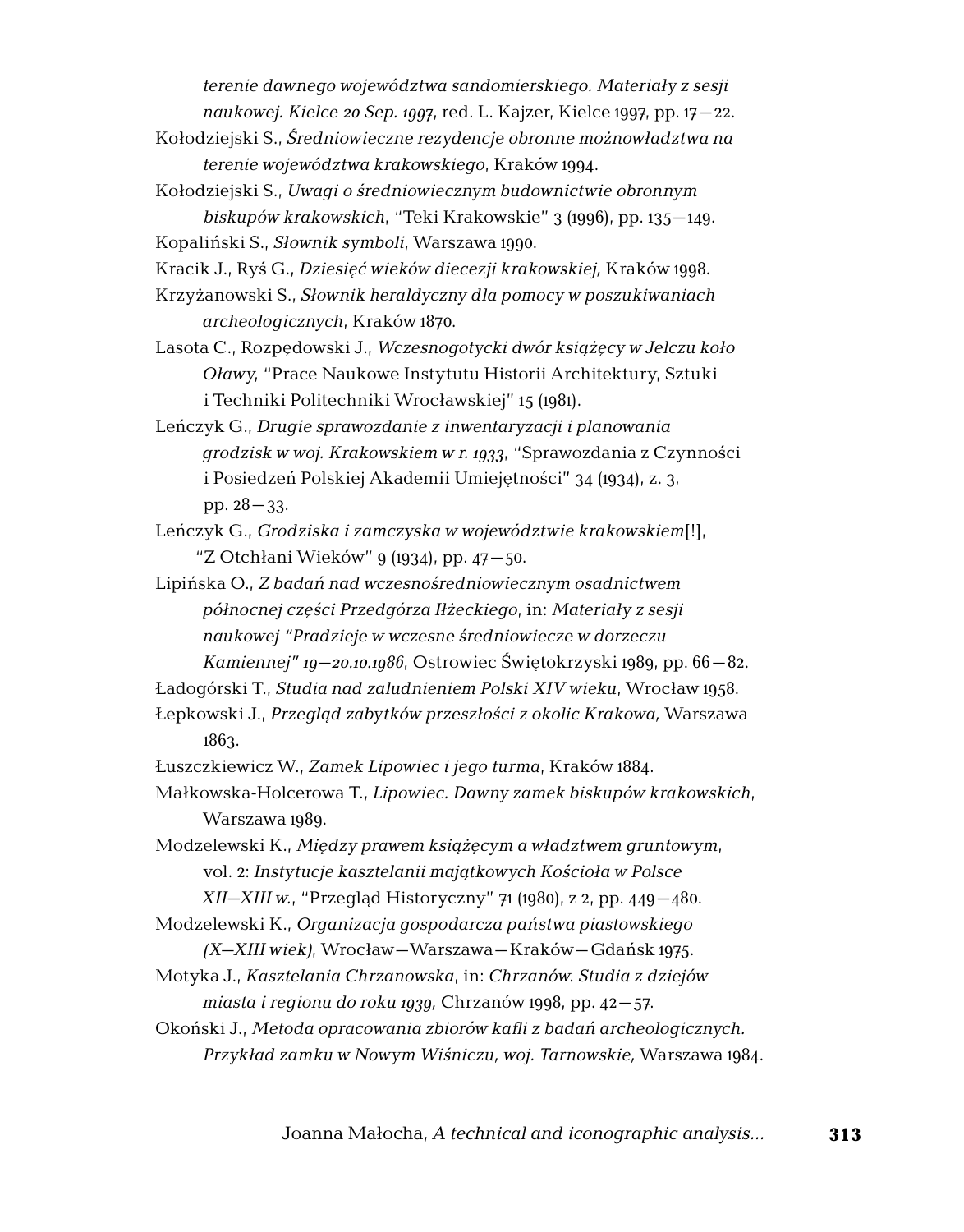- Okoński J., *Z badań nad typologią i zmiennością dekoracji kafli w Polsce*, Warszawa 1988.
- Pauk M. R., *Funkcjonowanie regale fortyfikacyjnego w Europie Środkowej w średniowieczu*, "Kwartalnik Historii Kultury Materialnej" 51 (2003), pp.  $3-16$ .
- Pavlík Č., Vitanovský M., *Encyklopedie kachlů v Čechách, na Moravě a ve Slezsku. Ikonografický atlas reliéfů na kachlích gotiky a renesance*, Prague 2004.
- Pierzak J., *Średniowieczny Sławków odsłania swoje tajemnice*, Katowice 1988.
- Piskadło A., *Grody, zamki, fortece. Budownictwo i architektura obronna do schyłku średniowiecza*, Warszawa 1977.
- Przybyszewski B., *Zarys dziejów diecezji krakowskiej (do roku 1999),*  Kraków 2000.
- Rymut K., *Nazwy miejscowe północnej części dawnego województwa krakowskiego*, Wisła 1968.
- Schauber V., Schindler H. M., *Ilustrowany leksykon świętych*, Kielce 2002.
- Schauber V., Schindler H. M., *Święci na każdy dzień. Patroni naszych imion*, Warszawa 2000.

Sobieski W., *Dzieje Polski*, t. 1, *Do roku 1696*, Warszawa 1923.

- Smoleńska J., *Śląskie kafle średniowieczne w zbiorach Muzeum Narodowego w Warszawie*, "Rocznik Muzeum Narodowego w Warszawie" 19 (1975), pp. 265–283.
- Szydłowska T., *Gotyckie i renesansowe kafle w muzeach Górnego Śląska (katalog wystawy)*, Bytom 1973.
- Świechowska A., *Wykopaliska na zamku w Wenecji pod Żninem*, "Biuletyn Historii Sztuki" 9 (1949).
- Wojciechowski Z., *Państwo polskie w wiekach średnich*. Dzieje ustroju, Poznań 1948.
- Wójcik M.L., *Ród Gryfitów do końca XIII wieku. Pochodzenie genealogia – rozsiedlenie,* Wrocław 1993, pp. 213–232.
- *Zabytki Sztuki w Polsce. Śląsk*, red. S. Brzezicki, Ch. Nielsen, Warszawa 2006.
- Zagórowski O., *Lipowiec zamek biskupi i dom poprawy dla księży*, "Nasza Przeszłość" 12 (1960), pp. 173–220.
- Zlat M., *Zamek średniowieczny jako problem historii sztuki*, n: *Początki zamków w Polsce*, "Prace Naukowe Instytutu Historii Architektury, Sztuki i Techniki Politechniki Wrocławskiej" 12 (1978), pp. 97–111.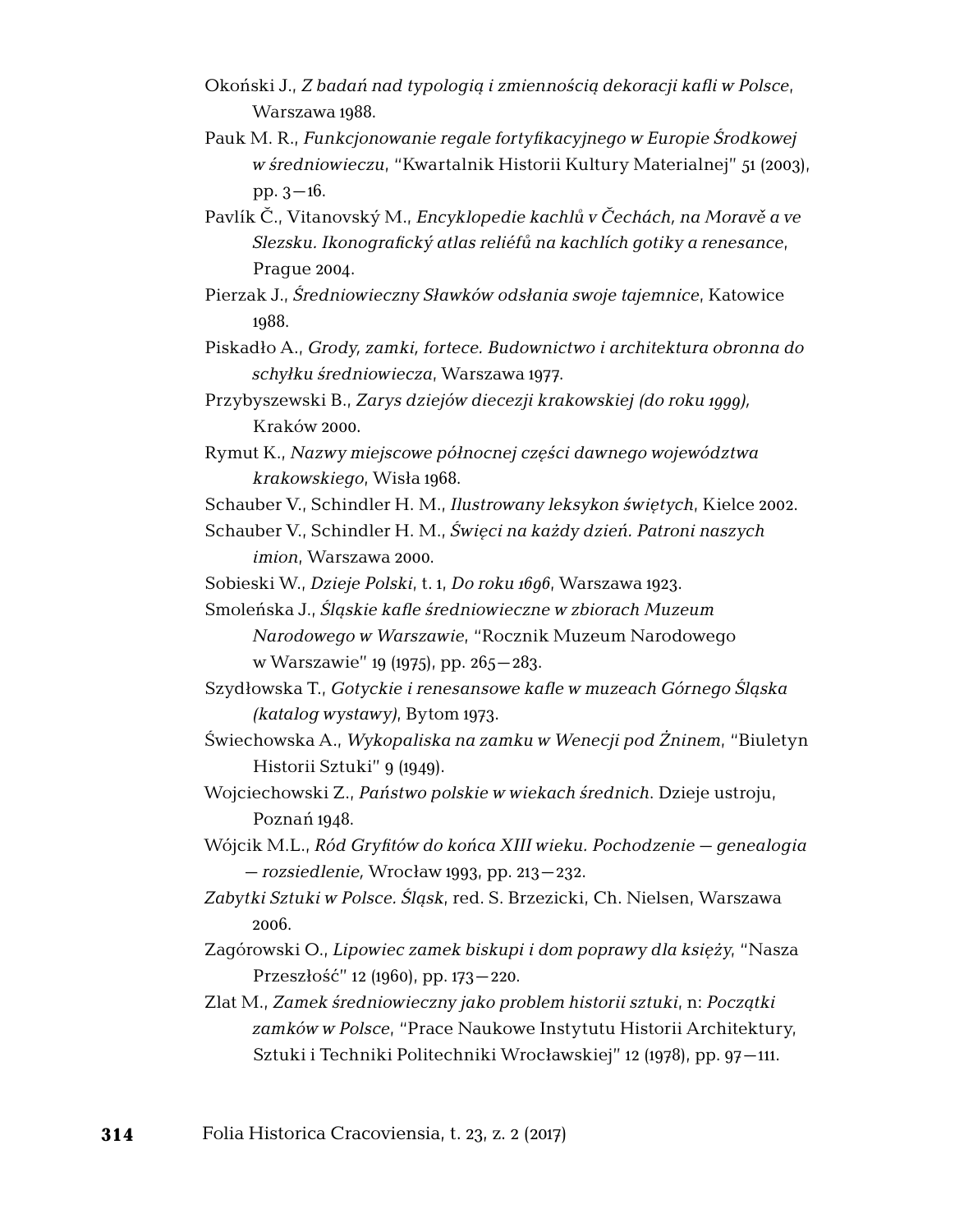### Documentation:

Muzeum im. Ireny i Mieczysława Mazarakich w Chrzanowie, ref. K/246, *Lipowiec – zamek, woj. krakowskie. Zabytki archeologiczne. Dokumentacja konserwatorska wykonana na zlecenie Pracowni Archeologiczno-Konserwatorskiej PKZ o/Kraków*, Kraków 1973 [a typescript from the archival collections of the Regional Centre for Research and Documentation of Heritage in Kraków, documentation received from VCoM in Kraków].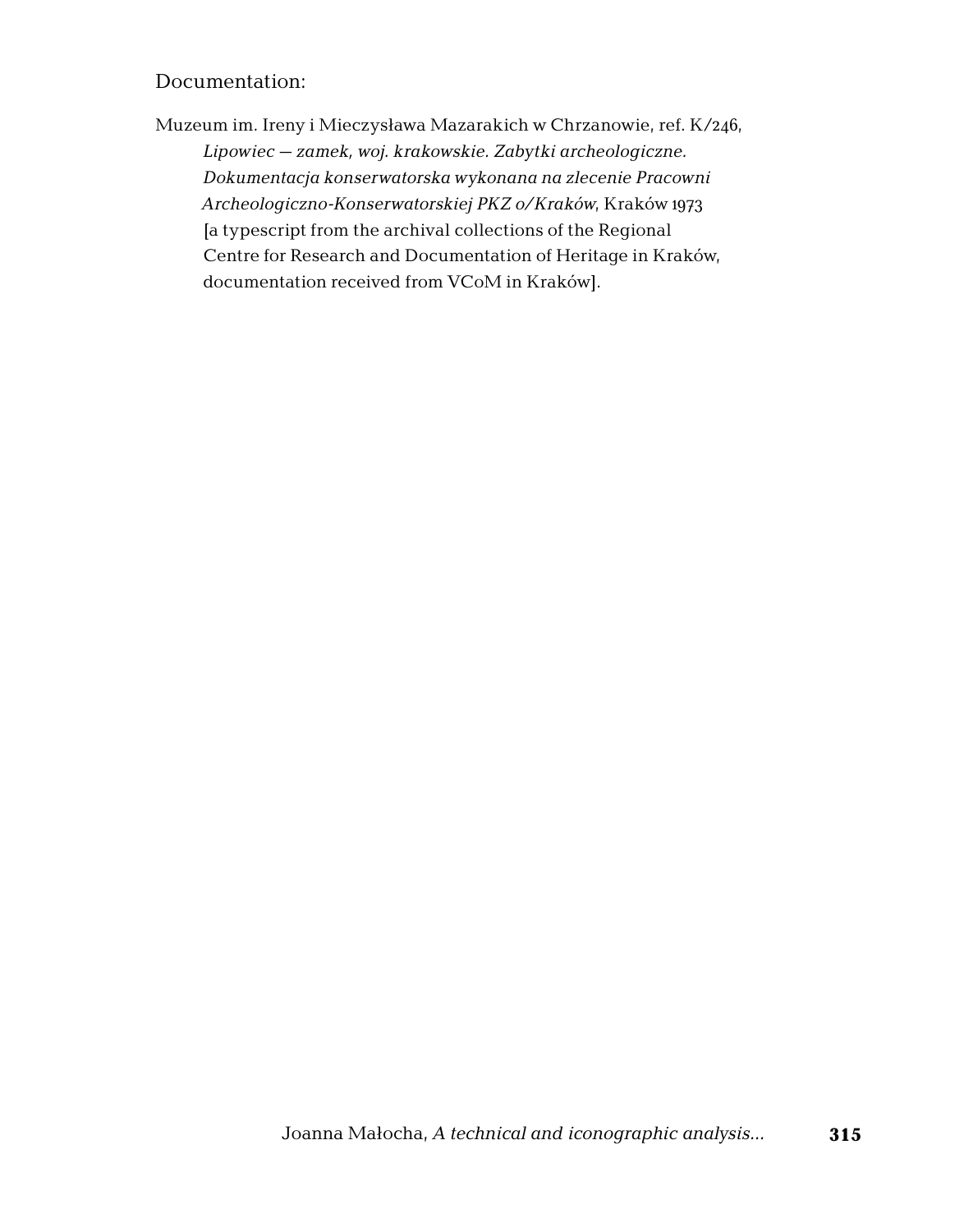## **Abstrakt**

Joanna Małocha *Analiza technologiczno-ikonograficzna średniowiecznych kafli z zamku Lipowiec*

#### **Słowa kluczowe:**  zamek Lipowiec; kafle średniowieczne; motyw ikonograficzny Adama i Ewy, św. Jerzego i Chrystusa w studni.

Zamek Lipowiec (gm. Babice, pow. Chrzanów, woj. małopolskie) od przełomu XIII i XIV stulecia odgrywał istotną rolę w dziejach Małopolski oraz Kościoła krakowskiego. W kolejnych wiekach był on nie tylko warownią i rezydencją hierarchów, ale także miejscem rekolekcji dla duchownych oraz wiezieniem biskupim. Obecnie – zachowany w formie trwałej ruiny – stanowi jedną z ciekawszych atrakcji turystycznych regionu. Profesjonalne badania historyczne, architektoniczne i archeologiczne tego obiektu zostały jednak przeprowadzone dopiero w drugiej połowie XX wieku, a pozyskany wówczas materiał zabytkowy do dziś nie doczekał się szczegółowego opracowania. Niniejszy artykuł zawiera propozycję analizy zespołu średniowiecznych kafli, odkrytych podczas prac badawczych z lat 1967–1974. Omówienie uwzględnia zarówno aspekt technologiczny, jak i analizę ikonograficzną zabytków. Zaprezentowano również przesłanki, które posłużyły do ustalenia chronologii zespołu – analogie technologiczne i stylistyczne oraz informacje wynikające z pozycji stratygraficznej danego znaleziska. Integralną część artykułu stanowią tablice z rycinami oraz katalog omówionych obiektów z podziałem na kafle płytowe (grupa I) oraz garnkowe i miskowe (grupa II).